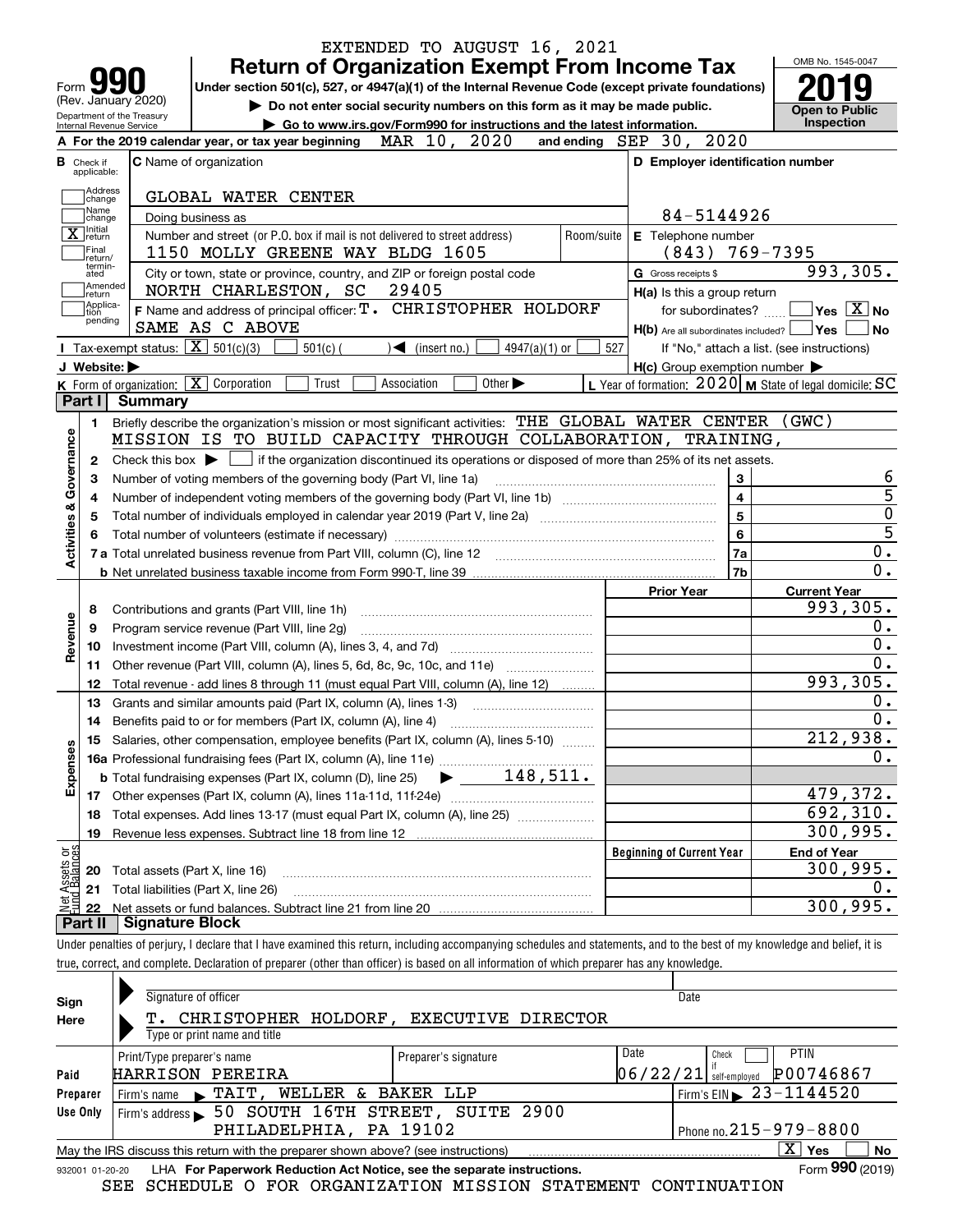|              | GLOBAL WATER CENTER<br>Form 990 (2019)                                                                                                                                                              | 84-5144926<br>Page 2                                           |
|--------------|-----------------------------------------------------------------------------------------------------------------------------------------------------------------------------------------------------|----------------------------------------------------------------|
|              | <b>Statement of Program Service Accomplishments</b><br>Part III I                                                                                                                                   |                                                                |
|              |                                                                                                                                                                                                     |                                                                |
| 1            | Briefly describe the organization's mission:<br>THE GLOBAL WATER CENTER (GWC) MISSION IS TO BUILD CAPACITY THROUGH                                                                                  |                                                                |
|              | COLLABORATION, TRAINING, EQUIPPING, AND SUPPORTING SERVICES TO                                                                                                                                      |                                                                |
|              | ERADICATE THE GLOBAL WATER CRISIS WHICH CLAIMS OVER 2,300 LIVES EVERY<br>DAY.                                                                                                                       |                                                                |
| $\mathbf{2}$ | Did the organization undertake any significant program services during the year which were not listed on the                                                                                        |                                                                |
|              | prior Form 990 or 990-EZ?                                                                                                                                                                           | $\overline{\mathsf{Yes}\mathrel{\hspace{0.05cm}\mathbf{X}}$ No |
|              | If "Yes," describe these new services on Schedule O.                                                                                                                                                |                                                                |
| 3            | Did the organization cease conducting, or make significant changes in how it conducts, any program services?<br>If "Yes," describe these changes on Schedule O.                                     | $\sqrt{}$ Yes $\sqrt{}$ X $\sqrt{}$ No                         |
| 4            | Describe the organization's program service accomplishments for each of its three largest program services, as measured by expenses.                                                                |                                                                |
|              | Section 501(c)(3) and 501(c)(4) organizations are required to report the amount of grants and allocations to others, the total expenses, and<br>revenue, if any, for each program service reported. |                                                                |
| 4a           | $\text{(Code:)}$ $\text{1}$ $\text{Expenses }$ \$                                                                                                                                                   |                                                                |
|              | BUILDING CAPACITY THROUGH COLLABORATION, TRAINING, EQUIPPING, AND                                                                                                                                   |                                                                |
|              | SUPPORTING SERVICES TO ERADICATE THE GLOBAL WATER CRISIS WHICH CLAIMS                                                                                                                               |                                                                |
|              | OVER 2,300 LIVES EVERY DAY.                                                                                                                                                                         |                                                                |
|              |                                                                                                                                                                                                     |                                                                |
|              |                                                                                                                                                                                                     |                                                                |
|              |                                                                                                                                                                                                     |                                                                |
|              |                                                                                                                                                                                                     |                                                                |
|              |                                                                                                                                                                                                     |                                                                |
|              |                                                                                                                                                                                                     |                                                                |
|              |                                                                                                                                                                                                     |                                                                |
|              |                                                                                                                                                                                                     |                                                                |
| 4b           |                                                                                                                                                                                                     |                                                                |
|              |                                                                                                                                                                                                     |                                                                |
|              |                                                                                                                                                                                                     |                                                                |
|              |                                                                                                                                                                                                     |                                                                |
|              |                                                                                                                                                                                                     |                                                                |
|              |                                                                                                                                                                                                     |                                                                |
|              |                                                                                                                                                                                                     |                                                                |
|              |                                                                                                                                                                                                     |                                                                |
|              |                                                                                                                                                                                                     |                                                                |
|              |                                                                                                                                                                                                     |                                                                |
|              |                                                                                                                                                                                                     |                                                                |
|              |                                                                                                                                                                                                     |                                                                |
| 4c           |                                                                                                                                                                                                     |                                                                |
|              | (Code: ) (Expenses \$<br>$\blacksquare$ including grants of \$                                                                                                                                      |                                                                |
|              |                                                                                                                                                                                                     |                                                                |
|              |                                                                                                                                                                                                     |                                                                |
|              |                                                                                                                                                                                                     |                                                                |
|              |                                                                                                                                                                                                     |                                                                |
|              |                                                                                                                                                                                                     |                                                                |
|              |                                                                                                                                                                                                     |                                                                |
|              |                                                                                                                                                                                                     |                                                                |
|              |                                                                                                                                                                                                     |                                                                |
|              |                                                                                                                                                                                                     |                                                                |
|              |                                                                                                                                                                                                     |                                                                |
|              |                                                                                                                                                                                                     |                                                                |
| 4d           | Other program services (Describe on Schedule O.)                                                                                                                                                    |                                                                |
|              | (Expenses \$<br>) (Revenue \$<br>including grants of \$<br>494,978.<br>Total program service expenses                                                                                               |                                                                |
| 4е           |                                                                                                                                                                                                     | Form 990 (2019)                                                |
|              | 932002 01-20-20                                                                                                                                                                                     |                                                                |
|              | 2                                                                                                                                                                                                   |                                                                |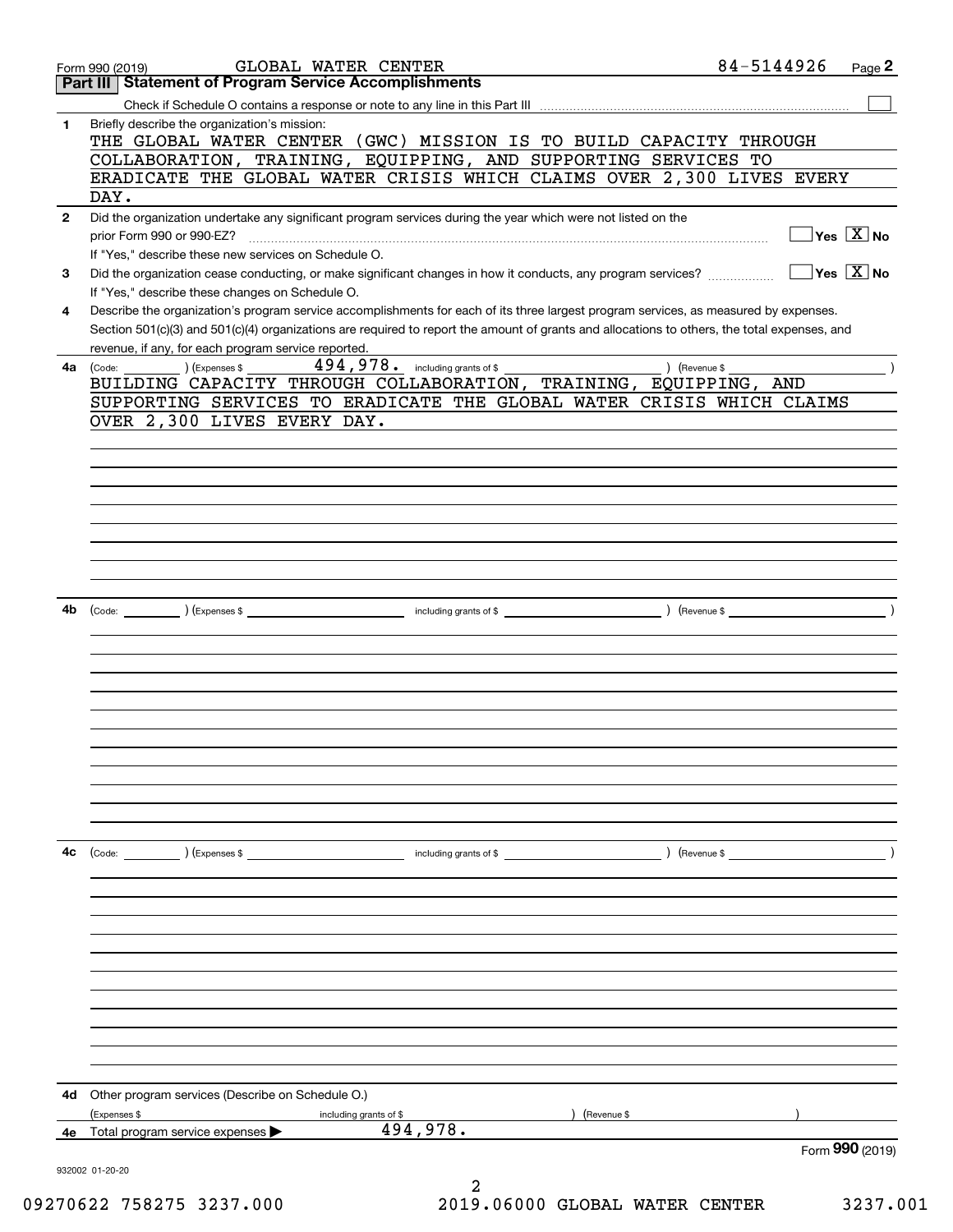Form 990 (2019) GLOBAL WATER CENTER 8 4~51449 26 <sub>Page</sub> 3<br>**Part IV | Checklist of Required Schedules** 

|     |                                                                                                                                                    |                 | Yes | No              |
|-----|----------------------------------------------------------------------------------------------------------------------------------------------------|-----------------|-----|-----------------|
| 1.  | Is the organization described in section $501(c)(3)$ or $4947(a)(1)$ (other than a private foundation)?                                            |                 |     |                 |
|     |                                                                                                                                                    | 1               | х   |                 |
| 2   |                                                                                                                                                    | $\overline{2}$  | X   |                 |
| 3   | Did the organization engage in direct or indirect political campaign activities on behalf of or in opposition to candidates for                    |                 |     |                 |
|     |                                                                                                                                                    | 3               |     | x               |
| 4   | Section 501(c)(3) organizations. Did the organization engage in lobbying activities, or have a section 501(h) election in effect                   |                 |     |                 |
|     |                                                                                                                                                    | 4               |     | x               |
| 5   | Is the organization a section 501(c)(4), 501(c)(5), or 501(c)(6) organization that receives membership dues, assessments, or                       |                 |     |                 |
|     |                                                                                                                                                    | 5               |     | х               |
| 6   | Did the organization maintain any donor advised funds or any similar funds or accounts for which donors have the right to                          |                 |     |                 |
|     | provide advice on the distribution or investment of amounts in such funds or accounts? If "Yes," complete Schedule D, Part I                       | 6               |     | x               |
| 7   | Did the organization receive or hold a conservation easement, including easements to preserve open space,                                          |                 |     |                 |
|     |                                                                                                                                                    | $\overline{7}$  |     | x               |
| 8   | Did the organization maintain collections of works of art, historical treasures, or other similar assets? If "Yes," complete                       |                 |     | x               |
|     |                                                                                                                                                    | 8               |     |                 |
| 9   | Did the organization report an amount in Part X, line 21, for escrow or custodial account liability, serve as a custodian for                      |                 |     |                 |
|     | amounts not listed in Part X; or provide credit counseling, debt management, credit repair, or debt negotiation services?                          |                 |     | x               |
|     |                                                                                                                                                    | 9               |     |                 |
| 10  | Did the organization, directly or through a related organization, hold assets in donor-restricted endowments                                       | 10              |     | x.              |
|     |                                                                                                                                                    |                 |     |                 |
| 11  | If the organization's answer to any of the following questions is "Yes," then complete Schedule D, Parts VI, VII, VIII, IX, or X<br>as applicable. |                 |     |                 |
|     | a Did the organization report an amount for land, buildings, and equipment in Part X, line 10? If "Yes," complete Schedule D,                      |                 |     |                 |
|     |                                                                                                                                                    | 11a             |     | x               |
|     | <b>b</b> Did the organization report an amount for investments - other securities in Part X, line 12, that is 5% or more of its total              |                 |     |                 |
|     |                                                                                                                                                    | 11b             |     | x               |
|     | c Did the organization report an amount for investments - program related in Part X, line 13, that is 5% or more of its total                      |                 |     |                 |
|     |                                                                                                                                                    | 11c             |     | x               |
|     | d Did the organization report an amount for other assets in Part X, line 15, that is 5% or more of its total assets reported in                    |                 |     |                 |
|     |                                                                                                                                                    | 11d             |     | X               |
|     | e Did the organization report an amount for other liabilities in Part X, line 25? If "Yes," complete Schedule D, Part X                            | 11e             |     | X               |
| f   | Did the organization's separate or consolidated financial statements for the tax year include a footnote that addresses                            |                 |     |                 |
|     | the organization's liability for uncertain tax positions under FIN 48 (ASC 740)? If "Yes," complete Schedule D, Part X                             | 11f             | x   |                 |
|     | 12a Did the organization obtain separate, independent audited financial statements for the tax year? If "Yes," complete                            |                 |     |                 |
|     |                                                                                                                                                    | 12a             | X   |                 |
|     | <b>b</b> Was the organization included in consolidated, independent audited financial statements for the tax year?                                 |                 |     |                 |
|     | If "Yes," and if the organization answered "No" to line 12a, then completing Schedule D, Parts XI and XII is optional                              | 12 <sub>b</sub> |     | X               |
| 13  | Is the organization a school described in section 170(b)(1)(A)(ii)? If "Yes," complete Schedule E                                                  | 13              |     | X               |
| 14a | Did the organization maintain an office, employees, or agents outside of the United States?                                                        | 14a             |     | x               |
|     | <b>b</b> Did the organization have aggregate revenues or expenses of more than \$10,000 from grantmaking, fundraising, business,                   |                 |     |                 |
|     | investment, and program service activities outside the United States, or aggregate foreign investments valued at \$100,000                         |                 |     |                 |
|     |                                                                                                                                                    | 14b             |     | x               |
| 15  | Did the organization report on Part IX, column (A), line 3, more than \$5,000 of grants or other assistance to or for any                          |                 |     |                 |
|     |                                                                                                                                                    | 15              |     | x               |
| 16  | Did the organization report on Part IX, column (A), line 3, more than \$5,000 of aggregate grants or other assistance to                           |                 |     |                 |
|     |                                                                                                                                                    | 16              |     | x               |
| 17  | Did the organization report a total of more than \$15,000 of expenses for professional fundraising services on Part IX,                            |                 |     |                 |
|     |                                                                                                                                                    | 17              |     | x               |
| 18  | Did the organization report more than \$15,000 total of fundraising event gross income and contributions on Part VIII, lines                       |                 |     |                 |
|     |                                                                                                                                                    | 18              |     | x               |
| 19  | Did the organization report more than \$15,000 of gross income from gaming activities on Part VIII, line 9a? If "Yes."                             |                 |     |                 |
|     |                                                                                                                                                    | 19              |     | x               |
| 20a |                                                                                                                                                    | 20a             |     | X               |
|     | b If "Yes" to line 20a, did the organization attach a copy of its audited financial statements to this return?                                     | 20 <sub>b</sub> |     |                 |
| 21  | Did the organization report more than \$5,000 of grants or other assistance to any domestic organization or                                        |                 |     |                 |
|     |                                                                                                                                                    | 21              |     | x               |
|     | 932003 01-20-20                                                                                                                                    |                 |     | Form 990 (2019) |

932003 01-20-20

3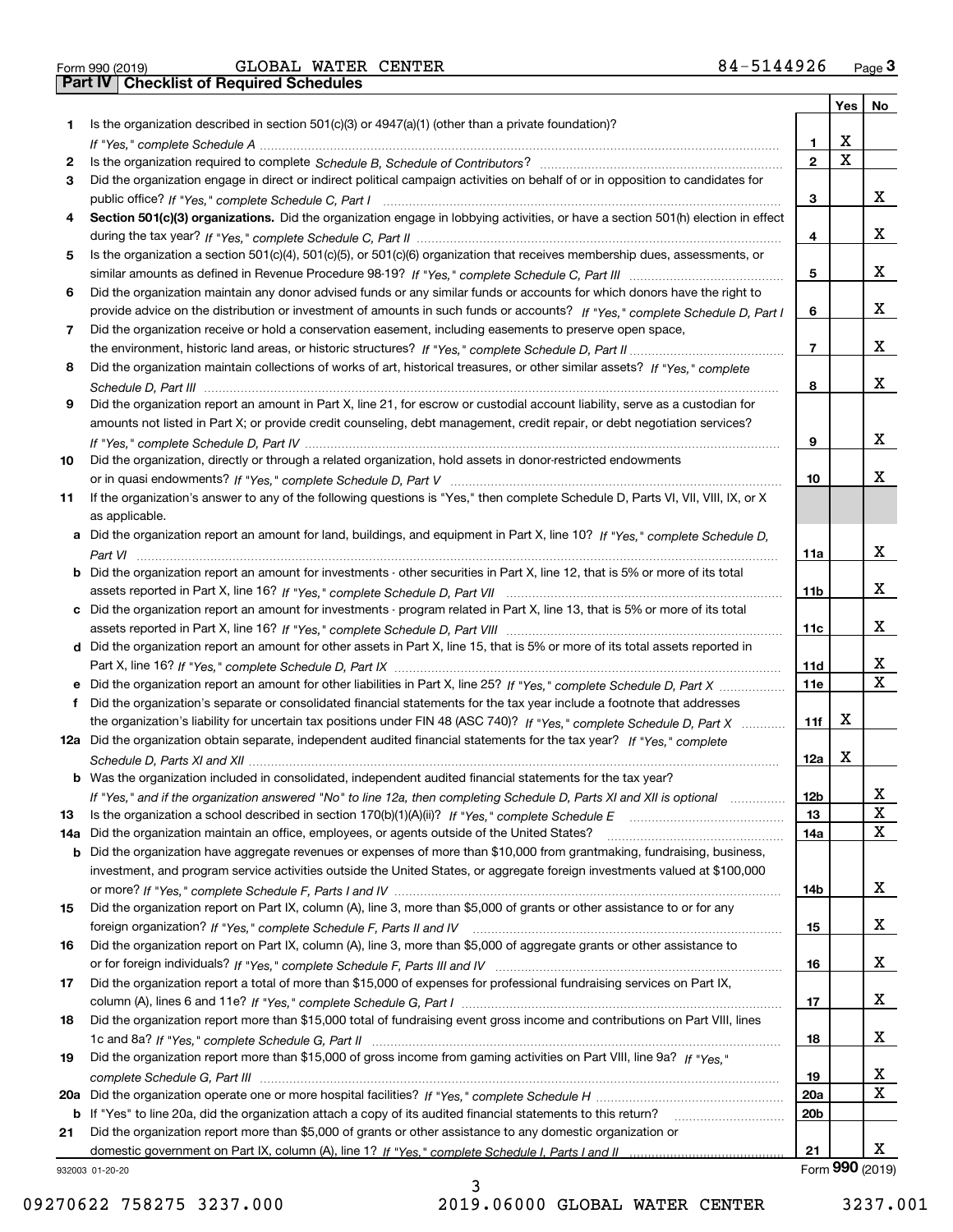| Form 990 (2019) |  |  |
|-----------------|--|--|

*(continued)*

|        |                                                                                                                              |                 | Yes | <b>No</b>       |
|--------|------------------------------------------------------------------------------------------------------------------------------|-----------------|-----|-----------------|
| 22     | Did the organization report more than \$5,000 of grants or other assistance to or for domestic individuals on                |                 |     |                 |
|        |                                                                                                                              | 22              |     | х               |
| 23     | Did the organization answer "Yes" to Part VII, Section A, line 3, 4, or 5 about compensation of the organization's current   |                 |     |                 |
|        | and former officers, directors, trustees, key employees, and highest compensated employees? If "Yes," complete               |                 |     |                 |
|        |                                                                                                                              | 23              |     | х               |
|        | 24a Did the organization have a tax-exempt bond issue with an outstanding principal amount of more than \$100,000 as of the  |                 |     |                 |
|        | last day of the year, that was issued after December 31, 2002? If "Yes," answer lines 24b through 24d and complete           |                 |     |                 |
|        |                                                                                                                              | 24a             |     | х               |
|        | b Did the organization invest any proceeds of tax-exempt bonds beyond a temporary period exception?                          | 24b             |     |                 |
|        | c Did the organization maintain an escrow account other than a refunding escrow at any time during the year to defease       |                 |     |                 |
|        | any tax-exempt bonds?                                                                                                        | 24c             |     |                 |
|        |                                                                                                                              | 24d             |     |                 |
|        | 25a Section 501(c)(3), 501(c)(4), and 501(c)(29) organizations. Did the organization engage in an excess benefit             |                 |     |                 |
|        |                                                                                                                              | 25a             |     | х               |
|        | b Is the organization aware that it engaged in an excess benefit transaction with a disqualified person in a prior year, and |                 |     |                 |
|        | that the transaction has not been reported on any of the organization's prior Forms 990 or 990-EZ? If "Yes," complete        |                 |     |                 |
|        |                                                                                                                              |                 |     | х               |
|        | Schedule L, Part I                                                                                                           | 25 <sub>b</sub> |     |                 |
| 26     | Did the organization report any amount on Part X, line 5 or 22, for receivables from or payables to any current              |                 |     |                 |
|        | or former officer, director, trustee, key employee, creator or founder, substantial contributor, or 35%                      |                 |     |                 |
|        |                                                                                                                              | 26              |     | х               |
| 27     | Did the organization provide a grant or other assistance to any current or former officer, director, trustee, key employee,  |                 |     |                 |
|        | creator or founder, substantial contributor or employee thereof, a grant selection committee member, or to a 35% controlled  |                 |     |                 |
|        | entity (including an employee thereof) or family member of any of these persons? If "Yes," complete Schedule L, Part III     | 27              |     | x               |
| 28     | Was the organization a party to a business transaction with one of the following parties (see Schedule L, Part IV            |                 |     |                 |
|        | instructions, for applicable filing thresholds, conditions, and exceptions):                                                 |                 |     |                 |
|        | a A current or former officer, director, trustee, key employee, creator or founder, or substantial contributor? If           |                 |     |                 |
|        |                                                                                                                              | 28a             |     | х               |
|        |                                                                                                                              | 28 <sub>b</sub> |     | $\mathbf X$     |
|        | c A 35% controlled entity of one or more individuals and/or organizations described in lines 28a or 28b? If                  |                 |     |                 |
|        |                                                                                                                              | 28c             |     | x               |
| 29     |                                                                                                                              | 29              |     | $\mathbf X$     |
| 30     | Did the organization receive contributions of art, historical treasures, or other similar assets, or qualified conservation  |                 |     |                 |
|        |                                                                                                                              | 30              |     | x               |
| 31     | Did the organization liquidate, terminate, or dissolve and cease operations? If "Yes," complete Schedule N, Part I           | 31              |     | $\mathbf X$     |
| 32     | Did the organization sell, exchange, dispose of, or transfer more than 25% of its net assets? If "Yes," complete             |                 |     |                 |
|        |                                                                                                                              | 32              |     | х               |
| 33     | Did the organization own 100% of an entity disregarded as separate from the organization under Regulations                   |                 |     |                 |
|        |                                                                                                                              | 33              |     | х               |
| 34     | Was the organization related to any tax-exempt or taxable entity? If "Yes," complete Schedule R, Part II, III, or IV, and    |                 |     |                 |
|        |                                                                                                                              | 34              |     | х               |
|        | 35a Did the organization have a controlled entity within the meaning of section 512(b)(13)?                                  | 35a             |     | х               |
|        | b If "Yes" to line 35a, did the organization receive any payment from or engage in any transaction with a controlled entity  |                 |     |                 |
|        |                                                                                                                              | 35b             |     |                 |
| 36     | Section 501(c)(3) organizations. Did the organization make any transfers to an exempt non-charitable related organization?   |                 |     |                 |
|        |                                                                                                                              | 36              |     | x               |
| 37     | Did the organization conduct more than 5% of its activities through an entity that is not a related organization             |                 |     |                 |
|        |                                                                                                                              | 37              |     | x               |
| 38     | Did the organization complete Schedule O and provide explanations in Schedule O for Part VI, lines 11b and 19?               |                 |     |                 |
|        | Note: All Form 990 filers are required to complete Schedule O                                                                | 38              | х   |                 |
| Part V | <b>Statements Regarding Other IRS Filings and Tax Compliance</b>                                                             |                 |     |                 |
|        | Check if Schedule O contains a response or note to any line in this Part V                                                   |                 |     |                 |
|        |                                                                                                                              |                 | Yes | No              |
|        | <b>1a</b> Enter the number reported in Box 3 of Form 1096. Enter -0- if not applicable <i>mummumumum</i><br>1a               |                 |     |                 |
|        | 0<br><b>b</b> Enter the number of Forms W-2G included in line 1a. Enter -0- if not applicable <i>manumumumum</i><br>1b       |                 |     |                 |
|        | c Did the organization comply with backup withholding rules for reportable payments to vendors and reportable gaming         |                 |     |                 |
|        | (gambling) winnings to prize winners?                                                                                        | 1c              |     |                 |
|        | 932004 01-20-20                                                                                                              |                 |     | Form 990 (2019) |
|        |                                                                                                                              |                 |     |                 |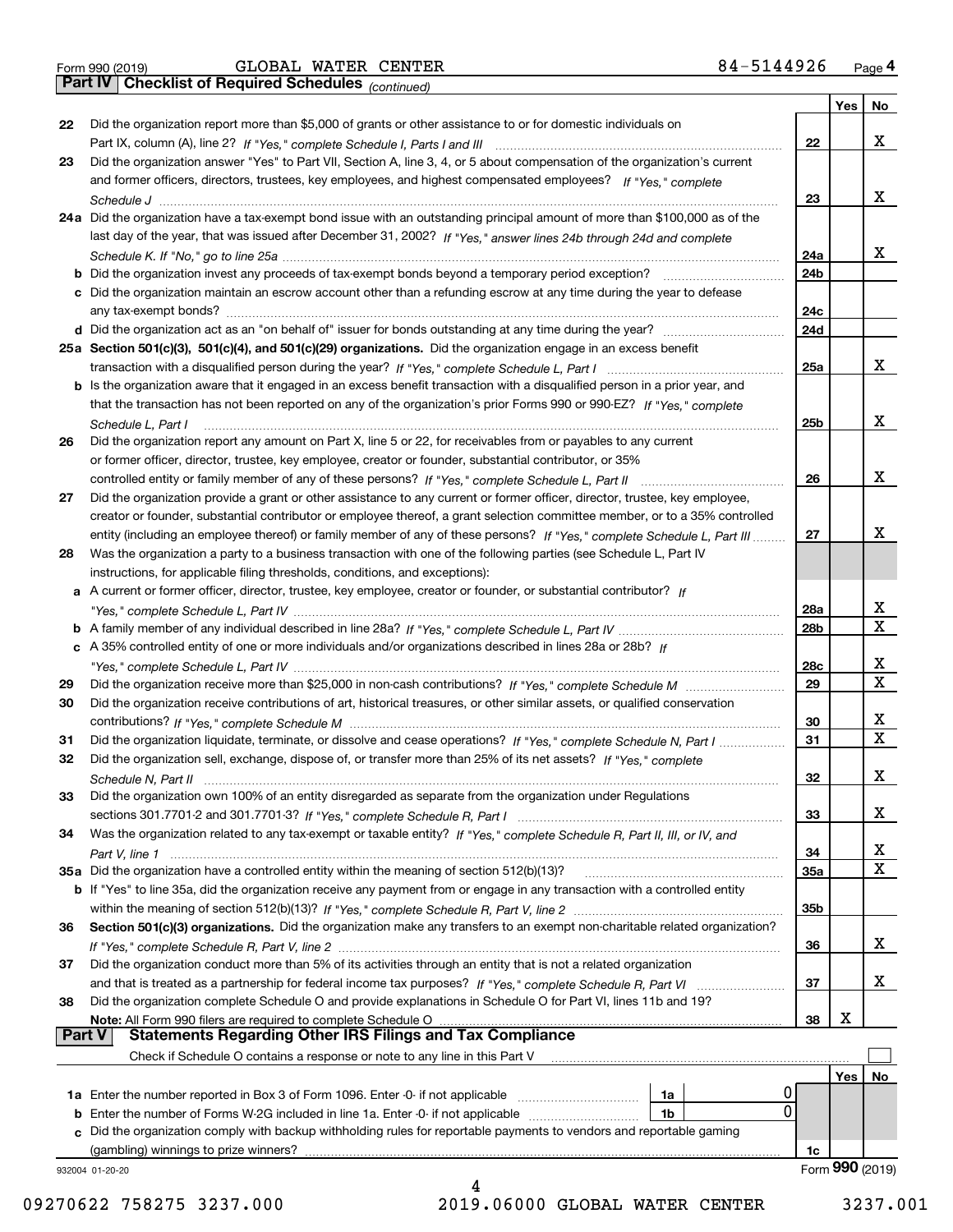|               | 84-5144926<br>GLOBAL WATER CENTER<br>Form 990 (2019)                                                                                                                                      |                |                      | Page $5$ |  |  |
|---------------|-------------------------------------------------------------------------------------------------------------------------------------------------------------------------------------------|----------------|----------------------|----------|--|--|
| <b>Part V</b> | Statements Regarding Other IRS Filings and Tax Compliance (continued)                                                                                                                     |                |                      |          |  |  |
|               |                                                                                                                                                                                           |                | Yes                  | No       |  |  |
|               | 2a Enter the number of employees reported on Form W-3, Transmittal of Wage and Tax Statements,                                                                                            |                |                      |          |  |  |
|               | 0 <br>filed for the calendar year ending with or within the year covered by this return [11] [11] filed for the calendar year ending with or within the year covered by this return<br>2a |                |                      |          |  |  |
|               |                                                                                                                                                                                           | 2 <sub>b</sub> |                      |          |  |  |
|               |                                                                                                                                                                                           |                |                      |          |  |  |
|               | 3a Did the organization have unrelated business gross income of \$1,000 or more during the year?                                                                                          | 3a             |                      | х        |  |  |
|               |                                                                                                                                                                                           | 3 <sub>b</sub> |                      |          |  |  |
|               | 4a At any time during the calendar year, did the organization have an interest in, or a signature or other authority over, a                                                              |                |                      |          |  |  |
|               |                                                                                                                                                                                           | 4a             |                      | х        |  |  |
|               | <b>b</b> If "Yes," enter the name of the foreign country $\blacktriangleright$                                                                                                            |                |                      |          |  |  |
|               | See instructions for filing requirements for FinCEN Form 114, Report of Foreign Bank and Financial Accounts (FBAR).                                                                       |                |                      |          |  |  |
|               | 5a Was the organization a party to a prohibited tax shelter transaction at any time during the tax year?                                                                                  | 5a             |                      | х        |  |  |
|               |                                                                                                                                                                                           | 5 <sub>b</sub> |                      | Х        |  |  |
|               |                                                                                                                                                                                           | 5 <sub>c</sub> |                      |          |  |  |
|               | 6a Does the organization have annual gross receipts that are normally greater than \$100,000, and did the organization solicit                                                            |                |                      |          |  |  |
|               | any contributions that were not tax deductible as charitable contributions?                                                                                                               | 6a             |                      | х        |  |  |
|               | <b>b</b> If "Yes," did the organization include with every solicitation an express statement that such contributions or gifts                                                             |                |                      |          |  |  |
|               | were not tax deductible?                                                                                                                                                                  | 6b             |                      |          |  |  |
| 7             | Organizations that may receive deductible contributions under section 170(c).                                                                                                             |                |                      |          |  |  |
| а             | Did the organization receive a payment in excess of \$75 made partly as a contribution and partly for goods and services provided to the payor?                                           | 7a             |                      | х        |  |  |
|               | <b>b</b> If "Yes," did the organization notify the donor of the value of the goods or services provided?                                                                                  | 7b             |                      |          |  |  |
|               | c Did the organization sell, exchange, or otherwise dispose of tangible personal property for which it was required                                                                       |                |                      |          |  |  |
|               |                                                                                                                                                                                           | 7c             |                      | х        |  |  |
|               | 7d                                                                                                                                                                                        |                |                      |          |  |  |
|               | e Did the organization receive any funds, directly or indirectly, to pay premiums on a personal benefit contract?                                                                         | 7e             |                      | х        |  |  |
| Ť             | Did the organization, during the year, pay premiums, directly or indirectly, on a personal benefit contract?                                                                              | 7f<br>7g       |                      | Х        |  |  |
| g             | If the organization received a contribution of qualified intellectual property, did the organization file Form 8899 as required?                                                          |                |                      |          |  |  |
|               | h If the organization received a contribution of cars, boats, airplanes, or other vehicles, did the organization file a Form 1098-C?                                                      |                |                      |          |  |  |
| 8             | Sponsoring organizations maintaining donor advised funds. Did a donor advised fund maintained by the                                                                                      |                |                      |          |  |  |
|               | sponsoring organization have excess business holdings at any time during the year?                                                                                                        | 8              |                      |          |  |  |
| 9             | Sponsoring organizations maintaining donor advised funds.                                                                                                                                 |                |                      |          |  |  |
| а             | Did the sponsoring organization make any taxable distributions under section 4966?                                                                                                        | 9a             |                      |          |  |  |
|               | <b>b</b> Did the sponsoring organization make a distribution to a donor, donor advisor, or related person?                                                                                | 9b             |                      |          |  |  |
| 10            | Section 501(c)(7) organizations. Enter:                                                                                                                                                   |                |                      |          |  |  |
|               | 10a                                                                                                                                                                                       |                |                      |          |  |  |
|               | <b>b</b> Gross receipts, included on Form 990, Part VIII, line 12, for public use of club facilities <i>manumum</i><br>10b                                                                |                |                      |          |  |  |
| 11            | Section 501(c)(12) organizations. Enter:                                                                                                                                                  |                |                      |          |  |  |
|               | 11a                                                                                                                                                                                       |                |                      |          |  |  |
|               | <b>b</b> Gross income from other sources (Do not net amounts due or paid to other sources against                                                                                         |                |                      |          |  |  |
|               | amounts due or received from them.)<br>11b                                                                                                                                                |                |                      |          |  |  |
|               | 12a Section 4947(a)(1) non-exempt charitable trusts. Is the organization filing Form 990 in lieu of Form 1041?                                                                            | 12a            |                      |          |  |  |
|               | 12b<br><b>b</b> If "Yes," enter the amount of tax-exempt interest received or accrued during the year <i>manument</i>                                                                     |                |                      |          |  |  |
| 13            | Section 501(c)(29) qualified nonprofit health insurance issuers.                                                                                                                          |                |                      |          |  |  |
|               | <b>a</b> Is the organization licensed to issue qualified health plans in more than one state?                                                                                             | 13а            |                      |          |  |  |
|               | Note: See the instructions for additional information the organization must report on Schedule O.                                                                                         |                |                      |          |  |  |
|               | <b>b</b> Enter the amount of reserves the organization is required to maintain by the states in which the                                                                                 |                |                      |          |  |  |
|               | 13 <sub>b</sub>                                                                                                                                                                           |                |                      |          |  |  |
|               | 13с                                                                                                                                                                                       |                |                      | х        |  |  |
| 14a           | Did the organization receive any payments for indoor tanning services during the tax year?                                                                                                | 14a            |                      |          |  |  |
|               |                                                                                                                                                                                           | 14b            |                      |          |  |  |
| 15            | Is the organization subject to the section 4960 tax on payment(s) of more than \$1,000,000 in remuneration or                                                                             |                |                      | х        |  |  |
|               |                                                                                                                                                                                           | 15             |                      |          |  |  |
|               | If "Yes," see instructions and file Form 4720, Schedule N.                                                                                                                                |                |                      | х        |  |  |
| 16            | Is the organization an educational institution subject to the section 4968 excise tax on net investment income?<br>.                                                                      | 16             |                      |          |  |  |
|               | If "Yes," complete Form 4720, Schedule O.                                                                                                                                                 |                | $000 \, \mathrm{mm}$ |          |  |  |

Form (2019) **990**

932005 01-20-20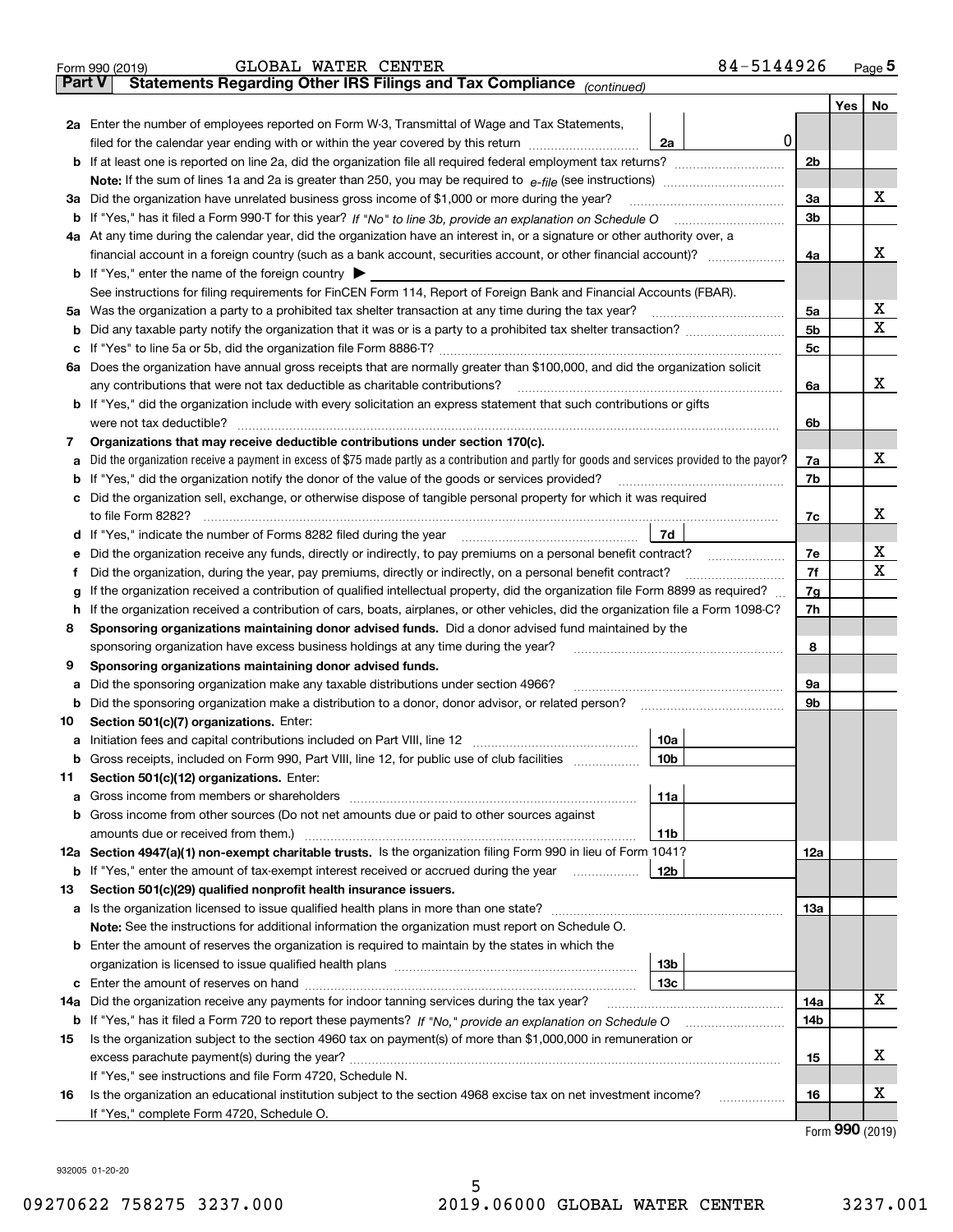| Form 990 (2019) |  |  |
|-----------------|--|--|
|                 |  |  |

| GLOBAL | <b>WATER</b> | <b>CENTER</b> |
|--------|--------------|---------------|
|--------|--------------|---------------|

*For each "Yes" response to lines 2 through 7b below, and for a "No" response to line 8a, 8b, or 10b below, describe the circumstances, processes, or changes on Schedule O. See instructions.* Form 990 (2019) **CLOBAL WATER CENTER**<br>**Part VI Governance, Management, and Disclosure** For each "Yes" response to lines 2 through 7b below, and for a "No" response

|    | <b>Section A. Governing Body and Management</b>                                                                                                                            |                               |                 | Yes   No    |                         |
|----|----------------------------------------------------------------------------------------------------------------------------------------------------------------------------|-------------------------------|-----------------|-------------|-------------------------|
|    | <b>1a</b> Enter the number of voting members of the governing body at the end of the tax year                                                                              | 1a                            | 6               |             |                         |
|    | .<br>If there are material differences in voting rights among members of the governing body, or if the governing                                                           |                               |                 |             |                         |
|    | body delegated broad authority to an executive committee or similar committee, explain on Schedule O.                                                                      |                               |                 |             |                         |
|    | <b>b</b> Enter the number of voting members included on line 1a, above, who are independent                                                                                | 1b                            | 5               |             |                         |
| 2  | Did any officer, director, trustee, or key employee have a family relationship or a business relationship with any other                                                   |                               |                 |             |                         |
|    |                                                                                                                                                                            |                               | $\overline{2}$  | X           |                         |
|    | officer, director, trustee, or key employee?<br>Did the organization delegate control over management duties customarily performed by or under the direct supervision      |                               |                 |             |                         |
| 3  |                                                                                                                                                                            |                               |                 |             | х                       |
|    |                                                                                                                                                                            |                               | 3               |             | $\overline{\mathbf{x}}$ |
| 4  | Did the organization make any significant changes to its governing documents since the prior Form 990 was filed?                                                           |                               | 4               |             | $\overline{\mathbf{x}}$ |
| 5  |                                                                                                                                                                            |                               | 5               |             | $\overline{\mathbf{x}}$ |
| 6  | Did the organization have members or stockholders?                                                                                                                         |                               | 6               |             |                         |
|    | 7a Did the organization have members, stockholders, or other persons who had the power to elect or appoint one or                                                          |                               |                 |             |                         |
|    |                                                                                                                                                                            |                               | 7a              |             | x                       |
|    | <b>b</b> Are any governance decisions of the organization reserved to (or subject to approval by) members, stockholders, or                                                |                               |                 |             |                         |
|    | persons other than the governing body?                                                                                                                                     |                               | 7b              |             | х                       |
| 8  | Did the organization contemporaneously document the meetings held or written actions undertaken during the year by the following:                                          |                               |                 |             |                         |
| a  |                                                                                                                                                                            |                               | 8а              | Х           |                         |
|    |                                                                                                                                                                            |                               | 8b              | $\mathbf x$ |                         |
| 9  | Is there any officer, director, trustee, or key employee listed in Part VII, Section A, who cannot be reached at the                                                       |                               |                 |             |                         |
|    |                                                                                                                                                                            |                               | 9               |             | x                       |
|    | Section B. Policies (This Section B requests information about policies not required by the Internal Revenue Code.)                                                        |                               |                 |             |                         |
|    |                                                                                                                                                                            |                               |                 | Yes         | <b>No</b>               |
|    |                                                                                                                                                                            |                               | 10a             |             | $\mathbf X$             |
|    | b If "Yes," did the organization have written policies and procedures governing the activities of such chapters, affiliates,                                               |                               |                 |             |                         |
|    |                                                                                                                                                                            |                               | 10 <sub>b</sub> |             |                         |
|    | 11a Has the organization provided a complete copy of this Form 990 to all members of its governing body before filing the form?                                            |                               | 11a             | X           |                         |
|    | <b>b</b> Describe in Schedule O the process, if any, used by the organization to review this Form 990.                                                                     |                               |                 |             |                         |
|    |                                                                                                                                                                            |                               | 12a             |             | х                       |
| b  |                                                                                                                                                                            |                               | 12 <sub>b</sub> |             |                         |
|    | c Did the organization regularly and consistently monitor and enforce compliance with the policy? If "Yes," describe                                                       |                               |                 |             |                         |
|    | in Schedule O how this was done measured and contain an account of the state of the state of the state of the                                                              |                               | 12c             |             |                         |
| 13 |                                                                                                                                                                            |                               | 13              |             | X                       |
| 14 | Did the organization have a written document retention and destruction policy? manufactured and the organization have a written document retention and destruction policy? |                               | 14              |             | $\overline{\mathbf{x}}$ |
| 15 | Did the process for determining compensation of the following persons include a review and approval by independent                                                         |                               |                 |             |                         |
|    | persons, comparability data, and contemporaneous substantiation of the deliberation and decision?                                                                          |                               |                 |             |                         |
|    |                                                                                                                                                                            |                               | 15a             |             | х                       |
|    | <b>b</b> Other officers or key employees of the organization                                                                                                               |                               | 15b             |             | $\overline{\mathbf{x}}$ |
|    | If "Yes" to line 15a or 15b, describe the process in Schedule O (see instructions).                                                                                        |                               |                 |             |                         |
|    | 16a Did the organization invest in, contribute assets to, or participate in a joint venture or similar arrangement with a                                                  |                               |                 |             |                         |
|    | taxable entity during the year?                                                                                                                                            |                               | 16a             |             | X                       |
|    | b If "Yes," did the organization follow a written policy or procedure requiring the organization to evaluate its participation                                             |                               |                 |             |                         |
|    | in joint venture arrangements under applicable federal tax law, and take steps to safequard the organization's                                                             |                               |                 |             |                         |
|    | exempt status with respect to such arrangements?                                                                                                                           |                               | 16 <sub>b</sub> |             |                         |
|    | <b>Section C. Disclosure</b>                                                                                                                                               |                               |                 |             |                         |
| 17 | List the states with which a copy of this Form 990 is required to be filed $\blacktriangleright$ SC                                                                        |                               |                 |             |                         |
| 18 | Section 6104 requires an organization to make its Forms 1023 (1024 or 1024-A, if applicable), 990, and 990-T (Section 501(c)(3)s only) available                           |                               |                 |             |                         |
|    | for public inspection. Indicate how you made these available. Check all that apply.                                                                                        |                               |                 |             |                         |
|    | $\boxed{\textbf{X}}$ Upon request<br>Own website<br>Another's website                                                                                                      | Other (explain on Schedule O) |                 |             |                         |
| 19 | Describe on Schedule O whether (and if so, how) the organization made its governing documents, conflict of interest policy, and financial                                  |                               |                 |             |                         |
|    | statements available to the public during the tax year.                                                                                                                    |                               |                 |             |                         |
| 20 | State the name, address, and telephone number of the person who possesses the organization's books and records                                                             |                               |                 |             |                         |
|    | T. CHRISTOPHER HOLDORF - (843) 769-7395                                                                                                                                    |                               |                 |             |                         |
|    |                                                                                                                                                                            |                               |                 |             |                         |
|    | 1605, NORTH CHARLESTON, SC<br>1150 MOLLLY GREENE WAY BLDG                                                                                                                  | 29405                         |                 |             |                         |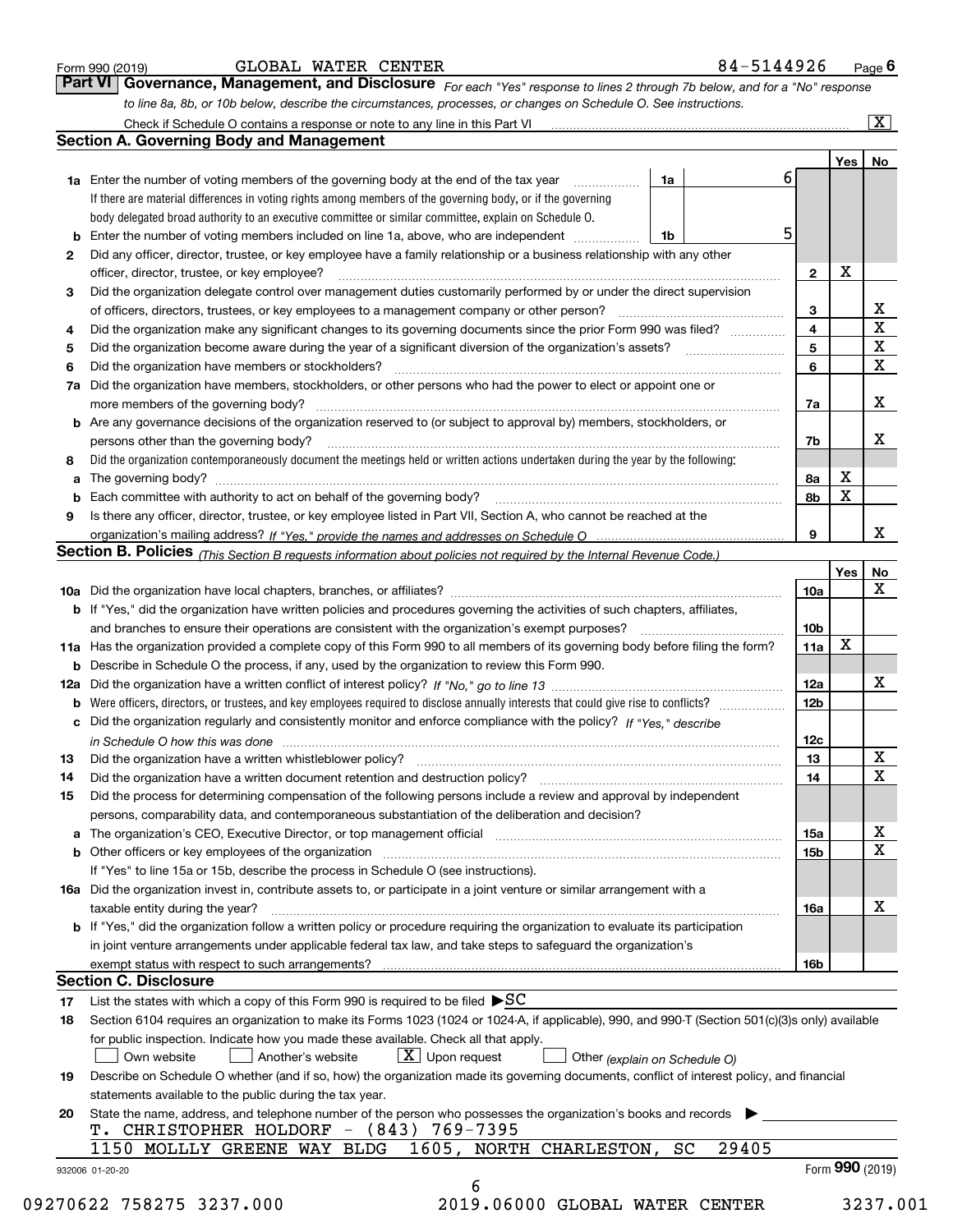| Form 990 (2019 |  |       |  |  |
|----------------|--|-------|--|--|
|                |  | ----- |  |  |

 $\mathcal{L}^{\text{max}}$ 

| orm 990 (2019) <sup>.</sup> | GLOBAL WATER CENTER                           |  | 84-5144926                                                                                 | Page <i>I</i> |
|-----------------------------|-----------------------------------------------|--|--------------------------------------------------------------------------------------------|---------------|
|                             |                                               |  | Part VII Compensation of Officers, Directors, Trustees, Key Employees, Highest Compensated |               |
|                             | <b>Employees, and Independent Contractors</b> |  |                                                                                            |               |

Check if Schedule O contains a response or note to any line in this Part VII

**Section A. Officers, Directors, Trustees, Key Employees, and Highest Compensated Employees**

**1a**  Complete this table for all persons required to be listed. Report compensation for the calendar year ending with or within the organization's tax year. **•** List all of the organization's current officers, directors, trustees (whether individuals or organizations), regardless of amount of compensation.

Enter -0- in columns (D), (E), and (F) if no compensation was paid.

 $\bullet$  List all of the organization's  $\,$ current key employees, if any. See instructions for definition of "key employee."

**•** List the organization's five current highest compensated employees (other than an officer, director, trustee, or key employee) who received reportable compensation (Box 5 of Form W-2 and/or Box 7 of Form 1099-MISC) of more than \$100,000 from the organization and any related organizations.

**•** List all of the organization's former officers, key employees, and highest compensated employees who received more than \$100,000 of reportable compensation from the organization and any related organizations.

**former directors or trustees**  ¥ List all of the organization's that received, in the capacity as a former director or trustee of the organization, more than \$10,000 of reportable compensation from the organization and any related organizations.

See instructions for the order in which to list the persons above.

 $\boxed{\textbf{X}}$  Check this box if neither the organization nor any related organization compensated any current officer, director, or trustee.

| (A)                        | (B)                      | (C)                                                              |                       |             |              |                                 |            | (D)             | (E)             | (F)                         |  |  |
|----------------------------|--------------------------|------------------------------------------------------------------|-----------------------|-------------|--------------|---------------------------------|------------|-----------------|-----------------|-----------------------------|--|--|
| Name and title             | Average                  | Position<br>(do not check more than one                          |                       |             |              |                                 | Reportable | Reportable      | Estimated       |                             |  |  |
|                            | hours per                | box, unless person is both an<br>officer and a director/trustee) |                       |             |              |                                 |            | compensation    | compensation    | amount of                   |  |  |
|                            | week                     |                                                                  |                       |             |              |                                 |            | from            | from related    | other                       |  |  |
|                            | (list any                |                                                                  |                       |             |              |                                 |            | the             | organizations   | compensation                |  |  |
|                            | hours for                |                                                                  |                       |             |              |                                 |            | organization    | (W-2/1099-MISC) | from the                    |  |  |
|                            | related<br>organizations |                                                                  |                       |             |              |                                 |            | (W-2/1099-MISC) |                 | organization<br>and related |  |  |
|                            | below                    |                                                                  |                       |             |              |                                 |            |                 |                 | organizations               |  |  |
|                            | line)                    | Individual trustee or director                                   | Institutional trustee | Officer     | Key employee | Highest compensated<br>employee | Former     |                 |                 |                             |  |  |
| (1) GEORGE C. GREENE, III  | 12.00                    |                                                                  |                       |             |              |                                 |            |                 |                 |                             |  |  |
| <b>EXECUTIVE CHAIR</b>     |                          | $\mathbf x$                                                      |                       | $\mathbf X$ |              |                                 |            | 0.              | 0.              | $0_{.}$                     |  |  |
| (2) GEORGE C. GREENE, IV   | 5.00                     |                                                                  |                       |             |              |                                 |            |                 |                 |                             |  |  |
| BOARD MEMBER               |                          | $\mathbf X$                                                      |                       |             |              |                                 |            | 0.              | 0.              | $\mathbf 0$ .               |  |  |
| (3) CHARLES B. YOUNG       | 4.00                     |                                                                  |                       |             |              |                                 |            |                 |                 |                             |  |  |
| SECRETARY                  |                          | $\rm X$                                                          |                       | $\mathbf X$ |              |                                 |            | $\mathbf 0$ .   | 0.              | 0.                          |  |  |
| (4) BRETT HILDEBRAND       | 4.00                     |                                                                  |                       |             |              |                                 |            |                 |                 |                             |  |  |
| TREASURER                  |                          | $\mathbf x$                                                      |                       | $\mathbf X$ |              |                                 |            | $0$ .           | 0.              | 0.                          |  |  |
| (5) STEVE VANDERBOOM       | 4.00                     |                                                                  |                       |             |              |                                 |            |                 |                 |                             |  |  |
| BOARD MEMBER               |                          | $\mathbf X$                                                      |                       |             |              |                                 |            | $0$ .           | 0.              | $\mathbf 0$ .               |  |  |
| (6) T. CHRISTOPHER HOLDORF | 60.00                    |                                                                  |                       |             |              |                                 |            |                 |                 |                             |  |  |
| EXECUTIVE DIRECTOR         |                          |                                                                  |                       | $\mathbf X$ |              |                                 |            | $0$ .           | 0.              | 0.                          |  |  |
|                            |                          |                                                                  |                       |             |              |                                 |            |                 |                 |                             |  |  |
|                            |                          |                                                                  |                       |             |              |                                 |            |                 |                 |                             |  |  |
|                            |                          |                                                                  |                       |             |              |                                 |            |                 |                 |                             |  |  |
|                            |                          |                                                                  |                       |             |              |                                 |            |                 |                 |                             |  |  |
|                            |                          |                                                                  |                       |             |              |                                 |            |                 |                 |                             |  |  |
|                            |                          |                                                                  |                       |             |              |                                 |            |                 |                 |                             |  |  |
|                            |                          |                                                                  |                       |             |              |                                 |            |                 |                 |                             |  |  |
|                            |                          |                                                                  |                       |             |              |                                 |            |                 |                 |                             |  |  |
|                            |                          |                                                                  |                       |             |              |                                 |            |                 |                 |                             |  |  |
|                            |                          |                                                                  |                       |             |              |                                 |            |                 |                 |                             |  |  |
|                            |                          |                                                                  |                       |             |              |                                 |            |                 |                 |                             |  |  |
|                            |                          |                                                                  |                       |             |              |                                 |            |                 |                 |                             |  |  |
|                            |                          |                                                                  |                       |             |              |                                 |            |                 |                 |                             |  |  |
|                            |                          |                                                                  |                       |             |              |                                 |            |                 |                 |                             |  |  |
|                            |                          |                                                                  |                       |             |              |                                 |            |                 |                 |                             |  |  |
|                            |                          |                                                                  |                       |             |              |                                 |            |                 |                 |                             |  |  |
|                            |                          |                                                                  |                       |             |              |                                 |            |                 |                 |                             |  |  |
|                            |                          |                                                                  |                       |             |              |                                 |            |                 |                 |                             |  |  |
|                            |                          |                                                                  |                       |             |              |                                 |            |                 |                 |                             |  |  |
|                            |                          |                                                                  |                       |             |              |                                 |            |                 |                 |                             |  |  |
|                            |                          |                                                                  |                       |             |              |                                 |            |                 |                 | $\overline{2}$              |  |  |

7

Form (2019) **990**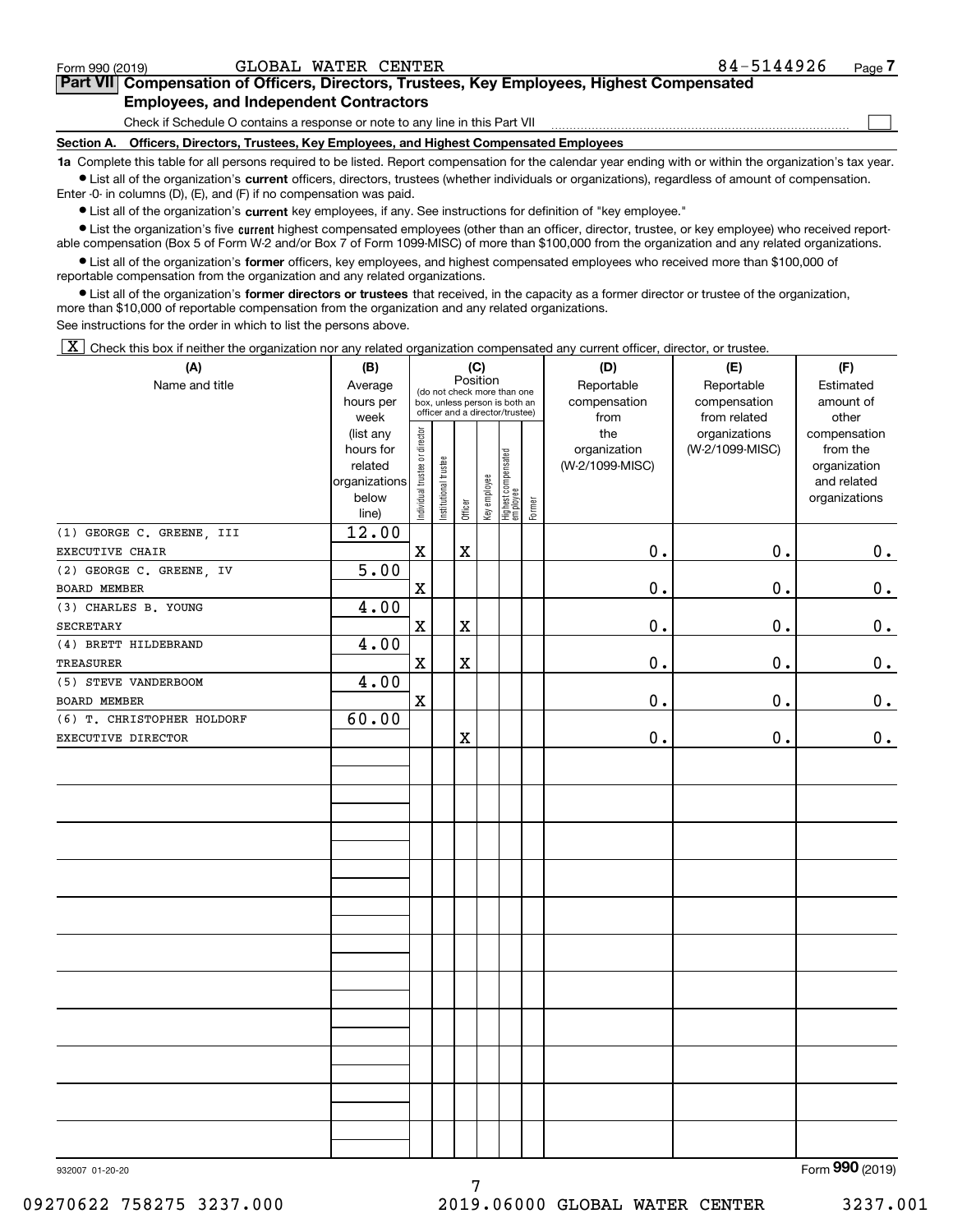|              | GLOBAL WATER CENTER<br>Form 990 (2019)                                                                                                                                                                                                                 |                                                         |                                |                       |         |              |                                                                                                             |        |                                                  | 84-5144926                                                         |                                            |                                                        |                                                          | Page 8                                     |
|--------------|--------------------------------------------------------------------------------------------------------------------------------------------------------------------------------------------------------------------------------------------------------|---------------------------------------------------------|--------------------------------|-----------------------|---------|--------------|-------------------------------------------------------------------------------------------------------------|--------|--------------------------------------------------|--------------------------------------------------------------------|--------------------------------------------|--------------------------------------------------------|----------------------------------------------------------|--------------------------------------------|
|              | <b>Part VII</b><br>Section A. Officers, Directors, Trustees, Key Employees, and Highest Compensated Employees (continued)                                                                                                                              |                                                         |                                |                       |         |              |                                                                                                             |        |                                                  |                                                                    |                                            |                                                        |                                                          |                                            |
|              | (A)<br>Name and title                                                                                                                                                                                                                                  | (B)<br>Average<br>hours per<br>week<br>(list any        |                                |                       |         |              | Position<br>(do not check more than one<br>box, unless person is both an<br>officer and a director/trustee) |        | (D)<br>Reportable<br>compensation<br>from<br>the | (E)<br>Reportable<br>compensation<br>from related<br>organizations |                                            | (F)<br>Estimated<br>amount of<br>other<br>compensation |                                                          |                                            |
|              |                                                                                                                                                                                                                                                        | hours for<br>related<br>organizations<br>below<br>line) | Individual trustee or director | Institutional trustee | Officer | Key employee | Highest compensated<br>employee                                                                             | Former | organization<br>(W-2/1099-MISC)                  | (W-2/1099-MISC)                                                    |                                            |                                                        | from the<br>organization<br>and related<br>organizations |                                            |
|              |                                                                                                                                                                                                                                                        |                                                         |                                |                       |         |              |                                                                                                             |        |                                                  |                                                                    |                                            |                                                        |                                                          |                                            |
|              |                                                                                                                                                                                                                                                        |                                                         |                                |                       |         |              |                                                                                                             |        |                                                  |                                                                    |                                            |                                                        |                                                          |                                            |
|              |                                                                                                                                                                                                                                                        |                                                         |                                |                       |         |              |                                                                                                             |        |                                                  |                                                                    |                                            |                                                        |                                                          |                                            |
|              |                                                                                                                                                                                                                                                        |                                                         |                                |                       |         |              |                                                                                                             |        |                                                  |                                                                    |                                            |                                                        |                                                          |                                            |
|              |                                                                                                                                                                                                                                                        |                                                         |                                |                       |         |              |                                                                                                             |        |                                                  |                                                                    |                                            |                                                        |                                                          |                                            |
|              |                                                                                                                                                                                                                                                        |                                                         |                                |                       |         |              |                                                                                                             |        |                                                  |                                                                    |                                            |                                                        |                                                          |                                            |
| c<br>d       | 1b Subtotal<br>Total (add lines 1b and 1c)                                                                                                                                                                                                             |                                                         |                                |                       |         |              |                                                                                                             |        | 0.<br>$\overline{0}$ .<br>$\mathbf 0$ .          |                                                                    | 0.<br>$\overline{0}$ .<br>$\overline{0}$ . |                                                        |                                                          | 0.<br>$\overline{0}$ .<br>$\overline{0}$ . |
| $\mathbf{2}$ | Total number of individuals (including but not limited to those listed above) who received more than \$100,000 of reportable<br>compensation from the organization                                                                                     |                                                         |                                |                       |         |              |                                                                                                             |        |                                                  |                                                                    |                                            |                                                        | Yes                                                      | 0<br>No                                    |
| З            | Did the organization list any former officer, director, trustee, key employee, or highest compensated employee on                                                                                                                                      |                                                         |                                |                       |         |              |                                                                                                             |        |                                                  |                                                                    |                                            | 3                                                      |                                                          | х                                          |
| 4<br>5       | For any individual listed on line 1a, is the sum of reportable compensation and other compensation from the organization<br>Did any person listed on line 1a receive or accrue compensation from any unrelated organization or individual for services |                                                         |                                |                       |         |              |                                                                                                             |        |                                                  |                                                                    |                                            | 4                                                      |                                                          | х                                          |
|              | <b>Section B. Independent Contractors</b>                                                                                                                                                                                                              |                                                         |                                |                       |         |              |                                                                                                             |        |                                                  |                                                                    |                                            | 5                                                      |                                                          | x                                          |
| 1            | Complete this table for your five highest compensated independent contractors that received more than \$100,000 of compensation from<br>the organization. Report compensation for the calendar year ending with or within the organization's tax year. |                                                         |                                |                       |         |              |                                                                                                             |        |                                                  |                                                                    |                                            |                                                        |                                                          |                                            |
|              | (A)<br>Name and business address                                                                                                                                                                                                                       |                                                         |                                | <b>NONE</b>           |         |              |                                                                                                             |        | (B)<br>Description of services                   |                                                                    |                                            | (C)                                                    | Compensation                                             |                                            |
|              |                                                                                                                                                                                                                                                        |                                                         |                                |                       |         |              |                                                                                                             |        |                                                  |                                                                    |                                            |                                                        |                                                          |                                            |
|              |                                                                                                                                                                                                                                                        |                                                         |                                |                       |         |              |                                                                                                             |        |                                                  |                                                                    |                                            |                                                        |                                                          |                                            |
|              |                                                                                                                                                                                                                                                        |                                                         |                                |                       |         |              |                                                                                                             |        |                                                  |                                                                    |                                            |                                                        |                                                          |                                            |
| 2            | Total number of independent contractors (including but not limited to those listed above) who received more than<br>\$100,000 of compensation from the organization                                                                                    |                                                         |                                |                       |         | 0            |                                                                                                             |        |                                                  |                                                                    |                                            |                                                        |                                                          |                                            |
|              |                                                                                                                                                                                                                                                        |                                                         |                                |                       |         |              |                                                                                                             |        |                                                  |                                                                    |                                            |                                                        | Form 990 (2019)                                          |                                            |

932008 01-20-20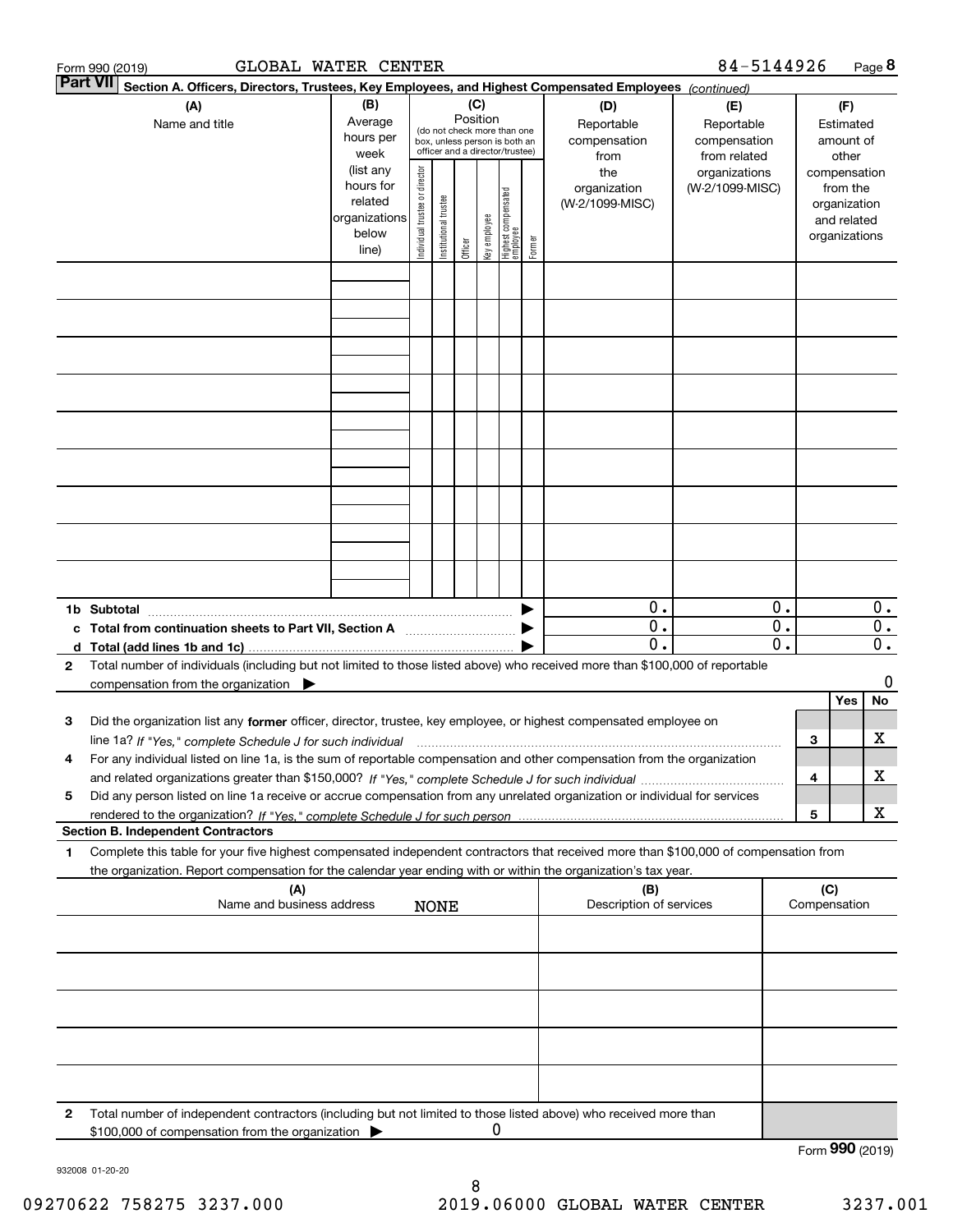|                                                           | <b>Part VIII</b>        | <b>Statement of Revenue</b>                                                                                                                                                                                                                                                                                                                                    |                                  |                      |                                              |                                                   |                                                                 |
|-----------------------------------------------------------|-------------------------|----------------------------------------------------------------------------------------------------------------------------------------------------------------------------------------------------------------------------------------------------------------------------------------------------------------------------------------------------------------|----------------------------------|----------------------|----------------------------------------------|---------------------------------------------------|-----------------------------------------------------------------|
|                                                           |                         | Check if Schedule O contains a response or note to any line in this Part VIII                                                                                                                                                                                                                                                                                  |                                  |                      |                                              |                                                   |                                                                 |
|                                                           |                         |                                                                                                                                                                                                                                                                                                                                                                |                                  | (A)<br>Total revenue | (B)<br>Related or exempt<br>function revenue | $\overline{(C)}$<br>Unrelated<br>business revenue | (D)<br>Revenue excluded<br>from tax under<br>sections 512 - 514 |
| Contributions, Gifts, Grants<br>and Other Similar Amounts | b<br>с<br>d<br>е<br>2 a | <b>1a</b><br>1 a Federated campaigns<br>1 <sub>b</sub><br>Membership dues<br>1 <sub>c</sub><br>Fundraising events<br>1 <sub>d</sub><br>Related organizations<br>1e<br>Government grants (contributions)<br>All other contributions, gifts, grants, and<br>similar amounts not included above<br>1f<br>$1g$ \$<br>Noncash contributions included in lines 1a-1f | 993,305.<br><b>Business Code</b> | 993,305.             |                                              |                                                   |                                                                 |
| Program Service<br>Revenue                                | b<br>c<br>d<br>е        | <u> 1989 - Johann Barbara, martin amerikan basar dan berasal dalam basa dalam basar dalam basar dalam basar dala</u><br><u> 1989 - Johann Barbara, martin amerikan basar dan berasal dalam basa dalam basar dalam basar dalam basar dala</u><br>All other program service revenue                                                                              |                                  |                      |                                              |                                                   |                                                                 |
|                                                           | g<br>3<br>4<br>5        | Investment income (including dividends, interest, and<br>Income from investment of tax-exempt bond proceeds                                                                                                                                                                                                                                                    | ▶                                |                      |                                              |                                                   |                                                                 |
|                                                           | 6а<br>b<br>c            | (i) Real<br>Gross rents<br>6a<br>.<br>6b<br>Less: rental expenses<br>6c<br>Rental income or (loss)                                                                                                                                                                                                                                                             | (ii) Personal                    |                      |                                              |                                                   |                                                                 |
|                                                           | d<br>b                  | Net rental income or (loss)<br>(i) Securities<br>7 a Gross amount from sales of<br>assets other than inventory<br>7a<br>Less: cost or other basis<br>and sales expenses<br>7b                                                                                                                                                                                  | (ii) Other                       |                      |                                              |                                                   |                                                                 |
| Revenue                                                   |                         | 7c<br>c Gain or (loss)                                                                                                                                                                                                                                                                                                                                         |                                  |                      |                                              |                                                   |                                                                 |
| Other                                                     | b                       | 8 a Gross income from fundraising events (not  <br>including $$$<br><u>of</u> of<br>contributions reported on line 1c). See<br>  8a<br>8 <sub>b</sub>                                                                                                                                                                                                          |                                  |                      |                                              |                                                   |                                                                 |
|                                                           | c<br>b                  | Net income or (loss) from fundraising events<br>9 a Gross income from gaming activities. See<br>9a<br>9 <sub>b</sub>                                                                                                                                                                                                                                           | <u>.</u>                         |                      |                                              |                                                   |                                                                 |
|                                                           |                         | c Net income or (loss) from gaming activities<br>10 a Gross sales of inventory, less returns<br> 10a<br>10 <sub>b</sub><br><b>b</b> Less: cost of goods sold                                                                                                                                                                                                   |                                  |                      |                                              |                                                   |                                                                 |
|                                                           |                         | c Net income or (loss) from sales of inventory                                                                                                                                                                                                                                                                                                                 | <b>Business Code</b>             |                      |                                              |                                                   |                                                                 |
| Miscellaneous<br>Revenue                                  | 11 a<br>b<br>с          |                                                                                                                                                                                                                                                                                                                                                                |                                  |                      |                                              |                                                   |                                                                 |
|                                                           |                         |                                                                                                                                                                                                                                                                                                                                                                | ▶                                |                      |                                              |                                                   |                                                                 |
|                                                           | 12<br>932009 01-20-20   | Total revenue. See instructions [100] [100] [100] [100] [100] [100] [100] [100] [100] [100] [100] [100] [100] [100] [100] [100] [100] [100] [100] [100] [100] [100] [100] [100] [100] [100] [100] [100] [100] [100] [100] [100                                                                                                                                 |                                  | 993,305.             | 0.                                           | 0.                                                | 0.<br>Form 990 (2019)                                           |

932009 01-20-20

9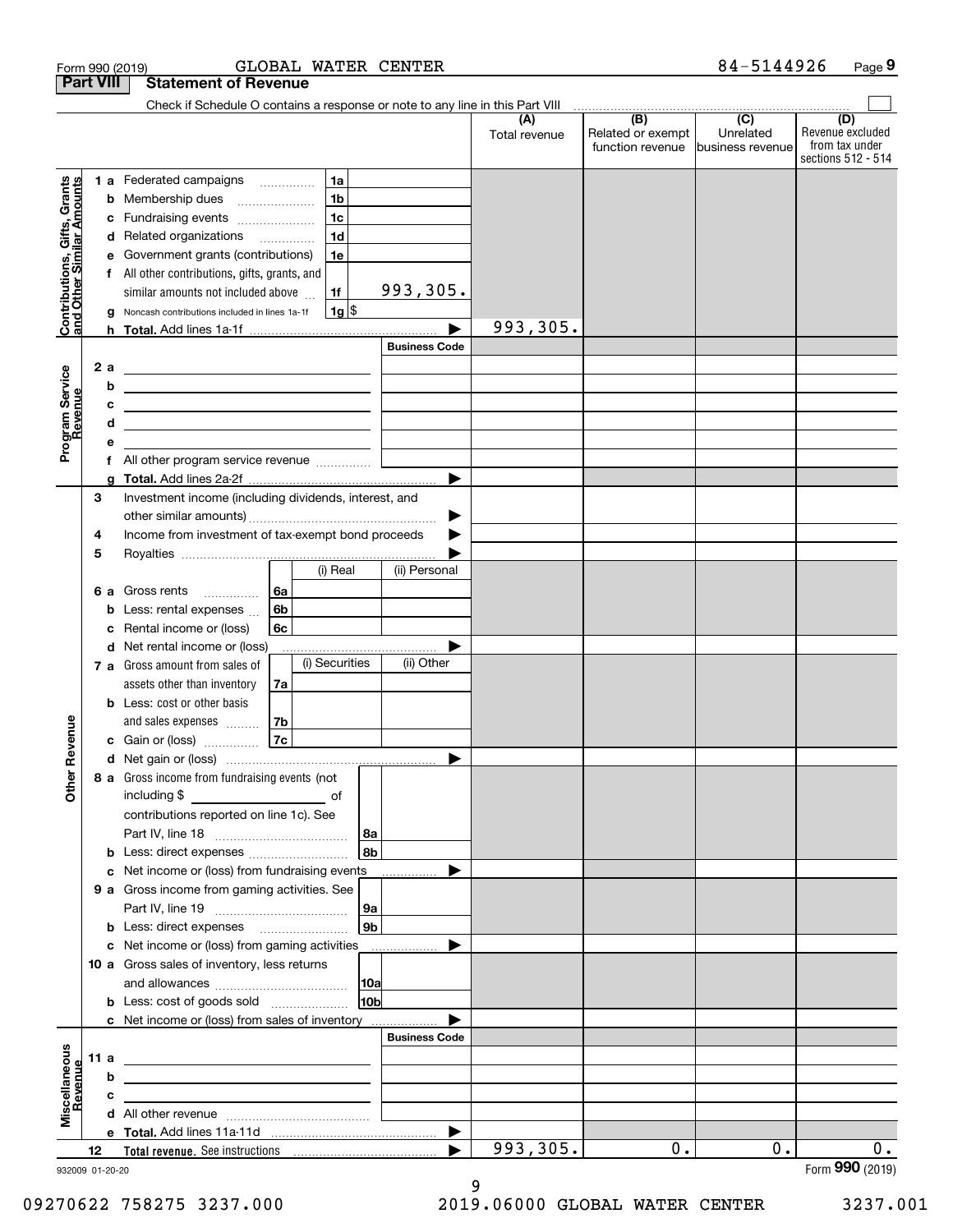|    | Do not include amounts reported on lines 6b,<br>7b, 8b, 9b, and 10b of Part VIII.                        | (A)<br>Total expenses  | (B)<br>Program service<br>expenses | (C)<br>Management and<br>general expenses | (D)<br>Fundraising<br>expenses |
|----|----------------------------------------------------------------------------------------------------------|------------------------|------------------------------------|-------------------------------------------|--------------------------------|
| 1  | Grants and other assistance to domestic organizations                                                    |                        |                                    |                                           |                                |
|    | and domestic governments. See Part IV, line 21                                                           |                        |                                    |                                           |                                |
| 2  | Grants and other assistance to domestic                                                                  |                        |                                    |                                           |                                |
|    | individuals. See Part IV, line 22                                                                        |                        |                                    |                                           |                                |
| 3  | Grants and other assistance to foreign                                                                   |                        |                                    |                                           |                                |
|    | organizations, foreign governments, and foreign                                                          |                        |                                    |                                           |                                |
|    | individuals. See Part IV, lines 15 and 16                                                                |                        |                                    |                                           |                                |
| 4  | Benefits paid to or for members                                                                          |                        |                                    |                                           |                                |
| 5  | Compensation of current officers, directors,                                                             |                        |                                    |                                           |                                |
|    | trustees, and key employees                                                                              | 87,984.                | 71,864.                            | 7,301.                                    | 8,819.                         |
| 6  | Compensation not included above to disqualified                                                          |                        |                                    |                                           |                                |
|    | persons (as defined under section $4958(f)(1)$ ) and                                                     |                        |                                    |                                           |                                |
|    | persons described in section 4958(c)(3)(B)                                                               |                        |                                    |                                           |                                |
| 7  |                                                                                                          | 110, 229.              | 90,033.                            | 9,147.                                    | 11,049.                        |
| 8  | Pension plan accruals and contributions (include                                                         |                        |                                    |                                           |                                |
|    |                                                                                                          |                        |                                    |                                           |                                |
|    | section 401(k) and 403(b) employer contributions)                                                        | 141.                   | $\overline{115}$ .                 | $\overline{12}$ .                         | 14.                            |
| 9  |                                                                                                          | 14,584.                | 11,912.                            | 1,210.                                    | 1,462.                         |
| 10 |                                                                                                          |                        |                                    |                                           |                                |
| 11 | Fees for services (nonemployees):                                                                        |                        |                                    |                                           |                                |
| a  |                                                                                                          |                        |                                    |                                           |                                |
| b  |                                                                                                          | $\overline{26, 274}$ . |                                    | $\overline{26, 274}$ .                    |                                |
| c  |                                                                                                          |                        |                                    |                                           |                                |
| d  |                                                                                                          |                        |                                    |                                           |                                |
| е  | Professional fundraising services. See Part IV, line 17                                                  |                        |                                    |                                           |                                |
| f  | Investment management fees                                                                               |                        |                                    |                                           |                                |
| g  | Other. (If line 11g amount exceeds 10% of line 25,                                                       |                        |                                    |                                           |                                |
|    | column (A) amount, list line 11g expenses on Sch O.)                                                     | 421,447.               | 289,403.                           | 4,877.                                    | 127, 167.                      |
| 12 |                                                                                                          |                        |                                    |                                           |                                |
| 13 |                                                                                                          | 4,755.                 | 4,755.                             |                                           |                                |
| 14 |                                                                                                          |                        |                                    |                                           |                                |
| 15 |                                                                                                          |                        |                                    |                                           |                                |
| 16 |                                                                                                          |                        |                                    |                                           |                                |
| 17 | Travel                                                                                                   | 15,987.                | 15,987.                            |                                           |                                |
| 18 | Payments of travel or entertainment expenses                                                             |                        |                                    |                                           |                                |
|    | for any federal, state, or local public officials                                                        |                        |                                    |                                           |                                |
| 19 | Conferences, conventions, and meetings                                                                   |                        |                                    |                                           |                                |
| 20 | Interest                                                                                                 |                        |                                    |                                           |                                |
| 21 |                                                                                                          |                        |                                    |                                           |                                |
| 22 | Depreciation, depletion, and amortization                                                                |                        |                                    |                                           |                                |
| 23 | Insurance                                                                                                |                        |                                    |                                           |                                |
| 24 | Other expenses. Itemize expenses not covered                                                             |                        |                                    |                                           |                                |
|    | above (List miscellaneous expenses on line 24e. If<br>line 24e amount exceeds 10% of line 25, column (A) |                        |                                    |                                           |                                |
|    | amount, list line 24e expenses on Schedule 0.)<br>PRODUCT AND TRANSPORT                                  | 10,904.                | 10,904.                            |                                           |                                |
| a  |                                                                                                          |                        |                                    |                                           |                                |
|    | <b>b OTHER EXPENSES</b>                                                                                  | 5.                     | $\overline{5}$ .                   |                                           |                                |
| c  |                                                                                                          |                        |                                    |                                           |                                |
| d  |                                                                                                          |                        |                                    |                                           |                                |
|    | e All other expenses                                                                                     |                        |                                    |                                           |                                |
| 25 | Total functional expenses. Add lines 1 through 24e                                                       | 692,310.               | 494,978.                           | 48,821.                                   | 148,511.                       |
| 26 | Joint costs. Complete this line only if the organization                                                 |                        |                                    |                                           |                                |
|    | reported in column (B) joint costs from a combined                                                       |                        |                                    |                                           |                                |
|    | educational campaign and fundraising solicitation.                                                       |                        |                                    |                                           |                                |
|    | Check here $\blacktriangleright$<br>if following SOP 98-2 (ASC 958-720)<br><b>Contract</b>               |                        |                                    |                                           |                                |

Check if Schedule O contains a response or note to any line in this Part IX

932010 01-20-20

09270622 758275 3237.000 2019.06000 GLOBAL WATER CENTER 3237.001

10

**10**

 $\boxed{\text{X}}$ 

#### Form 990 (2019) GLOBAL WATER CENTER 8 4 – 5 $144926$  page **Part IX Statement of Functional Expenses**

*Section 501(c)(3) and 501(c)(4) organizations must complete all columns. All other organizations must complete column (A).*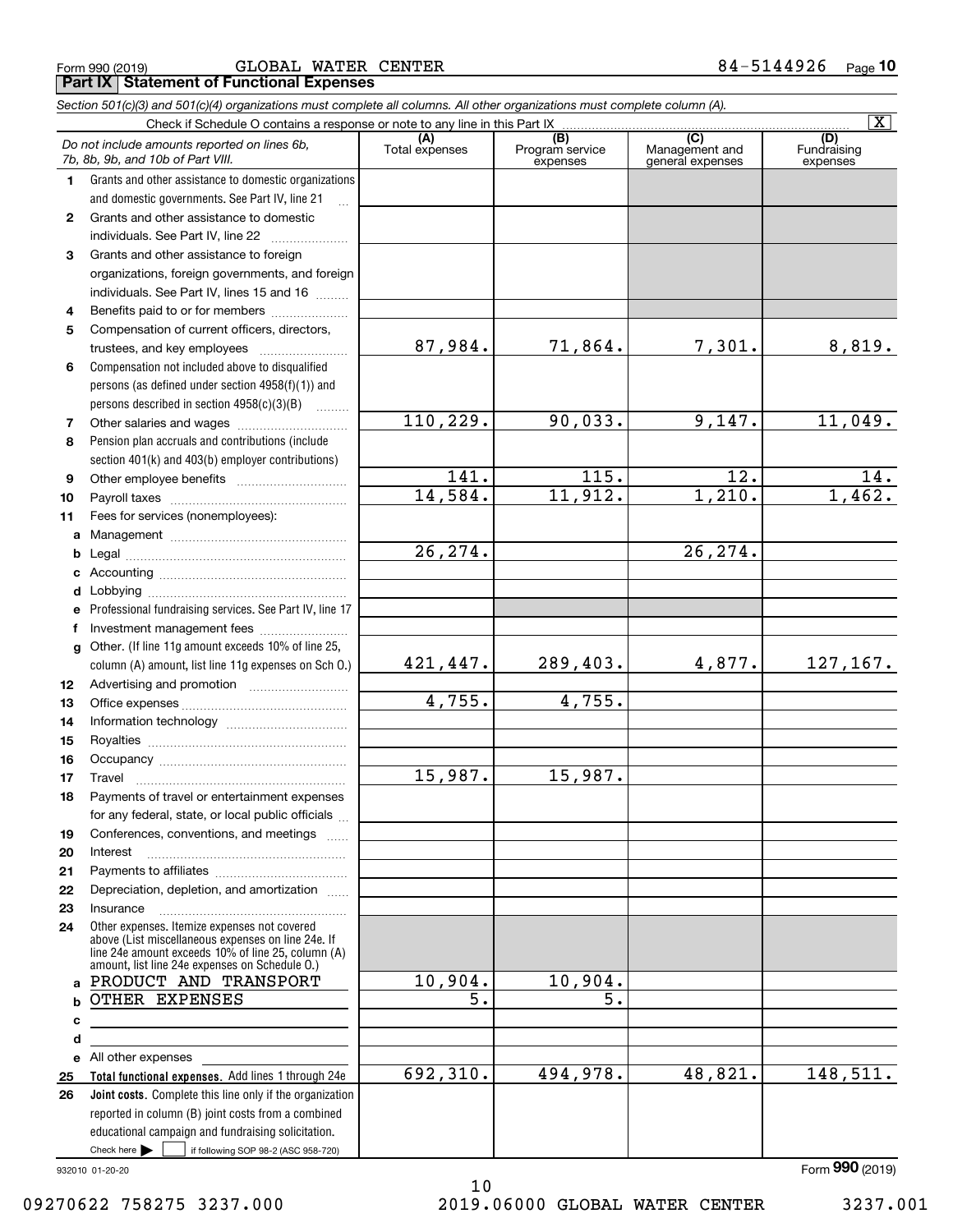## Form 990 (2019) GLOBAL WATER CENTER 8 4 – 5 $144926$  page

|                             |    |                                                                                                                                                                                                                                |          | (A)<br>Beginning of year |                 | (B)<br>End of year |
|-----------------------------|----|--------------------------------------------------------------------------------------------------------------------------------------------------------------------------------------------------------------------------------|----------|--------------------------|-----------------|--------------------|
|                             | 1  |                                                                                                                                                                                                                                |          | 0.                       | $\mathbf{1}$    | 300,995.           |
|                             | 2  |                                                                                                                                                                                                                                |          |                          | $\mathbf{2}$    |                    |
|                             | з  |                                                                                                                                                                                                                                |          |                          | 3               |                    |
|                             | 4  |                                                                                                                                                                                                                                |          |                          | 4               |                    |
|                             | 5  | Loans and other receivables from any current or former officer, director,                                                                                                                                                      |          |                          |                 |                    |
|                             |    | trustee, key employee, creator or founder, substantial contributor, or 35%                                                                                                                                                     |          |                          |                 |                    |
|                             |    | controlled entity or family member of any of these persons                                                                                                                                                                     |          |                          | 5               |                    |
|                             | 6  | Loans and other receivables from other disqualified persons (as defined                                                                                                                                                        |          |                          |                 |                    |
|                             |    | under section 4958(f)(1)), and persons described in section 4958(c)(3)(B)                                                                                                                                                      | $\ldots$ |                          | 6               |                    |
|                             | 7  |                                                                                                                                                                                                                                |          |                          | $\overline{7}$  |                    |
| Assets                      | 8  |                                                                                                                                                                                                                                |          |                          | 8               |                    |
|                             | 9  | Prepaid expenses and deferred charges [11] [11] prepaid expenses and deferred charges [11] [11] minimum materials                                                                                                              |          | 9                        |                 |                    |
|                             |    | <b>10a</b> Land, buildings, and equipment: cost or other                                                                                                                                                                       |          |                          |                 |                    |
|                             |    | basis. Complete Part VI of Schedule D  10a                                                                                                                                                                                     |          |                          |                 |                    |
|                             |    | <u>10b</u><br><b>b</b> Less: accumulated depreciation                                                                                                                                                                          |          |                          | 10 <sub>c</sub> |                    |
|                             | 11 |                                                                                                                                                                                                                                |          |                          | 11              |                    |
|                             | 12 |                                                                                                                                                                                                                                |          |                          | 12              |                    |
|                             | 13 |                                                                                                                                                                                                                                |          |                          | 13              |                    |
|                             | 14 |                                                                                                                                                                                                                                |          |                          | 14              |                    |
|                             | 15 |                                                                                                                                                                                                                                |          |                          | 15              |                    |
|                             | 16 |                                                                                                                                                                                                                                |          | 0.                       | 16              | 300, 995.          |
|                             | 17 |                                                                                                                                                                                                                                |          |                          | 17              |                    |
|                             | 18 |                                                                                                                                                                                                                                |          |                          | 18              |                    |
|                             | 19 | Deferred revenue manual contracts and contracts are all the contracts and contracts are contracted and contracts are contracted and contract are contracted and contract are contracted and contract are contracted and contra |          | 19                       |                 |                    |
|                             | 20 |                                                                                                                                                                                                                                |          |                          | 20              |                    |
|                             | 21 | Escrow or custodial account liability. Complete Part IV of Schedule D                                                                                                                                                          | .        |                          | 21              |                    |
|                             | 22 | Loans and other payables to any current or former officer, director,                                                                                                                                                           |          |                          |                 |                    |
| Liabilities                 |    | trustee, key employee, creator or founder, substantial contributor, or 35%                                                                                                                                                     |          |                          |                 |                    |
|                             |    | controlled entity or family member of any of these persons                                                                                                                                                                     |          |                          | 22              |                    |
|                             | 23 |                                                                                                                                                                                                                                |          |                          | 23              |                    |
|                             | 24 |                                                                                                                                                                                                                                |          |                          | 24              |                    |
|                             | 25 | Other liabilities (including federal income tax, payables to related third                                                                                                                                                     |          |                          |                 |                    |
|                             |    | parties, and other liabilities not included on lines 17-24). Complete Part X                                                                                                                                                   |          |                          |                 |                    |
|                             |    |                                                                                                                                                                                                                                |          |                          | 25              |                    |
|                             | 26 |                                                                                                                                                                                                                                |          | $\overline{0}$ .         | 26              | $\mathbf 0$ .      |
|                             |    | Organizations that follow FASB ASC 958, check here $\blacktriangleright \boxed{X}$                                                                                                                                             |          |                          |                 |                    |
|                             |    | and complete lines 27, 28, 32, and 33.                                                                                                                                                                                         |          |                          |                 |                    |
|                             | 27 |                                                                                                                                                                                                                                |          | 0.                       | 27              | 300,995.           |
|                             | 28 | Net assets with donor restrictions                                                                                                                                                                                             |          |                          | 28              |                    |
|                             |    | Organizations that do not follow FASB ASC 958, check here $\blacktriangleright \lfloor$                                                                                                                                        |          |                          |                 |                    |
| Net Assets or Fund Balances |    | and complete lines 29 through 33.                                                                                                                                                                                              |          |                          |                 |                    |
|                             | 29 |                                                                                                                                                                                                                                |          |                          | 29              |                    |
|                             | 30 | Paid-in or capital surplus, or land, building, or equipment fund                                                                                                                                                               |          |                          | 30              |                    |
|                             | 31 | Retained earnings, endowment, accumulated income, or other funds                                                                                                                                                               |          |                          | 31              |                    |
|                             | 32 | Total net assets or fund balances                                                                                                                                                                                              |          | $\mathbf 0$ .            | 32              | 300,995.           |
|                             | 33 |                                                                                                                                                                                                                                |          | $\overline{0}$ .         | 33              | 300,995.           |

Form (2019) **990**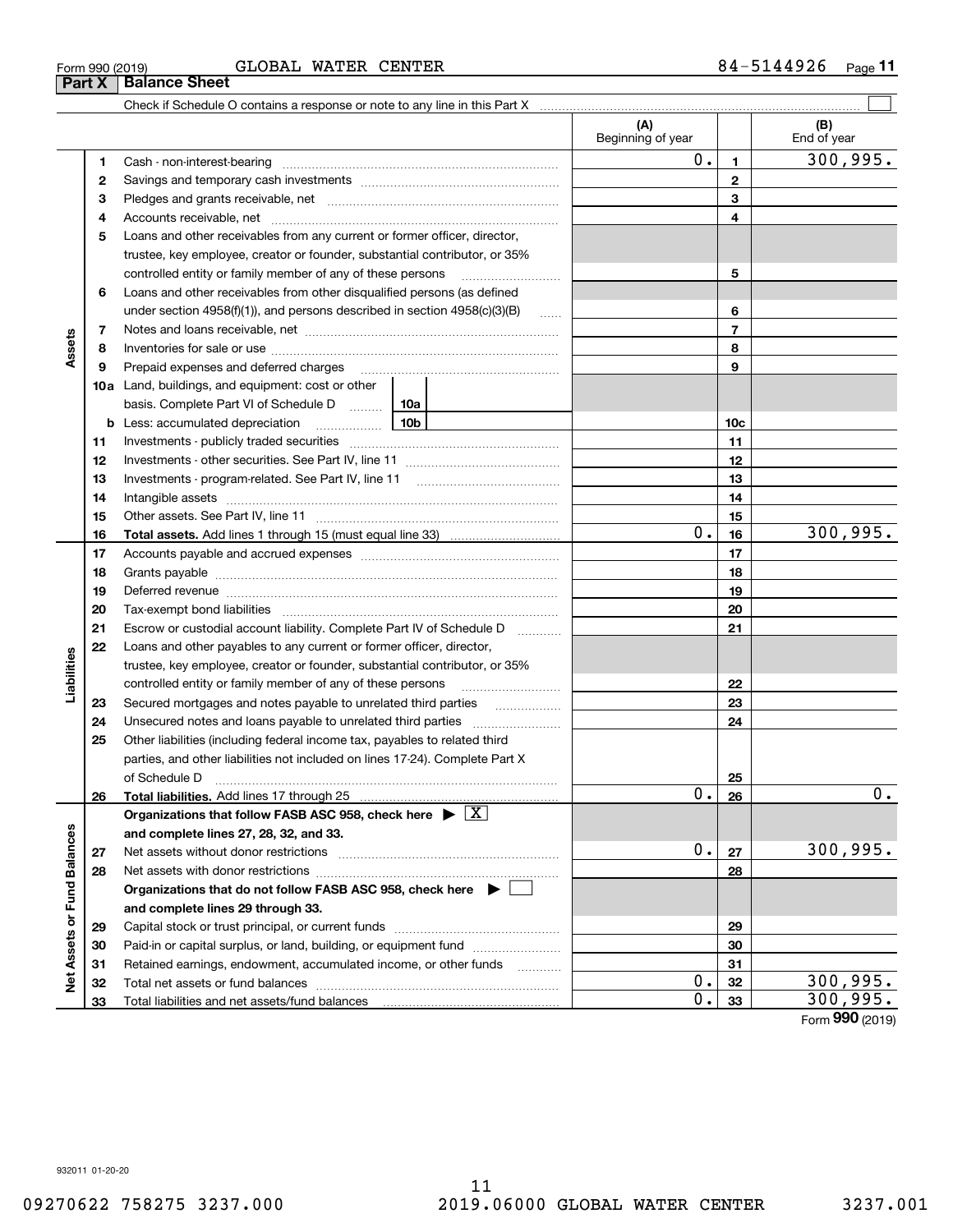|    | GLOBAL WATER CENTER<br>Form 990 (2019)                                                                                               |                | 84-5144926     |            | Page $12$        |  |  |
|----|--------------------------------------------------------------------------------------------------------------------------------------|----------------|----------------|------------|------------------|--|--|
|    | <b>Part XI   Reconciliation of Net Assets</b>                                                                                        |                |                |            |                  |  |  |
|    |                                                                                                                                      |                |                |            |                  |  |  |
|    |                                                                                                                                      |                |                |            |                  |  |  |
| 1  |                                                                                                                                      | $\mathbf{1}$   | 993,305.       |            |                  |  |  |
| 2  |                                                                                                                                      | $\mathbf{2}$   |                |            | 692,310.         |  |  |
| з  | Revenue less expenses. Subtract line 2 from line 1<br>3                                                                              |                |                |            |                  |  |  |
| 4  | Net assets or fund balances at beginning of year (must equal Part X, line 32, column (A)) <i>manageredial</i>                        | 4              |                |            | 0.               |  |  |
| 5  |                                                                                                                                      | 5              |                |            |                  |  |  |
| 6  |                                                                                                                                      | 6              |                |            |                  |  |  |
| 7  | Investment expenses www.communication.com/www.communication.com/www.communication.com/www.com                                        | $\overline{7}$ |                |            |                  |  |  |
| 8  |                                                                                                                                      | 8              |                |            |                  |  |  |
| 9  | Other changes in net assets or fund balances (explain on Schedule O)                                                                 | 9              |                |            | $\overline{0}$ . |  |  |
| 10 | Net assets or fund balances at end of year. Combine lines 3 through 9 (must equal Part X, line 32,                                   |                |                |            |                  |  |  |
|    |                                                                                                                                      | 10             |                |            | 300, 995.        |  |  |
|    | Part XII Financial Statements and Reporting                                                                                          |                |                |            |                  |  |  |
|    |                                                                                                                                      |                |                |            |                  |  |  |
|    |                                                                                                                                      |                |                | <b>Yes</b> | <b>No</b>        |  |  |
| 1  | $\boxed{\mathbf{X}}$ Accrual<br>Accounting method used to prepare the Form 990: <u>[</u> Cash<br>Other                               |                |                |            |                  |  |  |
|    | If the organization changed its method of accounting from a prior year or checked "Other," explain in Schedule O.                    |                |                |            | х                |  |  |
|    | 2a Were the organization's financial statements compiled or reviewed by an independent accountant?                                   |                |                |            |                  |  |  |
|    | If "Yes," check a box below to indicate whether the financial statements for the year were compiled or reviewed on a                 |                |                |            |                  |  |  |
|    | separate basis, consolidated basis, or both:                                                                                         |                |                |            |                  |  |  |
|    | Both consolidated and separate basis<br>Separate basis<br>Consolidated basis                                                         |                |                |            |                  |  |  |
|    | <b>b</b> Were the organization's financial statements audited by an independent accountant?                                          |                | 2 <sub>b</sub> | х          |                  |  |  |
|    | If "Yes," check a box below to indicate whether the financial statements for the year were audited on a separate basis,              |                |                |            |                  |  |  |
|    | consolidated basis, or both:                                                                                                         |                |                |            |                  |  |  |
|    | $\lfloor x \rfloor$ Separate basis<br>Both consolidated and separate basis<br><b>Consolidated basis</b>                              |                |                |            |                  |  |  |
|    | c If "Yes" to line 2a or 2b, does the organization have a committee that assumes responsibility for oversight of the audit,          |                |                |            |                  |  |  |
|    |                                                                                                                                      |                | 2c             | x          |                  |  |  |
|    | If the organization changed either its oversight process or selection process during the tax year, explain on Schedule O.            |                |                |            |                  |  |  |
|    | 3a As a result of a federal award, was the organization required to undergo an audit or audits as set forth in the Single Audit      |                |                |            |                  |  |  |
|    |                                                                                                                                      |                | 3a             |            | x                |  |  |
|    | <b>b</b> If "Yes," did the organization undergo the required audit or audits? If the organization did not undergo the required audit |                |                |            |                  |  |  |
|    |                                                                                                                                      |                | 3b             | nn n       |                  |  |  |

Form (2019) **990**

932012 01-20-20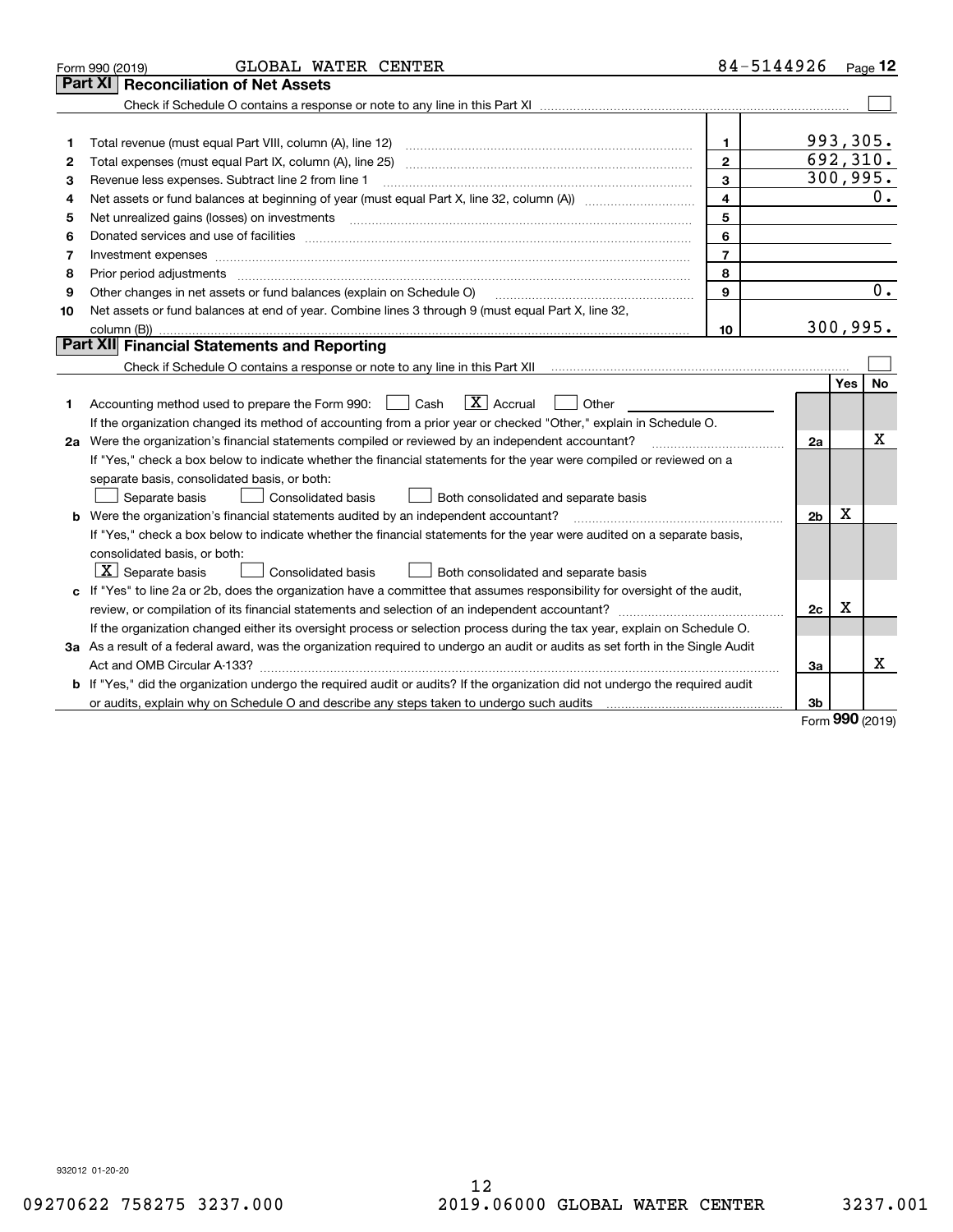| <b>SCHEDULE A</b> |
|-------------------|
|-------------------|

Department of the Treasury Internal Revenue Service

**(Form 990 or 990-EZ)**

# **Public Charity Status and Public Support**

**Complete if the organization is a section 501(c)(3) organization or a section 4947(a)(1) nonexempt charitable trust.**

**| Attach to Form 990 or Form 990-EZ.** 

**| Go to www.irs.gov/Form990 for instructions and the latest information.**

| OMB No 1545-0047 |
|------------------|
| 2011             |
| Open to Public   |

**Inspection**

| Name of the organization |  |
|--------------------------|--|
|--------------------------|--|

|                |                                                                                                                | Name of the organization                                                                                                                      |                     |                                                        |                                                                |    |                            |  | <b>Employer identification number</b> |  |  |  |
|----------------|----------------------------------------------------------------------------------------------------------------|-----------------------------------------------------------------------------------------------------------------------------------------------|---------------------|--------------------------------------------------------|----------------------------------------------------------------|----|----------------------------|--|---------------------------------------|--|--|--|
|                |                                                                                                                |                                                                                                                                               | GLOBAL WATER CENTER |                                                        |                                                                |    |                            |  | 84-5144926                            |  |  |  |
| Part I         |                                                                                                                | Reason for Public Charity Status (All organizations must complete this part.) See instructions.                                               |                     |                                                        |                                                                |    |                            |  |                                       |  |  |  |
|                |                                                                                                                | The organization is not a private foundation because it is: (For lines 1 through 12, check only one box.)                                     |                     |                                                        |                                                                |    |                            |  |                                       |  |  |  |
| 1              |                                                                                                                | A church, convention of churches, or association of churches described in section $170(b)(1)(A)(i)$ .                                         |                     |                                                        |                                                                |    |                            |  |                                       |  |  |  |
| 2              |                                                                                                                | A school described in section 170(b)(1)(A)(ii). (Attach Schedule E (Form 990 or 990-EZ).)                                                     |                     |                                                        |                                                                |    |                            |  |                                       |  |  |  |
| 3              |                                                                                                                | A hospital or a cooperative hospital service organization described in section 170(b)(1)(A)(iii).                                             |                     |                                                        |                                                                |    |                            |  |                                       |  |  |  |
|                |                                                                                                                | A medical research organization operated in conjunction with a hospital described in section 170(b)(1)(A)(iii). Enter the hospital's name,    |                     |                                                        |                                                                |    |                            |  |                                       |  |  |  |
|                |                                                                                                                | city, and state:                                                                                                                              |                     |                                                        |                                                                |    |                            |  |                                       |  |  |  |
| 5              |                                                                                                                | An organization operated for the benefit of a college or university owned or operated by a governmental unit described in                     |                     |                                                        |                                                                |    |                            |  |                                       |  |  |  |
|                |                                                                                                                | section 170(b)(1)(A)(iv). (Complete Part II.)                                                                                                 |                     |                                                        |                                                                |    |                            |  |                                       |  |  |  |
|                |                                                                                                                | A federal, state, or local government or governmental unit described in section 170(b)(1)(A)(v).                                              |                     |                                                        |                                                                |    |                            |  |                                       |  |  |  |
| $\overline{7}$ | $\lfloor x \rfloor$                                                                                            | An organization that normally receives a substantial part of its support from a governmental unit or from the general public described in     |                     |                                                        |                                                                |    |                            |  |                                       |  |  |  |
|                |                                                                                                                | section 170(b)(1)(A)(vi). (Complete Part II.)                                                                                                 |                     |                                                        |                                                                |    |                            |  |                                       |  |  |  |
| 8              |                                                                                                                | A community trust described in section 170(b)(1)(A)(vi). (Complete Part II.)                                                                  |                     |                                                        |                                                                |    |                            |  |                                       |  |  |  |
| 9              |                                                                                                                | An agricultural research organization described in section 170(b)(1)(A)(ix) operated in conjunction with a land-grant college                 |                     |                                                        |                                                                |    |                            |  |                                       |  |  |  |
|                |                                                                                                                | or university or a non-land-grant college of agriculture (see instructions). Enter the name, city, and state of the college or                |                     |                                                        |                                                                |    |                            |  |                                       |  |  |  |
|                |                                                                                                                | university:                                                                                                                                   |                     |                                                        |                                                                |    |                            |  |                                       |  |  |  |
| 10             |                                                                                                                | An organization that normally receives: (1) more than 33 1/3% of its support from contributions, membership fees, and gross receipts from     |                     |                                                        |                                                                |    |                            |  |                                       |  |  |  |
|                |                                                                                                                | activities related to its exempt functions - subject to certain exceptions, and (2) no more than 33 1/3% of its support from gross investment |                     |                                                        |                                                                |    |                            |  |                                       |  |  |  |
|                |                                                                                                                | income and unrelated business taxable income (less section 511 tax) from businesses acquired by the organization after June 30, 1975.         |                     |                                                        |                                                                |    |                            |  |                                       |  |  |  |
|                |                                                                                                                | See section 509(a)(2). (Complete Part III.)                                                                                                   |                     |                                                        |                                                                |    |                            |  |                                       |  |  |  |
| 11             |                                                                                                                | An organization organized and operated exclusively to test for public safety. See section 509(a)(4).                                          |                     |                                                        |                                                                |    |                            |  |                                       |  |  |  |
| 12             |                                                                                                                | An organization organized and operated exclusively for the benefit of, to perform the functions of, or to carry out the purposes of one or    |                     |                                                        |                                                                |    |                            |  |                                       |  |  |  |
|                |                                                                                                                | more publicly supported organizations described in section 509(a)(1) or section 509(a)(2). See section 509(a)(3). Check the box in            |                     |                                                        |                                                                |    |                            |  |                                       |  |  |  |
|                | lines 12a through 12d that describes the type of supporting organization and complete lines 12e, 12f, and 12g. |                                                                                                                                               |                     |                                                        |                                                                |    |                            |  |                                       |  |  |  |
| а              |                                                                                                                | Type I. A supporting organization operated, supervised, or controlled by its supported organization(s), typically by giving                   |                     |                                                        |                                                                |    |                            |  |                                       |  |  |  |
|                |                                                                                                                | the supported organization(s) the power to regularly appoint or elect a majority of the directors or trustees of the supporting               |                     |                                                        |                                                                |    |                            |  |                                       |  |  |  |
|                |                                                                                                                | organization. You must complete Part IV, Sections A and B.                                                                                    |                     |                                                        |                                                                |    |                            |  |                                       |  |  |  |
| b              |                                                                                                                | Type II. A supporting organization supervised or controlled in connection with its supported organization(s), by having                       |                     |                                                        |                                                                |    |                            |  |                                       |  |  |  |
|                |                                                                                                                | control or management of the supporting organization vested in the same persons that control or manage the supported                          |                     |                                                        |                                                                |    |                            |  |                                       |  |  |  |
|                |                                                                                                                | organization(s). You must complete Part IV, Sections A and C.                                                                                 |                     |                                                        |                                                                |    |                            |  |                                       |  |  |  |
| с              |                                                                                                                | Type III functionally integrated. A supporting organization operated in connection with, and functionally integrated with,                    |                     |                                                        |                                                                |    |                            |  |                                       |  |  |  |
|                |                                                                                                                | its supported organization(s) (see instructions). You must complete Part IV, Sections A, D, and E.                                            |                     |                                                        |                                                                |    |                            |  |                                       |  |  |  |
| d              |                                                                                                                | Type III non-functionally integrated. A supporting organization operated in connection with its supported organization(s)                     |                     |                                                        |                                                                |    |                            |  |                                       |  |  |  |
|                |                                                                                                                | that is not functionally integrated. The organization generally must satisfy a distribution requirement and an attentiveness                  |                     |                                                        |                                                                |    |                            |  |                                       |  |  |  |
|                |                                                                                                                | requirement (see instructions). You must complete Part IV, Sections A and D, and Part V.                                                      |                     |                                                        |                                                                |    |                            |  |                                       |  |  |  |
| е              |                                                                                                                | Check this box if the organization received a written determination from the IRS that it is a Type I, Type II, Type III                       |                     |                                                        |                                                                |    |                            |  |                                       |  |  |  |
|                |                                                                                                                | functionally integrated, or Type III non-functionally integrated supporting organization.                                                     |                     |                                                        |                                                                |    |                            |  |                                       |  |  |  |
|                |                                                                                                                | Enter the number of supported organizations                                                                                                   |                     |                                                        |                                                                |    |                            |  |                                       |  |  |  |
|                |                                                                                                                | g Provide the following information about the supported organization(s).                                                                      |                     |                                                        |                                                                |    |                            |  |                                       |  |  |  |
|                |                                                                                                                | (i) Name of supported                                                                                                                         | (ii) EIN            | (iii) Type of organization<br>(described on lines 1-10 | (iv) Is the organization listed<br>in your governing document? |    | (v) Amount of monetary     |  | (vi) Amount of other                  |  |  |  |
|                |                                                                                                                | organization                                                                                                                                  |                     | above (see instructions))                              | Yes                                                            | No | support (see instructions) |  | support (see instructions)            |  |  |  |
|                |                                                                                                                |                                                                                                                                               |                     |                                                        |                                                                |    |                            |  |                                       |  |  |  |
|                |                                                                                                                |                                                                                                                                               |                     |                                                        |                                                                |    |                            |  |                                       |  |  |  |
|                |                                                                                                                |                                                                                                                                               |                     |                                                        |                                                                |    |                            |  |                                       |  |  |  |
|                |                                                                                                                |                                                                                                                                               |                     |                                                        |                                                                |    |                            |  |                                       |  |  |  |
|                |                                                                                                                |                                                                                                                                               |                     |                                                        |                                                                |    |                            |  |                                       |  |  |  |
|                |                                                                                                                |                                                                                                                                               |                     |                                                        |                                                                |    |                            |  |                                       |  |  |  |
|                |                                                                                                                |                                                                                                                                               |                     |                                                        |                                                                |    |                            |  |                                       |  |  |  |
|                |                                                                                                                |                                                                                                                                               |                     |                                                        |                                                                |    |                            |  |                                       |  |  |  |
|                |                                                                                                                |                                                                                                                                               |                     |                                                        |                                                                |    |                            |  |                                       |  |  |  |
| Total          |                                                                                                                |                                                                                                                                               |                     |                                                        |                                                                |    |                            |  |                                       |  |  |  |

LHA For Paperwork Reduction Act Notice, see the Instructions for Form 990 or 990-EZ. 932021 09-25-19 Schedule A (Form 990 or 990-EZ) 2019 13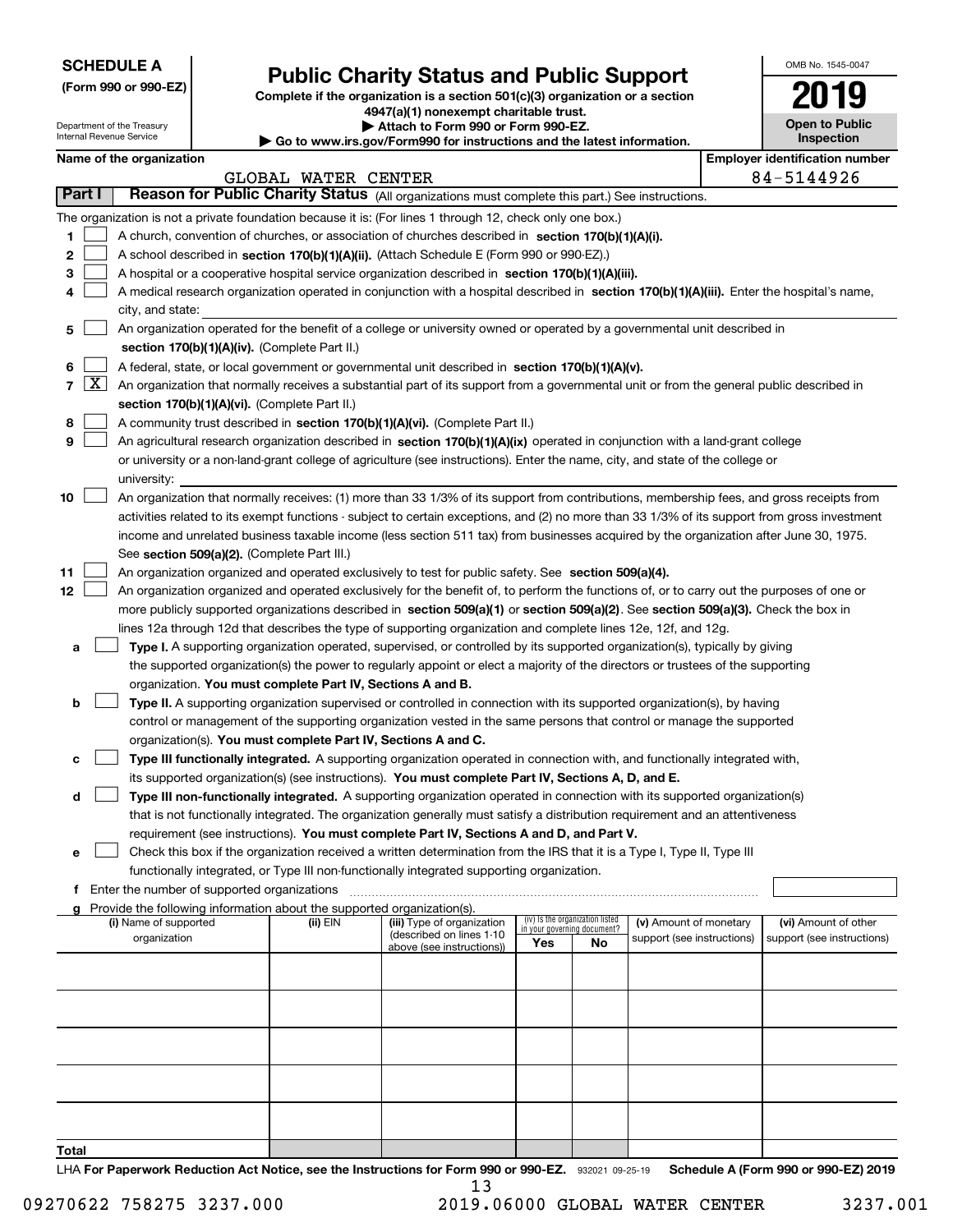#### Schedule A (Form 990 or 990-EZ) 2019 Page GLOBAL WATER CENTER 84-5144926

**2**

(Complete only if you checked the box on line 5, 7, or 8 of Part I or if the organization failed to qualify under Part III. If the organization fails to qualify under the tests listed below, please complete Part III.) **Part II Support Schedule for Organizations Described in Sections 170(b)(1)(A)(iv) and 170(b)(1)(A)(vi)**

|    | <b>Section A. Public Support</b>                                                                                                               |          |          |            |            |                                      |                         |
|----|------------------------------------------------------------------------------------------------------------------------------------------------|----------|----------|------------|------------|--------------------------------------|-------------------------|
|    | Calendar year (or fiscal year beginning in) $\blacktriangleright$                                                                              | (a) 2015 | (b) 2016 | $(c)$ 2017 | $(d)$ 2018 | (e) 2019                             | (f) Total               |
|    | <b>1</b> Gifts, grants, contributions, and                                                                                                     |          |          |            |            |                                      |                         |
|    | membership fees received. (Do not                                                                                                              |          |          |            |            |                                      |                         |
|    | include any "unusual grants.")                                                                                                                 |          |          |            |            | 993,305.                             | 993,305.                |
|    | 2 Tax revenues levied for the organ-                                                                                                           |          |          |            |            |                                      |                         |
|    | ization's benefit and either paid to                                                                                                           |          |          |            |            |                                      |                         |
|    | or expended on its behalf                                                                                                                      |          |          |            |            |                                      |                         |
|    | 3 The value of services or facilities                                                                                                          |          |          |            |            |                                      |                         |
|    | furnished by a governmental unit to                                                                                                            |          |          |            |            |                                      |                         |
|    | the organization without charge                                                                                                                |          |          |            |            |                                      |                         |
|    | 4 Total. Add lines 1 through 3                                                                                                                 |          |          |            |            | 993,305.                             | 993,305.                |
| 5  | The portion of total contributions                                                                                                             |          |          |            |            |                                      |                         |
|    | by each person (other than a                                                                                                                   |          |          |            |            |                                      |                         |
|    | governmental unit or publicly                                                                                                                  |          |          |            |            |                                      |                         |
|    | supported organization) included                                                                                                               |          |          |            |            |                                      |                         |
|    | on line 1 that exceeds 2% of the                                                                                                               |          |          |            |            |                                      |                         |
|    | amount shown on line 11,                                                                                                                       |          |          |            |            |                                      |                         |
|    | column (f)                                                                                                                                     |          |          |            |            |                                      |                         |
|    | 6 Public support. Subtract line 5 from line 4.                                                                                                 |          |          |            |            |                                      | 993,305.                |
|    | <b>Section B. Total Support</b>                                                                                                                |          |          |            |            |                                      |                         |
|    | Calendar year (or fiscal year beginning in)                                                                                                    | (a) 2015 | (b) 2016 | $(c)$ 2017 | $(d)$ 2018 | (e) 2019                             | (f) Total               |
|    | 7 Amounts from line 4                                                                                                                          |          |          |            |            | 993,305.                             | 993,305.                |
| 8  | Gross income from interest,                                                                                                                    |          |          |            |            |                                      |                         |
|    | dividends, payments received on                                                                                                                |          |          |            |            |                                      |                         |
|    | securities loans, rents, royalties,                                                                                                            |          |          |            |            |                                      |                         |
|    | and income from similar sources                                                                                                                |          |          |            |            |                                      |                         |
| 9  | Net income from unrelated business                                                                                                             |          |          |            |            |                                      |                         |
|    | activities, whether or not the                                                                                                                 |          |          |            |            |                                      |                         |
|    | business is regularly carried on                                                                                                               |          |          |            |            |                                      |                         |
|    | <b>10</b> Other income. Do not include gain                                                                                                    |          |          |            |            |                                      |                         |
|    | or loss from the sale of capital                                                                                                               |          |          |            |            |                                      |                         |
|    | assets (Explain in Part VI.)                                                                                                                   |          |          |            |            |                                      |                         |
|    | 11 Total support. Add lines 7 through 10                                                                                                       |          |          |            |            |                                      | 993,305.                |
|    | 12 Gross receipts from related activities, etc. (see instructions)                                                                             |          |          |            |            | 12                                   |                         |
|    | 13 First five years. If the Form 990 is for the organization's first, second, third, fourth, or fifth tax year as a section 501(c)(3)          |          |          |            |            |                                      |                         |
|    | organization, check this box and stop here                                                                                                     |          |          |            |            |                                      | $\overline{\mathbf{X}}$ |
|    | Section C. Computation of Public Support Percentage                                                                                            |          |          |            |            |                                      |                         |
|    |                                                                                                                                                |          |          |            |            | 14                                   | %                       |
|    |                                                                                                                                                |          |          |            |            | 15                                   | %                       |
|    | 16a 33 1/3% support test - 2019. If the organization did not check the box on line 13, and line 14 is 33 1/3% or more, check this box and      |          |          |            |            |                                      |                         |
|    | stop here. The organization qualifies as a publicly supported organization                                                                     |          |          |            |            |                                      |                         |
|    | b 33 1/3% support test - 2018. If the organization did not check a box on line 13 or 16a, and line 15 is 33 1/3% or more, check this box       |          |          |            |            |                                      |                         |
|    | and stop here. The organization qualifies as a publicly supported organization                                                                 |          |          |            |            |                                      |                         |
|    | 17a 10% -facts-and-circumstances test - 2019. If the organization did not check a box on line 13, 16a, or 16b, and line 14 is 10% or more,     |          |          |            |            |                                      |                         |
|    | and if the organization meets the "facts-and-circumstances" test, check this box and stop here. Explain in Part VI how the organization        |          |          |            |            |                                      |                         |
|    | meets the "facts-and-circumstances" test. The organization qualifies as a publicly supported organization                                      |          |          |            |            |                                      |                         |
|    | <b>b 10% -facts-and-circumstances test - 2018.</b> If the organization did not check a box on line 13, 16a, 16b, or 17a, and line 15 is 10% or |          |          |            |            |                                      |                         |
|    | more, and if the organization meets the "facts-and-circumstances" test, check this box and stop here. Explain in Part VI how the               |          |          |            |            |                                      |                         |
|    | organization meets the "facts-and-circumstances" test. The organization qualifies as a publicly supported organization                         |          |          |            |            |                                      |                         |
| 18 | Private foundation. If the organization did not check a box on line 13, 16a, 16b, 17a, or 17b, check this box and see instructions             |          |          |            |            |                                      |                         |
|    |                                                                                                                                                |          |          |            |            | Schodule A (Form 000 or 000 F7) 2010 |                         |

**Schedule A (Form 990 or 990-EZ) 2019**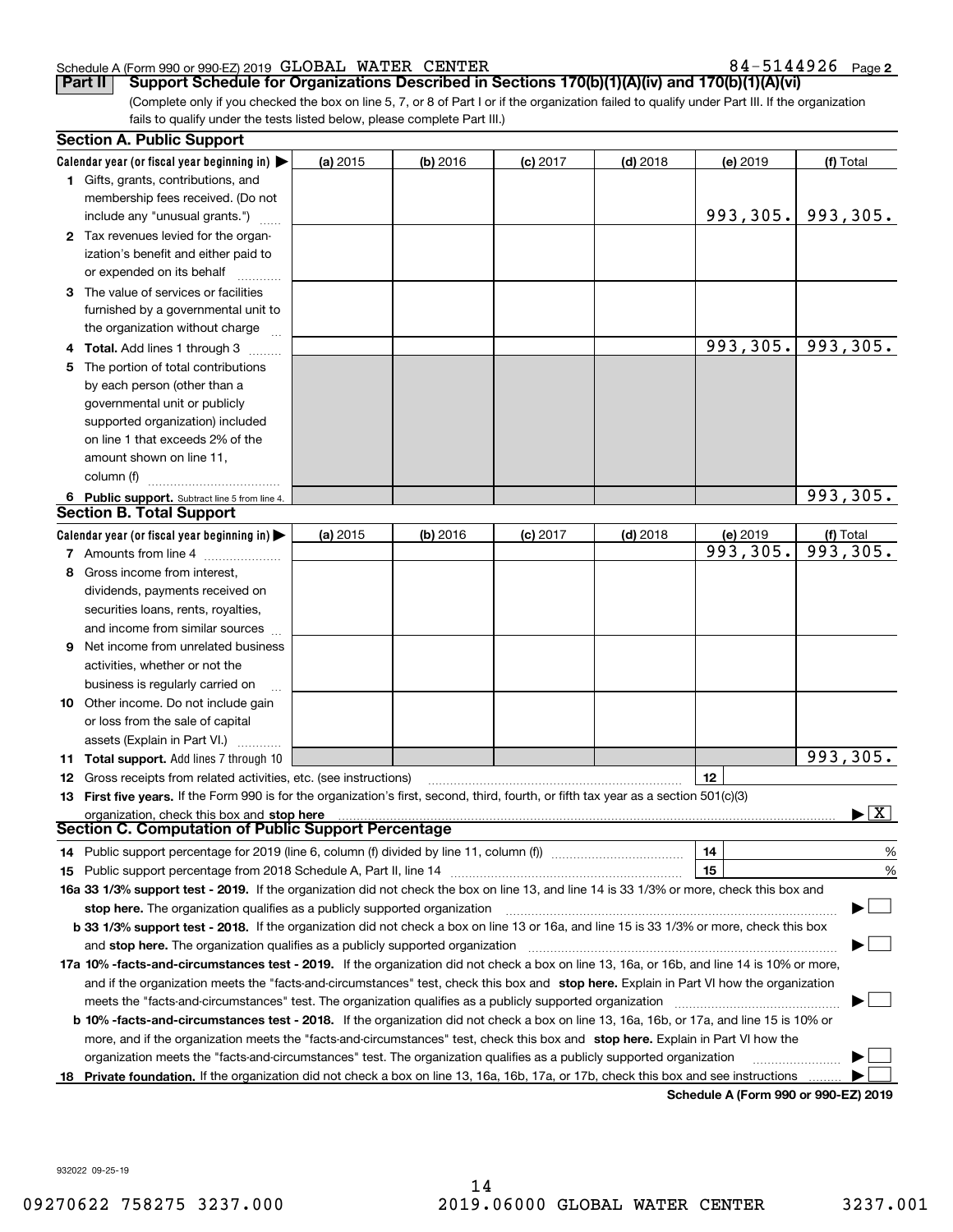### Schedule A (Form 990 or 990-EZ) 2019 Page GLOBAL WATER CENTER 84-5144926

## **Part III Support Schedule for Organizations Described in Section 509(a)(2)**

**3**

(Complete only if you checked the box on line 10 of Part I or if the organization failed to qualify under Part II. If the organization fails to qualify under the tests listed below, please complete Part II.)

| <b>Section A. Public Support</b>                                                                                                                                                                                                                                                             |            |          |            |            |          |                                      |
|----------------------------------------------------------------------------------------------------------------------------------------------------------------------------------------------------------------------------------------------------------------------------------------------|------------|----------|------------|------------|----------|--------------------------------------|
| Calendar year (or fiscal year beginning in) $\blacktriangleright$                                                                                                                                                                                                                            | (a) 2015   | (b) 2016 | $(c)$ 2017 | $(d)$ 2018 | (e) 2019 | (f) Total                            |
| 1 Gifts, grants, contributions, and                                                                                                                                                                                                                                                          |            |          |            |            |          |                                      |
| membership fees received. (Do not                                                                                                                                                                                                                                                            |            |          |            |            |          |                                      |
| include any "unusual grants.")                                                                                                                                                                                                                                                               |            |          |            |            |          |                                      |
| 2 Gross receipts from admissions,<br>merchandise sold or services per-<br>formed, or facilities furnished in<br>any activity that is related to the<br>organization's tax-exempt purpose                                                                                                     |            |          |            |            |          |                                      |
| 3 Gross receipts from activities that                                                                                                                                                                                                                                                        |            |          |            |            |          |                                      |
| are not an unrelated trade or bus-                                                                                                                                                                                                                                                           |            |          |            |            |          |                                      |
| iness under section 513                                                                                                                                                                                                                                                                      |            |          |            |            |          |                                      |
| 4 Tax revenues levied for the organ-<br>ization's benefit and either paid to                                                                                                                                                                                                                 |            |          |            |            |          |                                      |
| or expended on its behalf<br>.                                                                                                                                                                                                                                                               |            |          |            |            |          |                                      |
| 5 The value of services or facilities<br>furnished by a governmental unit to                                                                                                                                                                                                                 |            |          |            |            |          |                                      |
| the organization without charge                                                                                                                                                                                                                                                              |            |          |            |            |          |                                      |
| <b>6 Total.</b> Add lines 1 through 5                                                                                                                                                                                                                                                        |            |          |            |            |          |                                      |
| 7a Amounts included on lines 1, 2, and<br>3 received from disqualified persons                                                                                                                                                                                                               |            |          |            |            |          |                                      |
| <b>b</b> Amounts included on lines 2 and 3 received<br>from other than disqualified persons that<br>exceed the greater of \$5,000 or 1% of the<br>amount on line 13 for the year                                                                                                             |            |          |            |            |          |                                      |
| c Add lines 7a and 7b                                                                                                                                                                                                                                                                        |            |          |            |            |          |                                      |
| 8 Public support. (Subtract line 7c from line 6.)<br><b>Section B. Total Support</b>                                                                                                                                                                                                         |            |          |            |            |          |                                      |
| Calendar year (or fiscal year beginning in) $\blacktriangleright$                                                                                                                                                                                                                            | (a) $2015$ | (b) 2016 | $(c)$ 2017 | $(d)$ 2018 | (e) 2019 | (f) Total                            |
| 9 Amounts from line 6                                                                                                                                                                                                                                                                        |            |          |            |            |          |                                      |
| 10a Gross income from interest,<br>dividends, payments received on<br>securities loans, rents, royalties,<br>and income from similar sources                                                                                                                                                 |            |          |            |            |          |                                      |
| <b>b</b> Unrelated business taxable income                                                                                                                                                                                                                                                   |            |          |            |            |          |                                      |
| (less section 511 taxes) from businesses                                                                                                                                                                                                                                                     |            |          |            |            |          |                                      |
| acquired after June 30, 1975<br>1.1.1.1.1.1.1.1.1.1                                                                                                                                                                                                                                          |            |          |            |            |          |                                      |
| c Add lines 10a and 10b                                                                                                                                                                                                                                                                      |            |          |            |            |          |                                      |
| <b>11</b> Net income from unrelated business<br>activities not included in line 10b,<br>whether or not the business is<br>regularly carried on                                                                                                                                               |            |          |            |            |          |                                      |
| <b>12</b> Other income. Do not include gain<br>or loss from the sale of capital<br>assets (Explain in Part VI.)                                                                                                                                                                              |            |          |            |            |          |                                      |
| <b>13</b> Total support. (Add lines 9, 10c, 11, and 12.)                                                                                                                                                                                                                                     |            |          |            |            |          |                                      |
| 14 First five years. If the Form 990 is for the organization's first, second, third, fourth, or fifth tax year as a section 501(c)(3) organization,                                                                                                                                          |            |          |            |            |          |                                      |
| check this box and stop here measurements are all the state of the state of the state of the state of the state of the state of the state of the state of the state of the state of the state of the state of the state of the<br><b>Section C. Computation of Public Support Percentage</b> |            |          |            |            |          |                                      |
| 15 Public support percentage for 2019 (line 8, column (f), divided by line 13, column (f))                                                                                                                                                                                                   |            |          |            |            | 15       | %                                    |
| 16 Public support percentage from 2018 Schedule A, Part III, line 15<br><b>Section D. Computation of Investment Income Percentage</b>                                                                                                                                                        |            |          |            |            | 16       | %                                    |
| 17 Investment income percentage for 2019 (line 10c, column (f), divided by line 13, column (f))                                                                                                                                                                                              |            |          |            |            | 17       | %                                    |
| 18 Investment income percentage from 2018 Schedule A, Part III, line 17                                                                                                                                                                                                                      |            |          |            |            | 18       | %                                    |
| 19a 33 1/3% support tests - 2019. If the organization did not check the box on line 14, and line 15 is more than 33 1/3%, and line 17 is not                                                                                                                                                 |            |          |            |            |          |                                      |
| more than 33 1/3%, check this box and stop here. The organization qualifies as a publicly supported organization                                                                                                                                                                             |            |          |            |            |          |                                      |
| b 33 1/3% support tests - 2018. If the organization did not check a box on line 14 or line 19a, and line 16 is more than 33 1/3%, and                                                                                                                                                        |            |          |            |            |          |                                      |
| line 18 is not more than 33 1/3%, check this box and stop here. The organization qualifies as a publicly supported organization                                                                                                                                                              |            |          |            |            |          |                                      |
| 20 Private foundation. If the organization did not check a box on line 14, 19a, or 19b, check this box and see instructions                                                                                                                                                                  |            |          |            |            |          |                                      |
| 932023 09-25-19                                                                                                                                                                                                                                                                              |            |          |            |            |          | Schedule A (Form 990 or 990-EZ) 2019 |
|                                                                                                                                                                                                                                                                                              |            | 15       |            |            |          |                                      |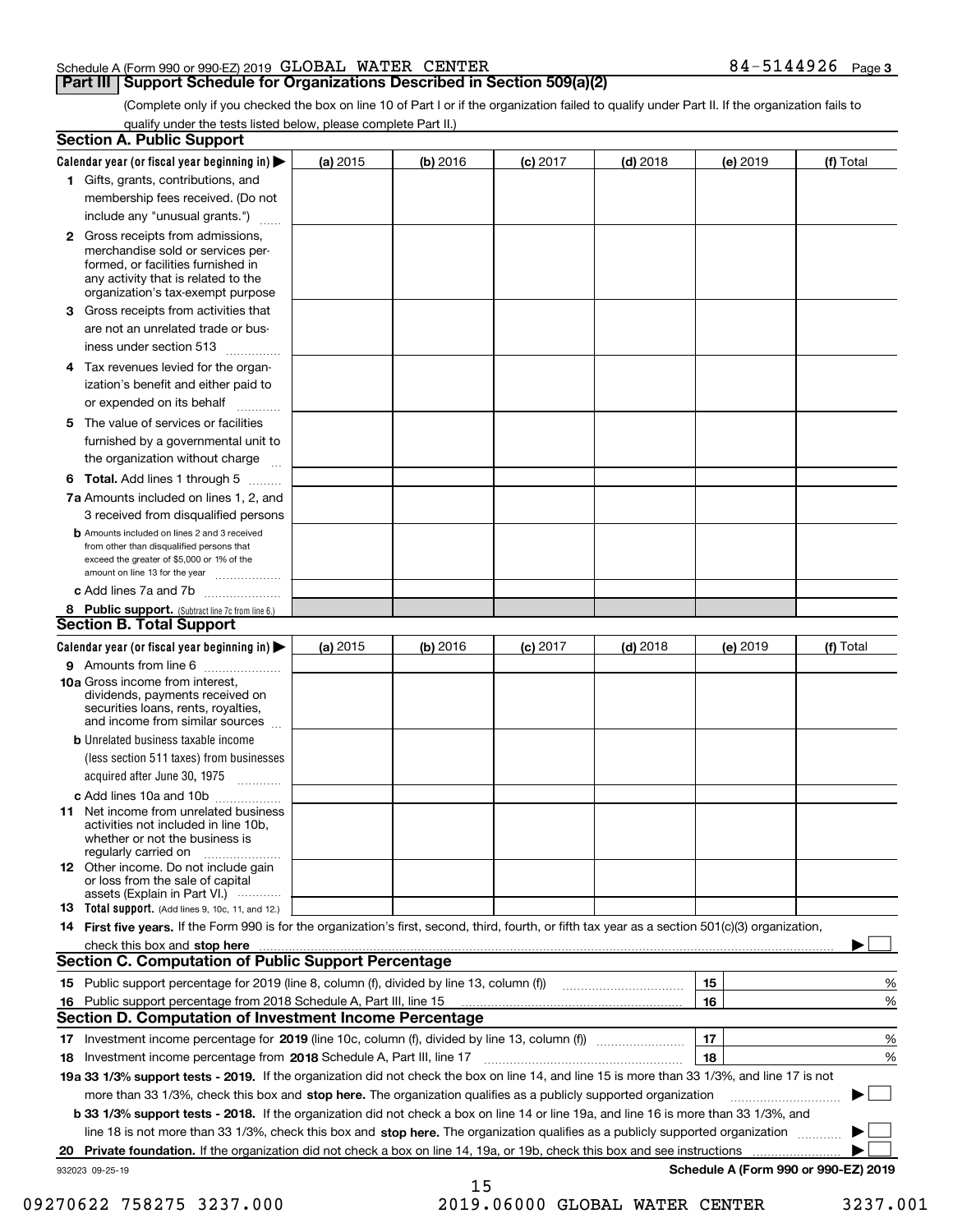**1**

**2**

**3a**

**3b**

**3c**

**4a**

**4b**

**4c**

**5a**

**5b5c**

**6**

**7**

**8**

**YesNo**

## **Part IV Supporting Organizations**

(Complete only if you checked a box in line 12 on Part I. If you checked 12a of Part I, complete Sections A and B. If you checked 12b of Part I, complete Sections A and C. If you checked 12c of Part I, complete Sections A, D, and E. If you checked 12d of Part I, complete Sections A and D, and complete Part V.)

### **Section A. All Supporting Organizations**

- **1** Are all of the organization's supported organizations listed by name in the organization's governing documents? If "No," describe in **Part VI** how the supported organizations are designated. If designated by *class or purpose, describe the designation. If historic and continuing relationship, explain.*
- **2** Did the organization have any supported organization that does not have an IRS determination of status under section 509(a)(1) or (2)? If "Yes," explain in Part VI how the organization determined that the supported *organization was described in section 509(a)(1) or (2).*
- **3a** Did the organization have a supported organization described in section 501(c)(4), (5), or (6)? If "Yes," answer *(b) and (c) below.*
- **b** Did the organization confirm that each supported organization qualified under section 501(c)(4), (5), or (6) and satisfied the public support tests under section 509(a)(2)? If "Yes," describe in **Part VI** when and how the *organization made the determination.*
- **c**Did the organization ensure that all support to such organizations was used exclusively for section 170(c)(2)(B) purposes? If "Yes," explain in **Part VI** what controls the organization put in place to ensure such use.
- **4a***If* Was any supported organization not organized in the United States ("foreign supported organization")? *"Yes," and if you checked 12a or 12b in Part I, answer (b) and (c) below.*
- **b** Did the organization have ultimate control and discretion in deciding whether to make grants to the foreign supported organization? If "Yes," describe in **Part VI** how the organization had such control and discretion *despite being controlled or supervised by or in connection with its supported organizations.*
- **c** Did the organization support any foreign supported organization that does not have an IRS determination under sections 501(c)(3) and 509(a)(1) or (2)? If "Yes," explain in **Part VI** what controls the organization used *to ensure that all support to the foreign supported organization was used exclusively for section 170(c)(2)(B) purposes.*
- **5a** Did the organization add, substitute, or remove any supported organizations during the tax year? If "Yes," answer (b) and (c) below (if applicable). Also, provide detail in **Part VI,** including (i) the names and EIN *numbers of the supported organizations added, substituted, or removed; (ii) the reasons for each such action; (iii) the authority under the organization's organizing document authorizing such action; and (iv) how the action was accomplished (such as by amendment to the organizing document).*
- **b** Type I or Type II only. Was any added or substituted supported organization part of a class already designated in the organization's organizing document?
- **cSubstitutions only.**  Was the substitution the result of an event beyond the organization's control?
- **6** Did the organization provide support (whether in the form of grants or the provision of services or facilities) to **Part VI.** *If "Yes," provide detail in* support or benefit one or more of the filing organization's supported organizations? anyone other than (i) its supported organizations, (ii) individuals that are part of the charitable class benefited by one or more of its supported organizations, or (iii) other supporting organizations that also
- **7**Did the organization provide a grant, loan, compensation, or other similar payment to a substantial contributor *If "Yes," complete Part I of Schedule L (Form 990 or 990-EZ).* regard to a substantial contributor? (as defined in section 4958(c)(3)(C)), a family member of a substantial contributor, or a 35% controlled entity with
- **8** Did the organization make a loan to a disqualified person (as defined in section 4958) not described in line 7? *If "Yes," complete Part I of Schedule L (Form 990 or 990-EZ).*
- **9a** Was the organization controlled directly or indirectly at any time during the tax year by one or more in section 509(a)(1) or (2))? If "Yes," *provide detail in* <code>Part VI.</code> disqualified persons as defined in section 4946 (other than foundation managers and organizations described
- **b** Did one or more disqualified persons (as defined in line 9a) hold a controlling interest in any entity in which the supporting organization had an interest? If "Yes," provide detail in P**art VI**.
- **c**Did a disqualified person (as defined in line 9a) have an ownership interest in, or derive any personal benefit from, assets in which the supporting organization also had an interest? If "Yes," provide detail in P**art VI.**
- **10a** Was the organization subject to the excess business holdings rules of section 4943 because of section supporting organizations)? If "Yes," answer 10b below. 4943(f) (regarding certain Type II supporting organizations, and all Type III non-functionally integrated
- **b** Did the organization have any excess business holdings in the tax year? (Use Schedule C, Form 4720, to *determine whether the organization had excess business holdings.)*

932024 09-25-19

**9a 9b9c10a10bSchedule A (Form 990 or 990-EZ) 2019**

16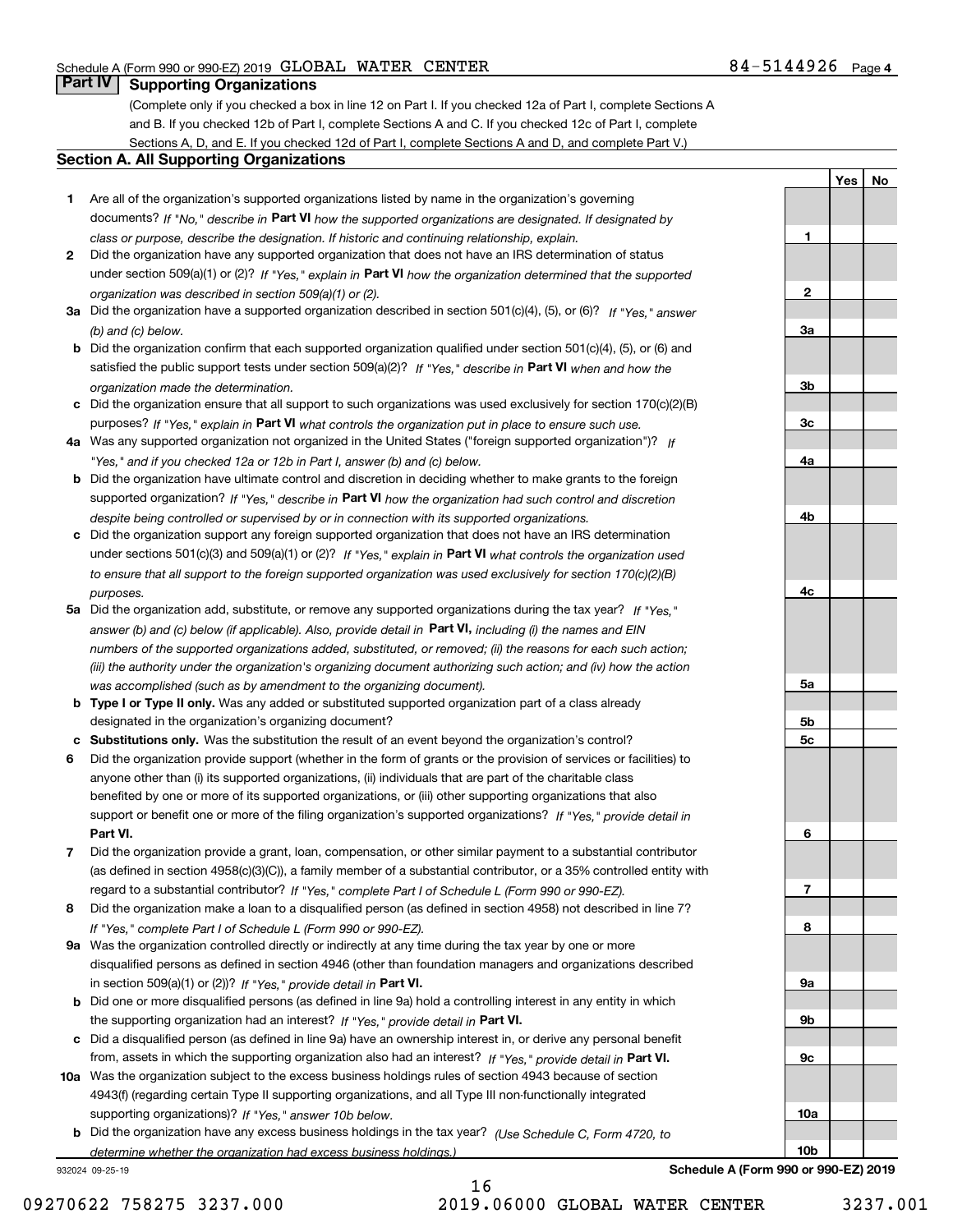|    |                                                                                                                                   |                 | <b>Yes</b> | No |
|----|-----------------------------------------------------------------------------------------------------------------------------------|-----------------|------------|----|
| 11 | Has the organization accepted a gift or contribution from any of the following persons?                                           |                 |            |    |
|    | a A person who directly or indirectly controls, either alone or together with persons described in (b) and (c)                    |                 |            |    |
|    | below, the governing body of a supported organization?                                                                            | 11a             |            |    |
|    | <b>b</b> A family member of a person described in (a) above?                                                                      | 11 <sub>b</sub> |            |    |
|    | c A 35% controlled entity of a person described in (a) or (b) above? If "Yes" to a, b, or c, provide detail in Part VI.           | 11c             |            |    |
|    | <b>Section B. Type I Supporting Organizations</b>                                                                                 |                 |            |    |
|    |                                                                                                                                   |                 | Yes        | No |
| 1  | Did the directors, trustees, or membership of one or more supported organizations have the power to                               |                 |            |    |
|    |                                                                                                                                   |                 |            |    |
|    | regularly appoint or elect at least a majority of the organization's directors or trustees at all times during the                |                 |            |    |
|    | tax year? If "No," describe in Part VI how the supported organization(s) effectively operated, supervised, or                     |                 |            |    |
|    | controlled the organization's activities. If the organization had more than one supported organization,                           |                 |            |    |
|    | describe how the powers to appoint and/or remove directors or trustees were allocated among the supported                         |                 |            |    |
|    | organizations and what conditions or restrictions, if any, applied to such powers during the tax year.                            | 1               |            |    |
| 2  | Did the organization operate for the benefit of any supported organization other than the supported                               |                 |            |    |
|    | organization(s) that operated, supervised, or controlled the supporting organization? If "Yes," explain in                        |                 |            |    |
|    | Part VI how providing such benefit carried out the purposes of the supported organization(s) that operated,                       |                 |            |    |
|    | supervised, or controlled the supporting organization.                                                                            | 2               |            |    |
|    | <b>Section C. Type II Supporting Organizations</b>                                                                                |                 |            |    |
|    |                                                                                                                                   |                 | Yes        | No |
| 1. | Were a majority of the organization's directors or trustees during the tax year also a majority of the directors                  |                 |            |    |
|    | or trustees of each of the organization's supported organization(s)? If "No," describe in Part VI how control                     |                 |            |    |
|    | or management of the supporting organization was vested in the same persons that controlled or managed                            |                 |            |    |
|    | the supported organization(s).                                                                                                    | 1               |            |    |
|    | <b>Section D. All Type III Supporting Organizations</b>                                                                           |                 |            |    |
|    |                                                                                                                                   |                 | Yes        | No |
| 1  | Did the organization provide to each of its supported organizations, by the last day of the fifth month of the                    |                 |            |    |
|    | organization's tax year, (i) a written notice describing the type and amount of support provided during the prior tax             |                 |            |    |
|    | year, (ii) a copy of the Form 990 that was most recently filed as of the date of notification, and (iii) copies of the            |                 |            |    |
|    | organization's governing documents in effect on the date of notification, to the extent not previously provided?                  | 1               |            |    |
| 2  | Were any of the organization's officers, directors, or trustees either (i) appointed or elected by the supported                  |                 |            |    |
|    |                                                                                                                                   |                 |            |    |
|    | organization(s) or (ii) serving on the governing body of a supported organization? If "No," explain in Part VI how                |                 |            |    |
|    | the organization maintained a close and continuous working relationship with the supported organization(s).                       | 2               |            |    |
| 3  | By reason of the relationship described in (2), did the organization's supported organizations have a                             |                 |            |    |
|    | significant voice in the organization's investment policies and in directing the use of the organization's                        |                 |            |    |
|    | income or assets at all times during the tax year? If "Yes," describe in Part VI the role the organization's                      |                 |            |    |
|    | supported organizations played in this regard.<br>Section E. Type III Functionally Integrated Supporting Organizations            | 3               |            |    |
|    |                                                                                                                                   |                 |            |    |
| 1  | Check the box next to the method that the organization used to satisfy the Integral Part Test during the year (see instructions). |                 |            |    |
| а  | The organization satisfied the Activities Test. Complete line 2 below.                                                            |                 |            |    |
| b  | The organization is the parent of each of its supported organizations. Complete line 3 below.                                     |                 |            |    |
| c  | The organization supported a governmental entity. Describe in Part VI how you supported a government entity (see instructions),   |                 |            |    |
| 2  | Activities Test. Answer (a) and (b) below.                                                                                        |                 | Yes        | No |
| а  | Did substantially all of the organization's activities during the tax year directly further the exempt purposes of                |                 |            |    |
|    | the supported organization(s) to which the organization was responsive? If "Yes," then in Part VI identify                        |                 |            |    |
|    | those supported organizations and explain how these activities directly furthered their exempt purposes,                          |                 |            |    |
|    | how the organization was responsive to those supported organizations, and how the organization determined                         |                 |            |    |
|    | that these activities constituted substantially all of its activities.                                                            | 2a              |            |    |
| b  | Did the activities described in (a) constitute activities that, but for the organization's involvement, one or more               |                 |            |    |
|    | of the organization's supported organization(s) would have been engaged in? If "Yes," explain in Part VI the                      |                 |            |    |
|    | reasons for the organization's position that its supported organization(s) would have engaged in these                            |                 |            |    |
|    | activities but for the organization's involvement.                                                                                | 2b              |            |    |
| 3  | Parent of Supported Organizations. Answer (a) and (b) below.                                                                      |                 |            |    |
| а  | Did the organization have the power to regularly appoint or elect a majority of the officers, directors, or                       |                 |            |    |
|    | trustees of each of the supported organizations? Provide details in Part VI.                                                      | За              |            |    |
|    | <b>b</b> Did the organization exercise a substantial degree of direction over the policies, programs, and activities of each      |                 |            |    |
|    | of its supported organizations? If "Yes," describe in Part VI the role played by the organization in this regard                  | 3b              |            |    |
|    | Schedule A (Form 990 or 990-EZ) 2019<br>932025 09-25-19                                                                           |                 |            |    |
|    |                                                                                                                                   |                 |            |    |

09270622 758275 3237.000 2019.06000 GLOBAL WATER CENTER 3237.001

17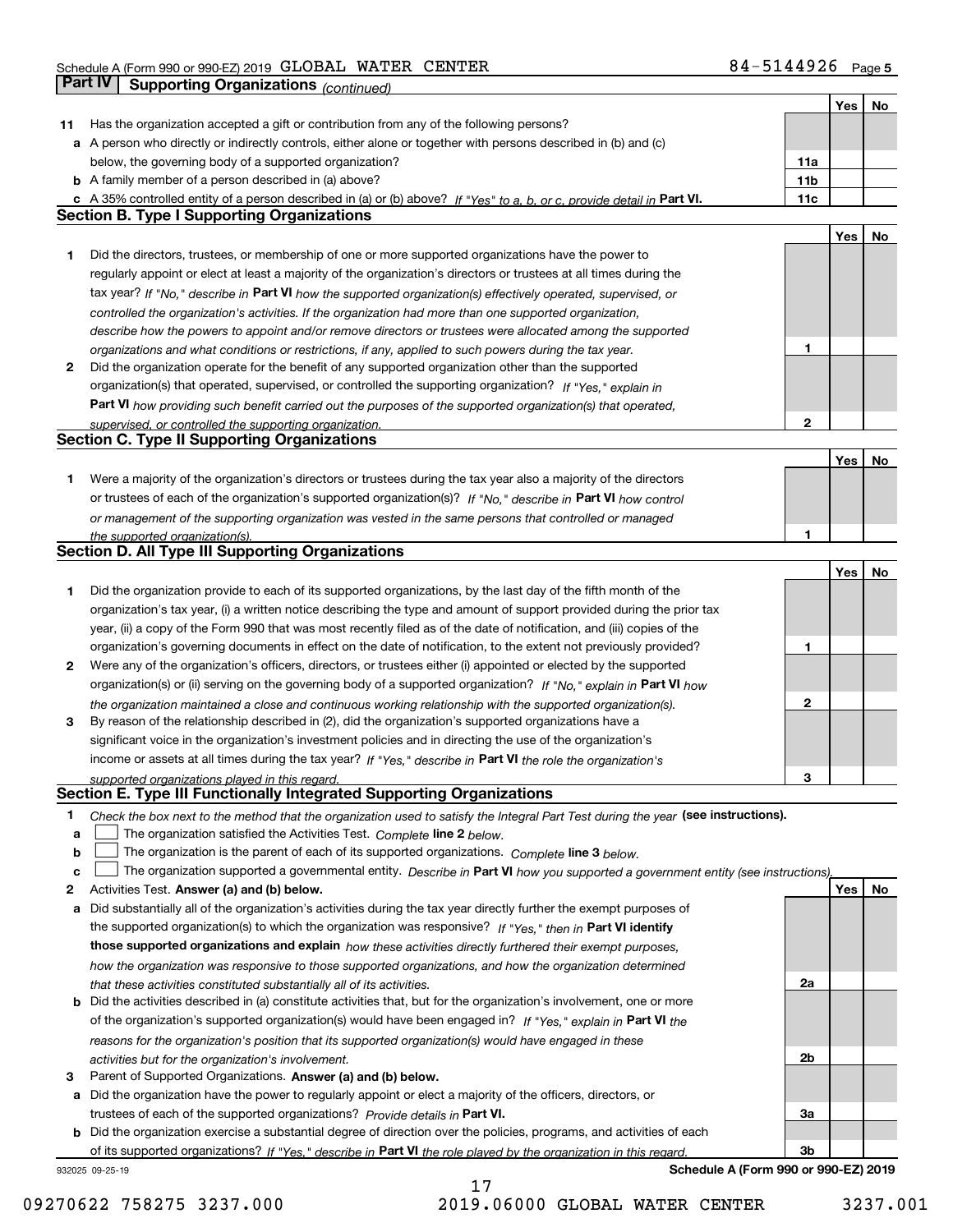| Schedule A (Form 990 or 990-EZ) 2019 GLOBAL WATER CENTER |  |                                                                                  | 84-5144926 <sub>Page 6</sub> |  |
|----------------------------------------------------------|--|----------------------------------------------------------------------------------|------------------------------|--|
|                                                          |  | Part V   Type III Non-Functionally Integrated 509(a)(3) Supporting Organizations |                              |  |

**1**

1 Check here if the organization satisfied the Integral Part Test as a qualifying trust on Nov. 20, 1970 (explain in Part VI). See instructions. All other Type III non-functionally integrated supporting organizations must complete Sections A through E.

|    | Section A - Adjusted Net Income                                                                                                   |                | (A) Prior Year | (B) Current Year<br>(optional) |
|----|-----------------------------------------------------------------------------------------------------------------------------------|----------------|----------------|--------------------------------|
| п. | Net short-term capital gain                                                                                                       | 1              |                |                                |
| 2  | Recoveries of prior-year distributions                                                                                            | $\mathbf{2}$   |                |                                |
| З  | Other gross income (see instructions)                                                                                             | 3              |                |                                |
| 4  | Add lines 1 through 3.                                                                                                            | 4              |                |                                |
| 5  | Depreciation and depletion                                                                                                        | 5              |                |                                |
| 6  | Portion of operating expenses paid or incurred for production or                                                                  |                |                |                                |
|    | collection of gross income or for management, conservation, or                                                                    |                |                |                                |
|    | maintenance of property held for production of income (see instructions)                                                          | 6              |                |                                |
| 7  | Other expenses (see instructions)                                                                                                 | $\overline{7}$ |                |                                |
| 8  | Adjusted Net Income (subtract lines 5, 6, and 7 from line 4)                                                                      | 8              |                |                                |
|    | <b>Section B - Minimum Asset Amount</b>                                                                                           |                | (A) Prior Year | (B) Current Year<br>(optional) |
| 1  | Aggregate fair market value of all non-exempt-use assets (see                                                                     |                |                |                                |
|    | instructions for short tax year or assets held for part of year):                                                                 |                |                |                                |
|    | a Average monthly value of securities                                                                                             | 1a             |                |                                |
|    | <b>b</b> Average monthly cash balances                                                                                            | 1b             |                |                                |
|    | c Fair market value of other non-exempt-use assets                                                                                | 1c             |                |                                |
|    | d Total (add lines 1a, 1b, and 1c)                                                                                                | 1d             |                |                                |
|    | e Discount claimed for blockage or other                                                                                          |                |                |                                |
|    | factors (explain in detail in Part VI):                                                                                           |                |                |                                |
| 2  | Acquisition indebtedness applicable to non-exempt-use assets                                                                      | $\mathbf 2$    |                |                                |
| 3  | Subtract line 2 from line 1d.                                                                                                     | 3              |                |                                |
| 4  | Cash deemed held for exempt use. Enter 1-1/2% of line 3 (for greater amount,                                                      |                |                |                                |
|    | see instructions).                                                                                                                | 4              |                |                                |
| 5  | Net value of non-exempt-use assets (subtract line 4 from line 3)                                                                  | 5              |                |                                |
| 6  | Multiply line 5 by .035.                                                                                                          | 6              |                |                                |
| 7  | Recoveries of prior-year distributions                                                                                            | $\overline{7}$ |                |                                |
| 8  | Minimum Asset Amount (add line 7 to line 6)                                                                                       | 8              |                |                                |
|    | <b>Section C - Distributable Amount</b>                                                                                           |                |                | <b>Current Year</b>            |
| 1  | Adjusted net income for prior year (from Section A, line 8, Column A)                                                             | 1              |                |                                |
| 2  | Enter 85% of line 1.                                                                                                              | $\mathbf{2}$   |                |                                |
| з  | Minimum asset amount for prior year (from Section B, line 8, Column A)                                                            | 3              |                |                                |
| 4  | Enter greater of line 2 or line 3.                                                                                                | 4              |                |                                |
| 5  | Income tax imposed in prior year                                                                                                  | 5              |                |                                |
| 6  | <b>Distributable Amount.</b> Subtract line 5 from line 4, unless subject to                                                       |                |                |                                |
|    | emergency temporary reduction (see instructions).                                                                                 | 6              |                |                                |
| 7  | Check here if the current year is the organization's first as a non-functionally integrated Type III supporting organization (see |                |                |                                |

instructions).

**Schedule A (Form 990 or 990-EZ) 2019**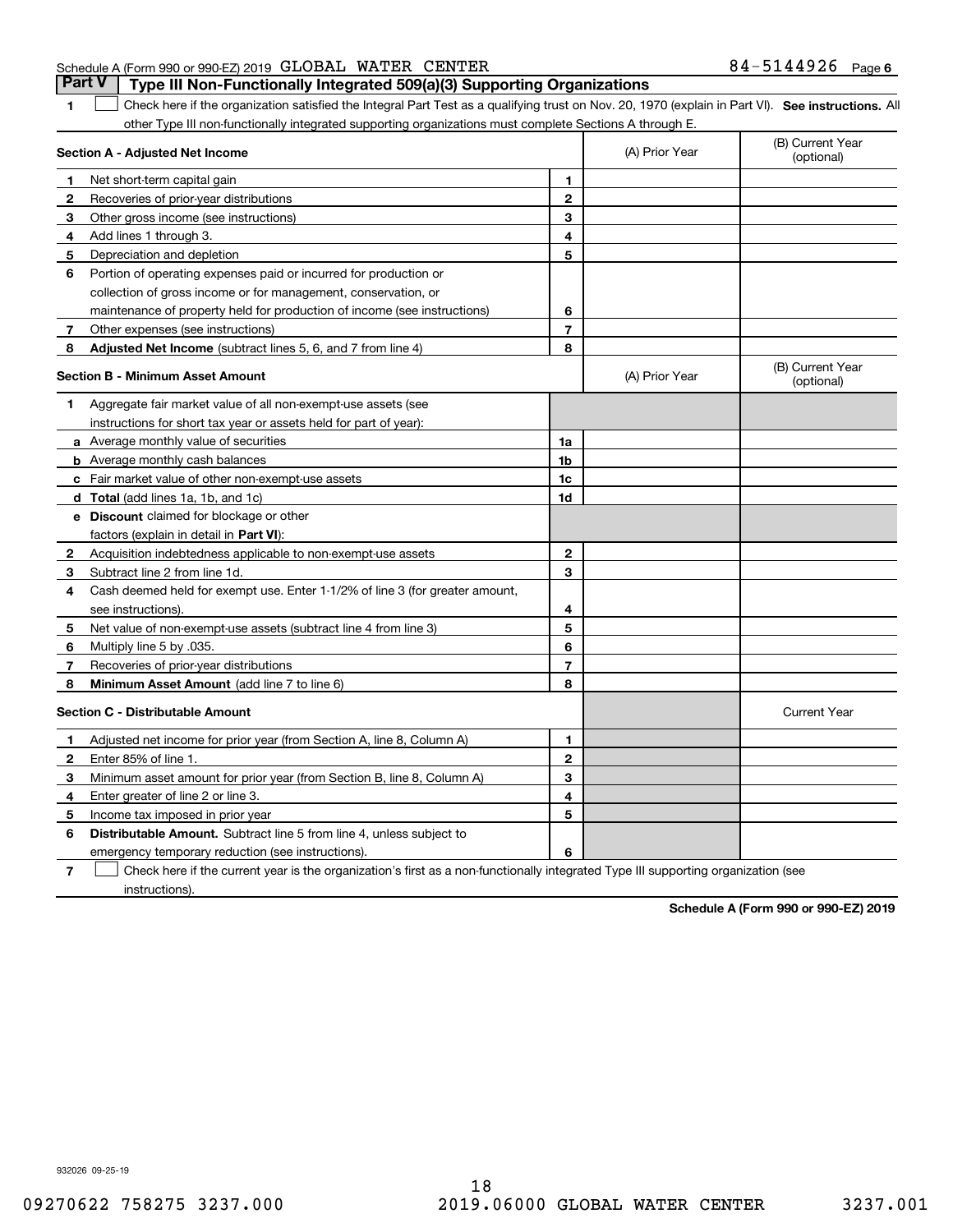| Part V | Type III Non-Functionally Integrated 509(a)(3) Supporting Organizations                    |                             | (continued)                           |                                         |  |  |  |
|--------|--------------------------------------------------------------------------------------------|-----------------------------|---------------------------------------|-----------------------------------------|--|--|--|
|        | <b>Section D - Distributions</b>                                                           |                             |                                       | <b>Current Year</b>                     |  |  |  |
| 1      | Amounts paid to supported organizations to accomplish exempt purposes                      |                             |                                       |                                         |  |  |  |
| 2      | Amounts paid to perform activity that directly furthers exempt purposes of supported       |                             |                                       |                                         |  |  |  |
|        | organizations, in excess of income from activity                                           |                             |                                       |                                         |  |  |  |
| з      | Administrative expenses paid to accomplish exempt purposes of supported organizations      |                             |                                       |                                         |  |  |  |
| 4      | Amounts paid to acquire exempt-use assets                                                  |                             |                                       |                                         |  |  |  |
| 5      | Qualified set-aside amounts (prior IRS approval required)                                  |                             |                                       |                                         |  |  |  |
| 6      | Other distributions (describe in Part VI). See instructions.                               |                             |                                       |                                         |  |  |  |
| 7      | <b>Total annual distributions.</b> Add lines 1 through 6.                                  |                             |                                       |                                         |  |  |  |
| 8      | Distributions to attentive supported organizations to which the organization is responsive |                             |                                       |                                         |  |  |  |
|        | (provide details in Part VI). See instructions.                                            |                             |                                       |                                         |  |  |  |
| 9      | Distributable amount for 2019 from Section C, line 6                                       |                             |                                       |                                         |  |  |  |
| 10     | Line 8 amount divided by line 9 amount                                                     |                             |                                       |                                         |  |  |  |
|        |                                                                                            | (i)                         | (iii)                                 | (iii)                                   |  |  |  |
|        | <b>Section E - Distribution Allocations</b> (see instructions)                             | <b>Excess Distributions</b> | <b>Underdistributions</b><br>Pre-2019 | <b>Distributable</b><br>Amount for 2019 |  |  |  |
| 1      | Distributable amount for 2019 from Section C, line 6                                       |                             |                                       |                                         |  |  |  |
| 2      | Underdistributions, if any, for years prior to 2019 (reason-                               |                             |                                       |                                         |  |  |  |
|        | able cause required- explain in Part VI). See instructions.                                |                             |                                       |                                         |  |  |  |
| з      | Excess distributions carryover, if any, to 2019                                            |                             |                                       |                                         |  |  |  |
|        | <b>a</b> From 2014                                                                         |                             |                                       |                                         |  |  |  |
|        | <b>b</b> From 2015                                                                         |                             |                                       |                                         |  |  |  |
|        | $c$ From 2016                                                                              |                             |                                       |                                         |  |  |  |
|        | d From 2017                                                                                |                             |                                       |                                         |  |  |  |
|        | e From 2018                                                                                |                             |                                       |                                         |  |  |  |
|        | Total of lines 3a through e                                                                |                             |                                       |                                         |  |  |  |
|        | <b>g</b> Applied to underdistributions of prior years                                      |                             |                                       |                                         |  |  |  |
|        | <b>h</b> Applied to 2019 distributable amount                                              |                             |                                       |                                         |  |  |  |
|        | Carryover from 2014 not applied (see instructions)                                         |                             |                                       |                                         |  |  |  |
|        | Remainder. Subtract lines 3g, 3h, and 3i from 3f.                                          |                             |                                       |                                         |  |  |  |
| 4      | Distributions for 2019 from Section D,                                                     |                             |                                       |                                         |  |  |  |
|        | line $7:$                                                                                  |                             |                                       |                                         |  |  |  |
|        | <b>a</b> Applied to underdistributions of prior years                                      |                             |                                       |                                         |  |  |  |
|        | <b>b</b> Applied to 2019 distributable amount                                              |                             |                                       |                                         |  |  |  |
| с      | Remainder. Subtract lines 4a and 4b from 4.                                                |                             |                                       |                                         |  |  |  |
| 5      | Remaining underdistributions for years prior to 2019, if                                   |                             |                                       |                                         |  |  |  |
|        | any. Subtract lines 3g and 4a from line 2. For result greater                              |                             |                                       |                                         |  |  |  |
|        | than zero, explain in Part VI. See instructions.                                           |                             |                                       |                                         |  |  |  |
| 6      | Remaining underdistributions for 2019. Subtract lines 3h                                   |                             |                                       |                                         |  |  |  |
|        | and 4b from line 1. For result greater than zero, explain in                               |                             |                                       |                                         |  |  |  |
|        | Part VI. See instructions.                                                                 |                             |                                       |                                         |  |  |  |
| 7      | Excess distributions carryover to 2020. Add lines 3j                                       |                             |                                       |                                         |  |  |  |
|        | and 4c.                                                                                    |                             |                                       |                                         |  |  |  |
| 8      | Breakdown of line 7:                                                                       |                             |                                       |                                         |  |  |  |
|        | a Excess from 2015                                                                         |                             |                                       |                                         |  |  |  |
|        | <b>b</b> Excess from 2016                                                                  |                             |                                       |                                         |  |  |  |
|        | c Excess from 2017                                                                         |                             |                                       |                                         |  |  |  |
|        | d Excess from 2018                                                                         |                             |                                       |                                         |  |  |  |
|        | e Excess from 2019                                                                         |                             |                                       |                                         |  |  |  |

**Schedule A (Form 990 or 990-EZ) 2019**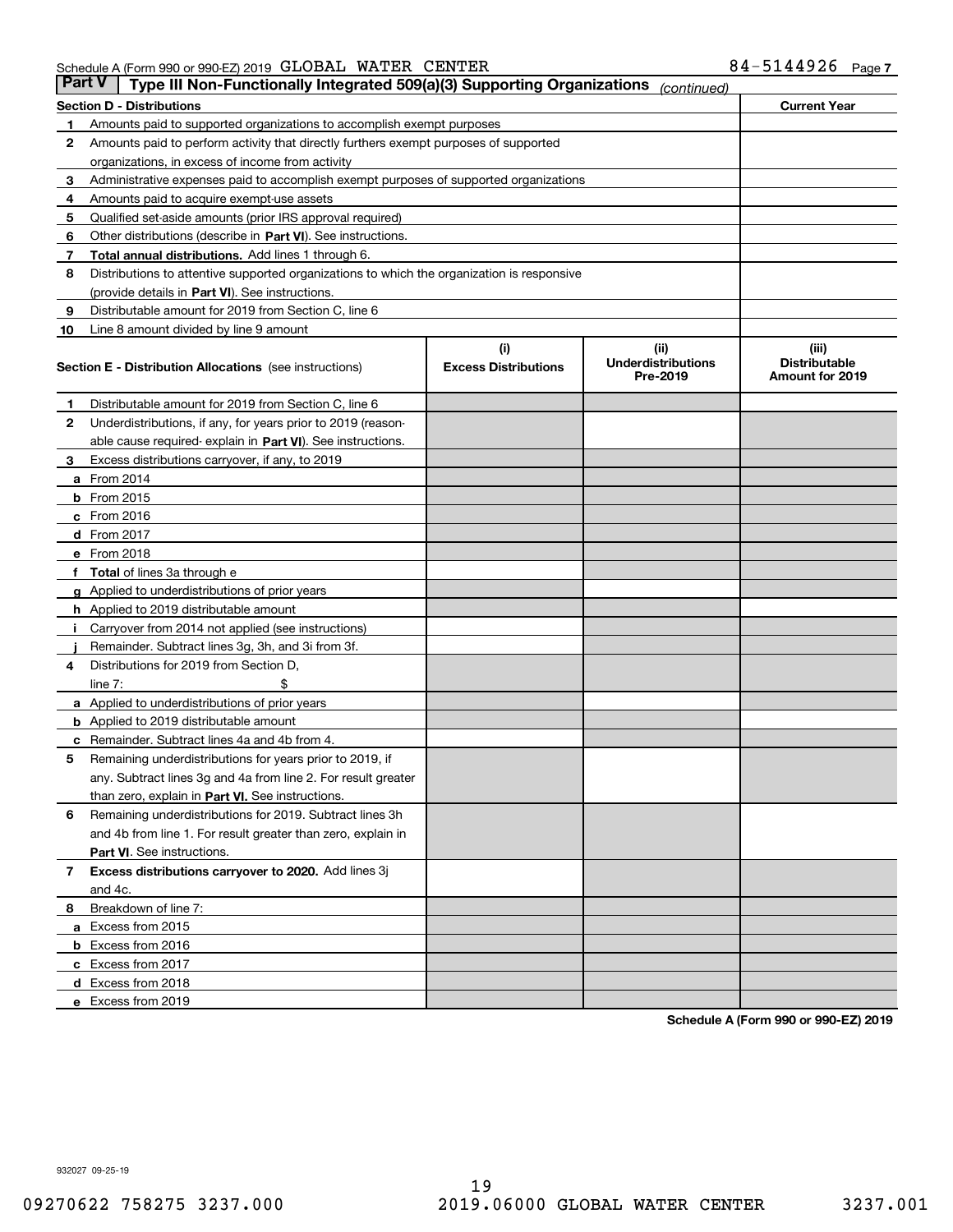**8**84-5144926

Part VI | Supplemental Information. Provide the explanations required by Part II, line 10; Part II, line 17a or 17b; Part III, line 12; Part IV, Section A, lines 1, 2, 3b, 3c, 4b, 4c, 5a, 6, 9a, 9b, 9c, 11a, 11b, and 11c; Part IV, Section B, lines 1 and 2; Part IV, Section C, line 1; Part IV, Section D, lines 2 and 3; Part IV, Section E, lines 1c, 2a, 2b, 3a, and 3b; Part V, line 1; Part V, Section B, line 1e; Part V, Section D, lines 5, 6, and 8; and Part V, Section E, lines 2, 5, and 6. Also complete this part for any additional information. (See instructions.)

## PART II, SHORT YEAR EXPLANATION:

THE CURRENT TAX YEAR IS A SHORT YEAR RUNNING FROM MARCH 10, 2020 TO

SEPTEMBER 30, 2020 AS THIS IS THE ORGANIZATION'S INITIAL TAX YEAR.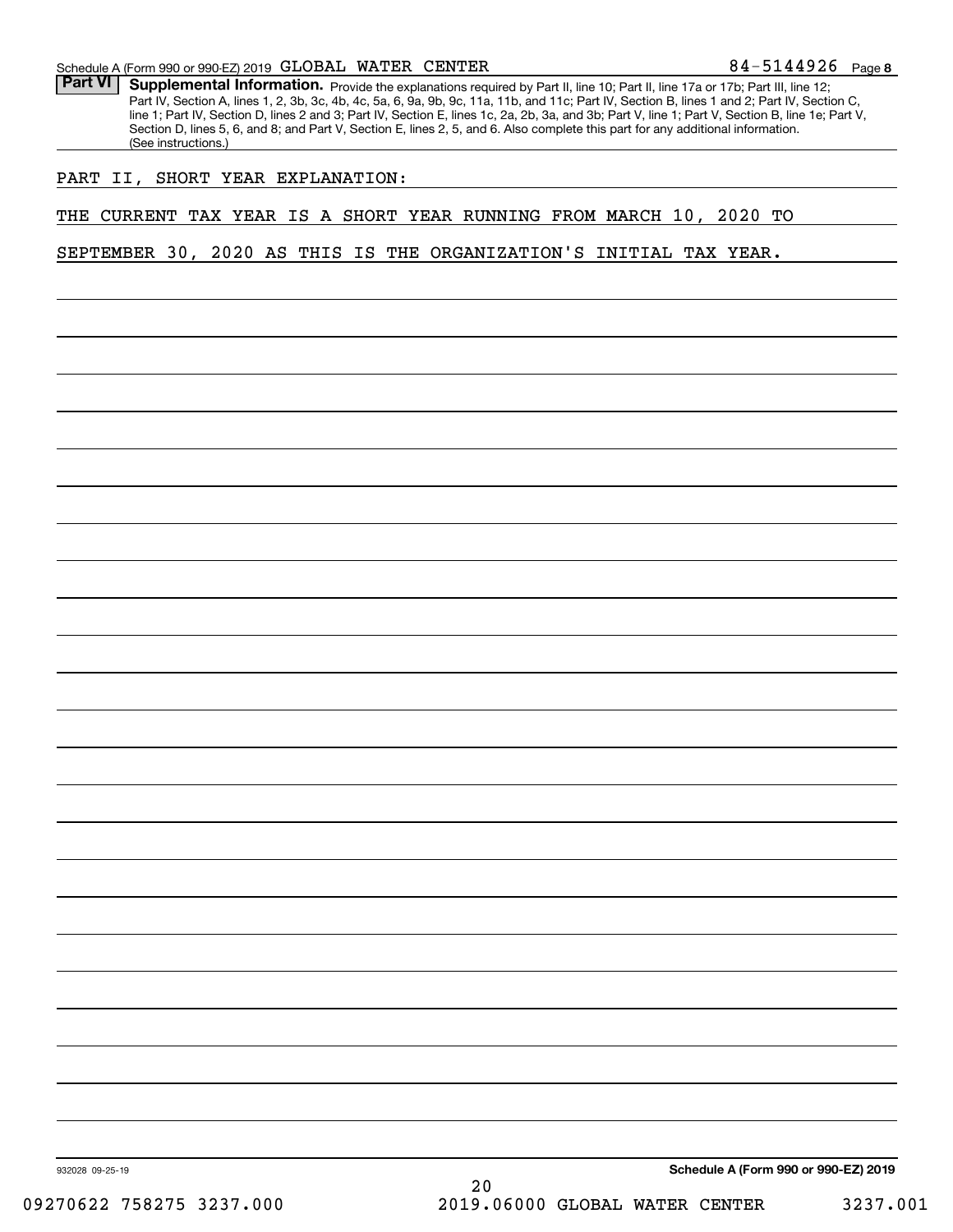|         | <b>SCHEDULE D</b>              |                                                                                                                                                                                                                               | <b>Supplemental Financial Statements</b>                                                        |                                       | OMB No. 1545-0047 |                                 |
|---------|--------------------------------|-------------------------------------------------------------------------------------------------------------------------------------------------------------------------------------------------------------------------------|-------------------------------------------------------------------------------------------------|---------------------------------------|-------------------|---------------------------------|
|         | (Form 990)                     |                                                                                                                                                                                                                               | Complete if the organization answered "Yes" on Form 990,                                        |                                       |                   |                                 |
|         | Department of the Treasury     |                                                                                                                                                                                                                               | Part IV, line 6, 7, 8, 9, 10, 11a, 11b, 11c, 11d, 11e, 11f, 12a, or 12b.<br>Attach to Form 990. |                                       |                   | <b>Open to Public</b>           |
|         | Internal Revenue Service       |                                                                                                                                                                                                                               | Go to www.irs.gov/Form990 for instructions and the latest information.                          |                                       | Inspection        |                                 |
|         | Name of the organization       | GLOBAL WATER CENTER                                                                                                                                                                                                           |                                                                                                 | <b>Employer identification number</b> | 84-5144926        |                                 |
| Part I  |                                | Organizations Maintaining Donor Advised Funds or Other Similar Funds or Accounts. Complete if the                                                                                                                             |                                                                                                 |                                       |                   |                                 |
|         |                                | organization answered "Yes" on Form 990, Part IV, line 6.                                                                                                                                                                     |                                                                                                 |                                       |                   |                                 |
|         |                                |                                                                                                                                                                                                                               | (a) Donor advised funds                                                                         | (b) Funds and other accounts          |                   |                                 |
| 1       |                                |                                                                                                                                                                                                                               |                                                                                                 |                                       |                   |                                 |
| 2       |                                | Aggregate value of contributions to (during year)                                                                                                                                                                             |                                                                                                 |                                       |                   |                                 |
| 3       |                                | Aggregate value of grants from (during year)                                                                                                                                                                                  |                                                                                                 |                                       |                   |                                 |
| 4       |                                |                                                                                                                                                                                                                               |                                                                                                 |                                       |                   |                                 |
| 5       |                                | Did the organization inform all donors and donor advisors in writing that the assets held in donor advised funds                                                                                                              |                                                                                                 |                                       |                   |                                 |
|         |                                |                                                                                                                                                                                                                               |                                                                                                 |                                       | Yes               | No                              |
| 6       |                                | Did the organization inform all grantees, donors, and donor advisors in writing that grant funds can be used only                                                                                                             |                                                                                                 |                                       |                   |                                 |
|         |                                | for charitable purposes and not for the benefit of the donor or donor advisor, or for any other purpose conferring                                                                                                            |                                                                                                 |                                       |                   |                                 |
|         | impermissible private benefit? |                                                                                                                                                                                                                               |                                                                                                 |                                       | Yes               | No                              |
| Part II |                                | Conservation Easements. Complete if the organization answered "Yes" on Form 990, Part IV, line 7.                                                                                                                             |                                                                                                 |                                       |                   |                                 |
| 1.      |                                | Purpose(s) of conservation easements held by the organization (check all that apply).                                                                                                                                         |                                                                                                 |                                       |                   |                                 |
|         |                                | Preservation of land for public use (for example, recreation or education)                                                                                                                                                    | Preservation of a historically important land area                                              |                                       |                   |                                 |
|         |                                | Protection of natural habitat                                                                                                                                                                                                 | Preservation of a certified historic structure                                                  |                                       |                   |                                 |
|         |                                | Preservation of open space                                                                                                                                                                                                    |                                                                                                 |                                       |                   |                                 |
| 2       | day of the tax year.           | Complete lines 2a through 2d if the organization held a qualified conservation contribution in the form of a conservation easement on the last                                                                                |                                                                                                 |                                       |                   | Held at the End of the Tax Year |
| а       |                                |                                                                                                                                                                                                                               |                                                                                                 | 2a                                    |                   |                                 |
| b       |                                | Total acreage restricted by conservation easements                                                                                                                                                                            |                                                                                                 | 2 <sub>b</sub>                        |                   |                                 |
| c       |                                |                                                                                                                                                                                                                               |                                                                                                 | 2c                                    |                   |                                 |
| d       |                                | Number of conservation easements included in (c) acquired after 7/25/06, and not on a historic structure                                                                                                                      |                                                                                                 |                                       |                   |                                 |
|         |                                | listed in the National Register [111] Marshall Register [11] Marshall Register [11] Marshall Register [11] Marshall Register [11] Marshall Register [11] Marshall Register [11] Marshall Register [11] Marshall Register [11] |                                                                                                 | 2d                                    |                   |                                 |
| 3       |                                | Number of conservation easements modified, transferred, released, extinguished, or terminated by the organization during the tax                                                                                              |                                                                                                 |                                       |                   |                                 |
|         | $year \blacktriangleright$     |                                                                                                                                                                                                                               |                                                                                                 |                                       |                   |                                 |
| 4       |                                | Number of states where property subject to conservation easement is located >                                                                                                                                                 |                                                                                                 |                                       |                   |                                 |
| 5       |                                | Does the organization have a written policy regarding the periodic monitoring, inspection, handling of                                                                                                                        |                                                                                                 |                                       |                   |                                 |
|         |                                | violations, and enforcement of the conservation easements it holds?                                                                                                                                                           |                                                                                                 |                                       | Yes               | No                              |
| 6       |                                | Staff and volunteer hours devoted to monitoring, inspecting, handling of violations, and enforcing conservation easements during the year                                                                                     |                                                                                                 |                                       |                   |                                 |
|         |                                |                                                                                                                                                                                                                               |                                                                                                 |                                       |                   |                                 |
| 7       |                                | Amount of expenses incurred in monitoring, inspecting, handling of violations, and enforcing conservation easements during the year                                                                                           |                                                                                                 |                                       |                   |                                 |
|         | $\blacktriangleright$ \$       |                                                                                                                                                                                                                               |                                                                                                 |                                       |                   |                                 |
| 8       |                                | Does each conservation easement reported on line 2(d) above satisfy the requirements of section 170(h)(4)(B)(i)                                                                                                               |                                                                                                 |                                       |                   |                                 |
|         |                                |                                                                                                                                                                                                                               |                                                                                                 |                                       | Yes               | No                              |
| 9       |                                | In Part XIII, describe how the organization reports conservation easements in its revenue and expense statement and                                                                                                           |                                                                                                 |                                       |                   |                                 |
|         |                                | balance sheet, and include, if applicable, the text of the footnote to the organization's financial statements that describes the                                                                                             |                                                                                                 |                                       |                   |                                 |
|         |                                | organization's accounting for conservation easements.<br>UIU L. Queenizations Mainteining: Qellections of Art, Uisteriaal Treasures, or Other Dimilar As                                                                      |                                                                                                 |                                       |                   |                                 |

| Part III   Organizations Maintaining Collections of Art, Historical Treasures, or Other Similar Assets.                         |
|---------------------------------------------------------------------------------------------------------------------------------|
| Complete if the organization answered "Yes" on Form 990, Part IV, line 8.                                                       |
| 1a If the organization elected, as permitted under FASB ASC 958, not to report in its revenue statement and balance sheet works |

| Ta Through into the statement and particle with the track of the statement and particle statement and parameter works             |
|-----------------------------------------------------------------------------------------------------------------------------------|
| of art, historical treasures, or other similar assets held for public exhibition, education, or research in furtherance of public |
| service, provide in Part XIII the text of the footnote to its financial statements that describes these items.                    |

| <b>b</b> If the organization elected, as permitted under FASB ASC 958, to report in its revenue statement and balance sheet works of    |  |  |
|-----------------------------------------------------------------------------------------------------------------------------------------|--|--|
| art, historical treasures, or other similar assets held for public exhibition, education, or research in furtherance of public service, |  |  |
| provide the following amounts relating to these items:                                                                                  |  |  |
| (i) Dovenus included on Form 000 Dout VIII line 1                                                                                       |  |  |

|   | Revenue included on Form 990, Part VIII, line 1<br>(i)                                                                       |  |                            |  |  |  |
|---|------------------------------------------------------------------------------------------------------------------------------|--|----------------------------|--|--|--|
|   | (ii) Assets included in Form 990, Part X [11] Marting the Matter of Assets included in Form 990, Part X                      |  |                            |  |  |  |
| 2 | If the organization received or held works of art, historical treasures, or other similar assets for financial gain, provide |  |                            |  |  |  |
|   | the following amounts required to be reported under FASB ASC 958 relating to these items:                                    |  |                            |  |  |  |
|   | a Revenue included on Form 990, Part VIII, line 1                                                                            |  |                            |  |  |  |
|   |                                                                                                                              |  |                            |  |  |  |
|   | LHA For Paperwork Reduction Act Notice, see the Instructions for Form 990.                                                   |  | Schedule D (Form 990) 2019 |  |  |  |

932051 10-02-19

| -21                |  |
|--------------------|--|
| 19.06000 GLOBAL WA |  |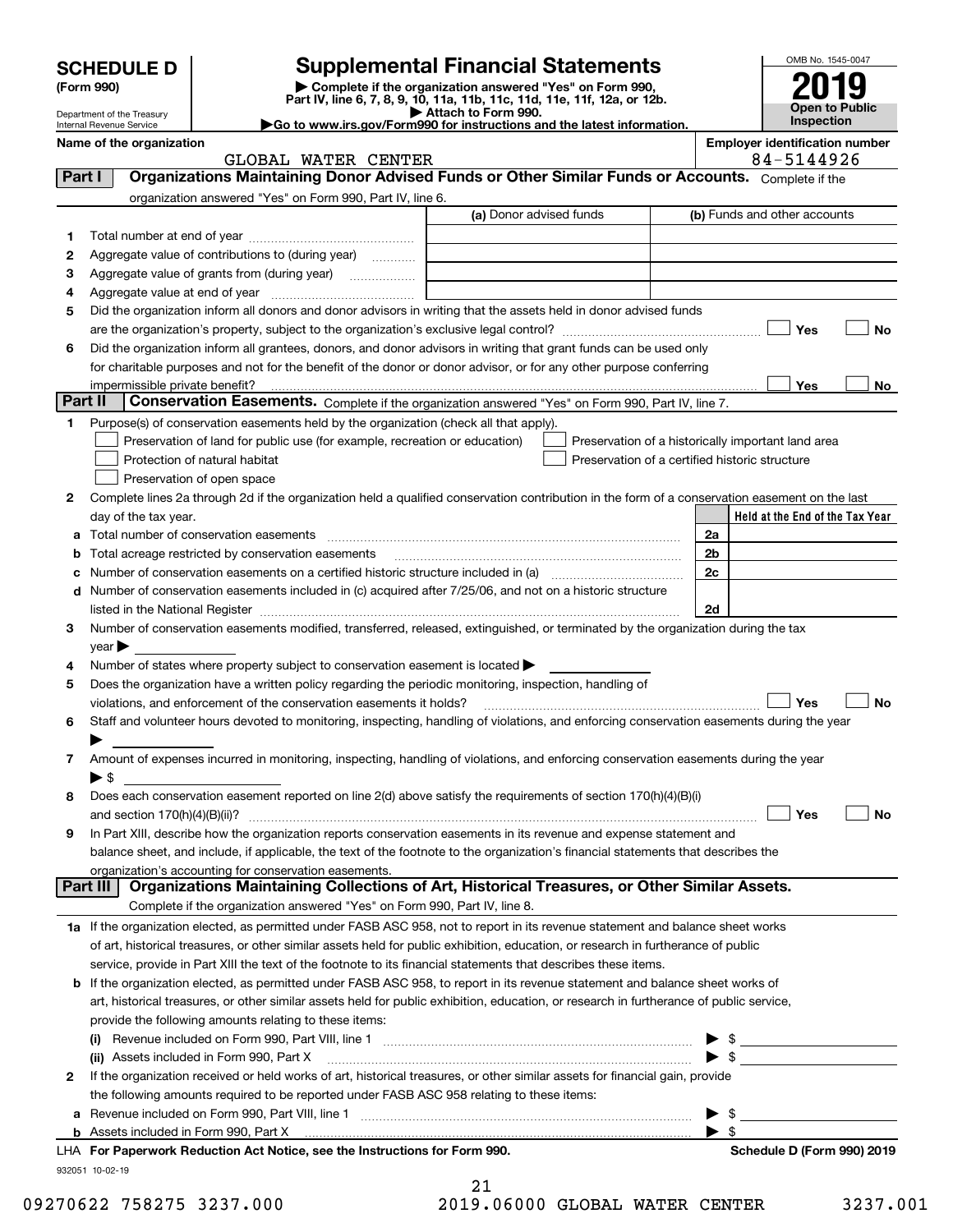|        | 84-5144926 Page 2<br>GLOBAL WATER CENTER<br>Schedule D (Form 990) 2019                                                                                                                                                         |                                         |   |                |                                                                                                                                                                                                                               |  |                 |                            |                     |            |     |
|--------|--------------------------------------------------------------------------------------------------------------------------------------------------------------------------------------------------------------------------------|-----------------------------------------|---|----------------|-------------------------------------------------------------------------------------------------------------------------------------------------------------------------------------------------------------------------------|--|-----------------|----------------------------|---------------------|------------|-----|
|        | Part III<br>Organizations Maintaining Collections of Art, Historical Treasures, or Other Similar Assets (continued)                                                                                                            |                                         |   |                |                                                                                                                                                                                                                               |  |                 |                            |                     |            |     |
| 3      | Using the organization's acquisition, accession, and other records, check any of the following that make significant use of its                                                                                                |                                         |   |                |                                                                                                                                                                                                                               |  |                 |                            |                     |            |     |
|        | collection items (check all that apply):                                                                                                                                                                                       |                                         |   |                |                                                                                                                                                                                                                               |  |                 |                            |                     |            |     |
| а      | Public exhibition                                                                                                                                                                                                              | d                                       |   |                | Loan or exchange program                                                                                                                                                                                                      |  |                 |                            |                     |            |     |
| b      | Scholarly research                                                                                                                                                                                                             | e                                       |   |                | Other and the contract of the contract of the contract of the contract of the contract of the contract of the contract of the contract of the contract of the contract of the contract of the contract of the contract of the |  |                 |                            |                     |            |     |
| с      | Preservation for future generations                                                                                                                                                                                            |                                         |   |                |                                                                                                                                                                                                                               |  |                 |                            |                     |            |     |
| 4      | Provide a description of the organization's collections and explain how they further the organization's exempt purpose in Part XIII.                                                                                           |                                         |   |                |                                                                                                                                                                                                                               |  |                 |                            |                     |            |     |
| 5      | During the year, did the organization solicit or receive donations of art, historical treasures, or other similar assets                                                                                                       |                                         |   |                |                                                                                                                                                                                                                               |  |                 |                            |                     |            |     |
|        | to be sold to raise funds rather than to be maintained as part of the organization's collection?                                                                                                                               |                                         |   |                |                                                                                                                                                                                                                               |  |                 |                            | Yes                 |            | No  |
|        | Escrow and Custodial Arrangements. Complete if the organization answered "Yes" on Form 990, Part IV, line 9, or<br><b>Part IV</b>                                                                                              |                                         |   |                |                                                                                                                                                                                                                               |  |                 |                            |                     |            |     |
|        | reported an amount on Form 990, Part X, line 21.                                                                                                                                                                               |                                         |   |                |                                                                                                                                                                                                                               |  |                 |                            |                     |            |     |
|        | 1a Is the organization an agent, trustee, custodian or other intermediary for contributions or other assets not included                                                                                                       |                                         |   |                |                                                                                                                                                                                                                               |  |                 |                            |                     |            |     |
|        |                                                                                                                                                                                                                                |                                         |   |                |                                                                                                                                                                                                                               |  |                 |                            | Yes                 |            | No  |
|        | b If "Yes," explain the arrangement in Part XIII and complete the following table:                                                                                                                                             |                                         |   |                |                                                                                                                                                                                                                               |  |                 |                            |                     |            |     |
|        |                                                                                                                                                                                                                                |                                         |   |                |                                                                                                                                                                                                                               |  | 1c              |                            | Amount              |            |     |
| c      | Beginning balance <u>www.maren.communication.communication.communication.communication.com</u>                                                                                                                                 |                                         |   |                |                                                                                                                                                                                                                               |  | 1d              |                            |                     |            |     |
|        | e Distributions during the year manufactured and an according to the distributions during the year manufactured and the state of the state of the state of the state of the state of the state of the state of the state of th |                                         |   |                |                                                                                                                                                                                                                               |  | 1e              |                            |                     |            |     |
|        |                                                                                                                                                                                                                                |                                         |   |                |                                                                                                                                                                                                                               |  | 1f              |                            |                     |            |     |
|        | 2a Did the organization include an amount on Form 990, Part X, line 21, for escrow or custodial account liability?                                                                                                             |                                         |   |                |                                                                                                                                                                                                                               |  |                 |                            | Yes                 |            | No  |
|        | <b>b</b> If "Yes," explain the arrangement in Part XIII. Check here if the explanation has been provided on Part XIII                                                                                                          |                                         |   |                |                                                                                                                                                                                                                               |  |                 |                            |                     |            |     |
| Part V | Endowment Funds. Complete if the organization answered "Yes" on Form 990, Part IV, line 10.                                                                                                                                    |                                         |   |                |                                                                                                                                                                                                                               |  |                 |                            |                     |            |     |
|        |                                                                                                                                                                                                                                | (a) Current year                        |   | (b) Prior year | (c) Two years back                                                                                                                                                                                                            |  |                 | (d) Three years back       | (e) Four years back |            |     |
|        | 1a Beginning of year balance                                                                                                                                                                                                   |                                         |   |                |                                                                                                                                                                                                                               |  |                 |                            |                     |            |     |
| b      |                                                                                                                                                                                                                                |                                         |   |                |                                                                                                                                                                                                                               |  |                 |                            |                     |            |     |
| c      | Net investment earnings, gains, and losses                                                                                                                                                                                     |                                         |   |                |                                                                                                                                                                                                                               |  |                 |                            |                     |            |     |
|        |                                                                                                                                                                                                                                |                                         |   |                |                                                                                                                                                                                                                               |  |                 |                            |                     |            |     |
|        | e Other expenditures for facilities                                                                                                                                                                                            |                                         |   |                |                                                                                                                                                                                                                               |  |                 |                            |                     |            |     |
|        | and programs                                                                                                                                                                                                                   |                                         |   |                |                                                                                                                                                                                                                               |  |                 |                            |                     |            |     |
|        |                                                                                                                                                                                                                                |                                         |   |                |                                                                                                                                                                                                                               |  |                 |                            |                     |            |     |
| g      |                                                                                                                                                                                                                                |                                         |   |                |                                                                                                                                                                                                                               |  |                 |                            |                     |            |     |
| 2      | Provide the estimated percentage of the current year end balance (line 1g, column (a)) held as:                                                                                                                                |                                         |   |                |                                                                                                                                                                                                                               |  |                 |                            |                     |            |     |
| а      | Board designated or quasi-endowment > _____                                                                                                                                                                                    |                                         | % |                |                                                                                                                                                                                                                               |  |                 |                            |                     |            |     |
| b      | Permanent endowment > 1                                                                                                                                                                                                        | %                                       |   |                |                                                                                                                                                                                                                               |  |                 |                            |                     |            |     |
|        | <b>c</b> Term endowment $\blacktriangleright$                                                                                                                                                                                  | %                                       |   |                |                                                                                                                                                                                                                               |  |                 |                            |                     |            |     |
|        | The percentages on lines 2a, 2b, and 2c should equal 100%.                                                                                                                                                                     |                                         |   |                |                                                                                                                                                                                                                               |  |                 |                            |                     |            |     |
|        | 3a Are there endowment funds not in the possession of the organization that are held and administered for the organization                                                                                                     |                                         |   |                |                                                                                                                                                                                                                               |  |                 |                            |                     |            |     |
|        | by:                                                                                                                                                                                                                            |                                         |   |                |                                                                                                                                                                                                                               |  |                 |                            |                     | <b>Yes</b> | No. |
|        | (i)                                                                                                                                                                                                                            |                                         |   |                |                                                                                                                                                                                                                               |  |                 |                            | 3a(i)               |            |     |
|        |                                                                                                                                                                                                                                |                                         |   |                |                                                                                                                                                                                                                               |  |                 |                            | 3a(ii)              |            |     |
|        |                                                                                                                                                                                                                                |                                         |   |                |                                                                                                                                                                                                                               |  |                 |                            | 3b                  |            |     |
|        | Describe in Part XIII the intended uses of the organization's endowment funds.<br>4<br>Land, Buildings, and Equipment.<br>Part VI                                                                                              |                                         |   |                |                                                                                                                                                                                                                               |  |                 |                            |                     |            |     |
|        | Complete if the organization answered "Yes" on Form 990, Part IV, line 11a. See Form 990, Part X, line 10.                                                                                                                     |                                         |   |                |                                                                                                                                                                                                                               |  |                 |                            |                     |            |     |
|        |                                                                                                                                                                                                                                |                                         |   |                | (b) Cost or other                                                                                                                                                                                                             |  | (c) Accumulated |                            |                     |            |     |
|        | Description of property                                                                                                                                                                                                        | (a) Cost or other<br>basis (investment) |   |                | basis (other)                                                                                                                                                                                                                 |  | depreciation    |                            | (d) Book value      |            |     |
|        |                                                                                                                                                                                                                                |                                         |   |                |                                                                                                                                                                                                                               |  |                 |                            |                     |            |     |
| b      |                                                                                                                                                                                                                                |                                         |   |                |                                                                                                                                                                                                                               |  |                 |                            |                     |            |     |
| с      |                                                                                                                                                                                                                                |                                         |   |                |                                                                                                                                                                                                                               |  |                 |                            |                     |            |     |
|        |                                                                                                                                                                                                                                |                                         |   |                |                                                                                                                                                                                                                               |  |                 |                            |                     |            |     |
|        |                                                                                                                                                                                                                                |                                         |   |                |                                                                                                                                                                                                                               |  |                 |                            |                     |            |     |
|        |                                                                                                                                                                                                                                |                                         |   |                |                                                                                                                                                                                                                               |  |                 |                            |                     |            | 0.  |
|        |                                                                                                                                                                                                                                |                                         |   |                |                                                                                                                                                                                                                               |  |                 | Schodule D (Form 000) 2010 |                     |            |     |

**Schedule D (Form 990) 2019**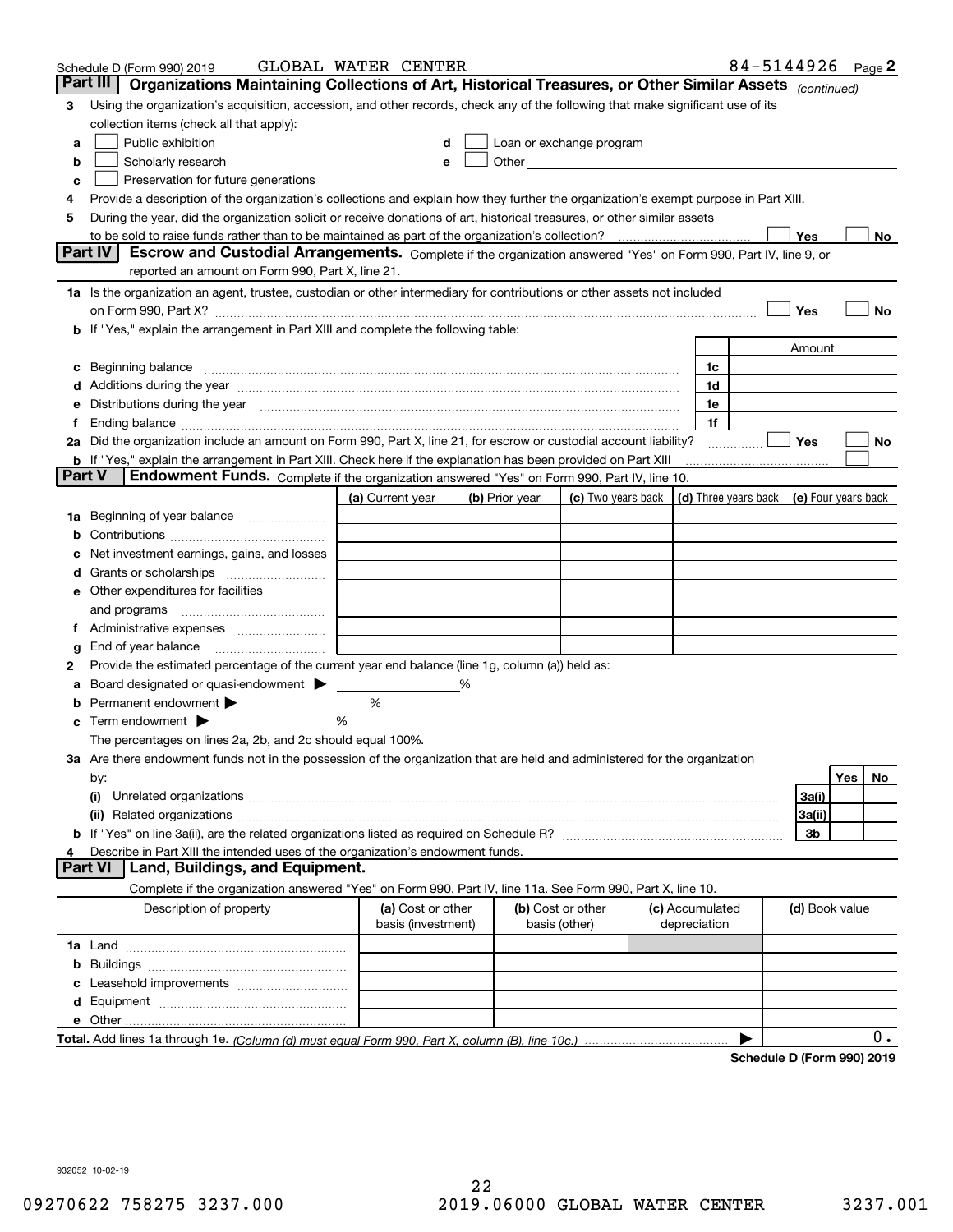Complete if the organization answered "Yes" on Form 990, Part IV, line 11b. See Form 990, Part X, line 12.

| (a) Description of security or category (including name of security)                          | (b) Book value | (c) Method of valuation: Cost or end-of-year market value |
|-----------------------------------------------------------------------------------------------|----------------|-----------------------------------------------------------|
| (1) Financial derivatives                                                                     |                |                                                           |
| (2) Closely held equity interests                                                             |                |                                                           |
| $(3)$ Other                                                                                   |                |                                                           |
| (A)                                                                                           |                |                                                           |
| (B)                                                                                           |                |                                                           |
| (C)                                                                                           |                |                                                           |
| (D)                                                                                           |                |                                                           |
| (E)                                                                                           |                |                                                           |
| (F)                                                                                           |                |                                                           |
| (G)                                                                                           |                |                                                           |
| (H)                                                                                           |                |                                                           |
| <b>Total.</b> (Col. (b) must equal Form 990, Part X, col. (B) line 12.) $\blacktriangleright$ |                |                                                           |

### **Part VIII Investments - Program Related.**

Complete if the organization answered "Yes" on Form 990, Part IV, line 11c. See Form 990, Part X, line 13.

| (a) Description of investment                                       | (b) Book value | (c) Method of valuation: Cost or end-of-year market value |
|---------------------------------------------------------------------|----------------|-----------------------------------------------------------|
| (1)                                                                 |                |                                                           |
| (2)                                                                 |                |                                                           |
| $\frac{1}{2}$                                                       |                |                                                           |
| (4)                                                                 |                |                                                           |
| $\left(5\right)$                                                    |                |                                                           |
| (6)                                                                 |                |                                                           |
| (7)                                                                 |                |                                                           |
| (8)                                                                 |                |                                                           |
| (9)                                                                 |                |                                                           |
| Total. (Col. (b) must equal Form 990, Part X, col. (B) line $13.$ ) |                |                                                           |

## **Part IX Other Assets.**

Complete if the organization answered "Yes" on Form 990, Part IV, line 11d. See Form 990, Part X, line 15.

| (a) Description                                                                                                   | (b) Book value |  |  |  |
|-------------------------------------------------------------------------------------------------------------------|----------------|--|--|--|
| (1)                                                                                                               |                |  |  |  |
| (2)                                                                                                               |                |  |  |  |
| (3)                                                                                                               |                |  |  |  |
| (4)                                                                                                               |                |  |  |  |
| $\frac{1}{2}$                                                                                                     |                |  |  |  |
| (6)                                                                                                               |                |  |  |  |
| (7)                                                                                                               |                |  |  |  |
| (8)                                                                                                               |                |  |  |  |
| (9)                                                                                                               |                |  |  |  |
|                                                                                                                   |                |  |  |  |
| <b>Other Liabilities.</b><br><b>Part X</b>                                                                        |                |  |  |  |
| Complete if the organization answered "Yes" on Form 990, Part IV, line 11e or 11f. See Form 990, Part X, line 25. |                |  |  |  |
|                                                                                                                   |                |  |  |  |

| 1.           | (a) Description of liability | (b) Book value |
|--------------|------------------------------|----------------|
|              | (1) Federal income taxes     |                |
| (2)          |                              |                |
| (3)          |                              |                |
| (4)          |                              |                |
| (5)          |                              |                |
| (6)          |                              |                |
| $\qquad$ (7) |                              |                |
| (8)          |                              |                |
| (9)          |                              |                |
|              |                              |                |

*(Column (b) must equal Form 990, Part X, col. (B) line 25.)* 

**2.**Liability for uncertain tax positions. In Part XIII, provide the text of the footnote to the organization's financial statements that reports the organization's liability for uncertain tax positions under FASB ASC 740. Check here if the text of the footnote has been provided in Part XIII

**Schedule D (Form 990) 2019**

932053 10-02-19

 $\boxed{\text{X}}$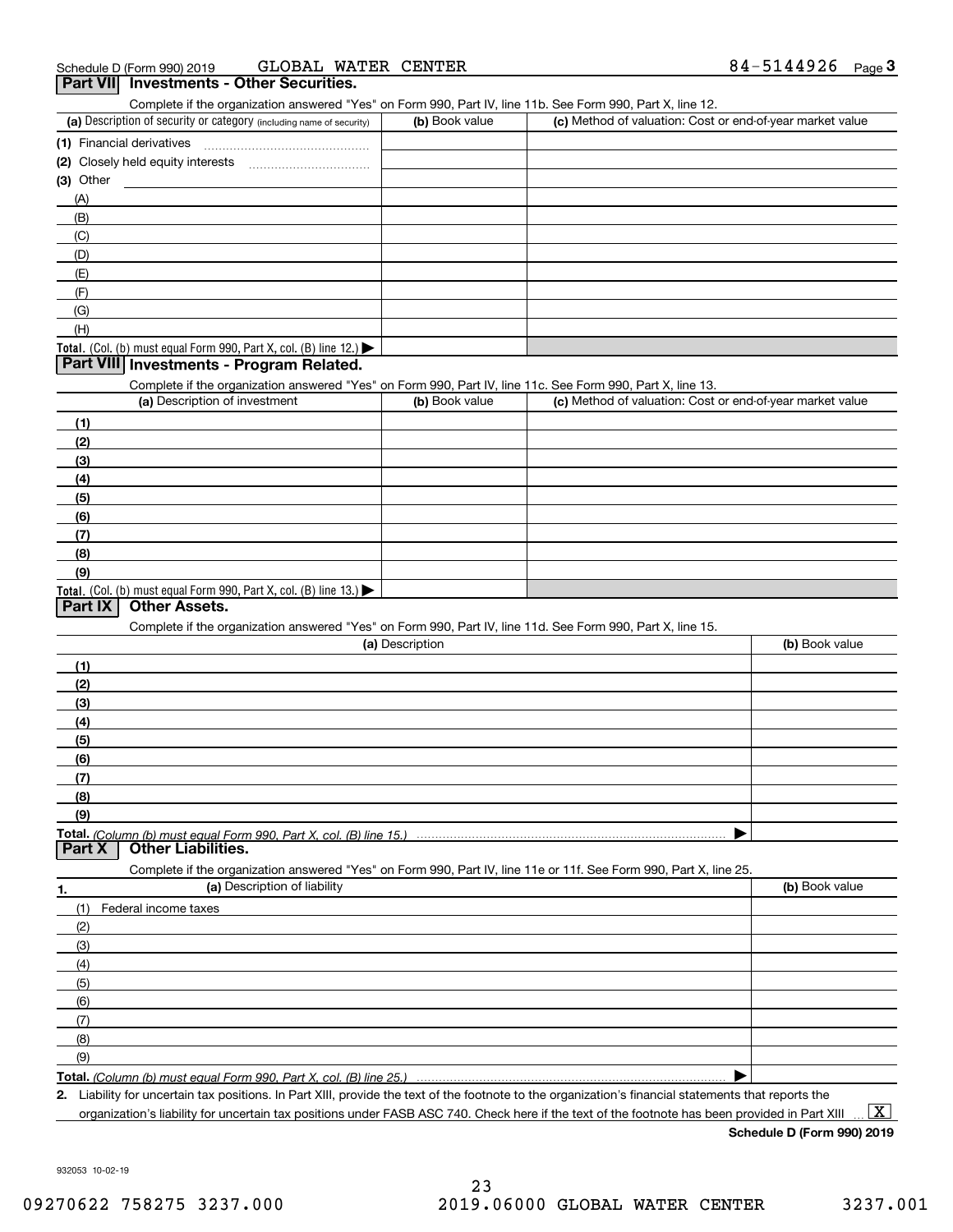|    | GLOBAL WATER CENTER<br>Schedule D (Form 990) 2019                                                                                                                                                                              |                |                | 84-5144926 Page 4 |  |  |
|----|--------------------------------------------------------------------------------------------------------------------------------------------------------------------------------------------------------------------------------|----------------|----------------|-------------------|--|--|
|    | Reconciliation of Revenue per Audited Financial Statements With Revenue per Return.<br><b>Part XI</b>                                                                                                                          |                |                |                   |  |  |
|    | Complete if the organization answered "Yes" on Form 990, Part IV, line 12a.                                                                                                                                                    |                |                |                   |  |  |
| 1  | Total revenue, gains, and other support per audited financial statements                                                                                                                                                       |                | $\mathbf{1}$   | 993,305.          |  |  |
| 2  | Amounts included on line 1 but not on Form 990, Part VIII, line 12:                                                                                                                                                            |                |                |                   |  |  |
| a  | Net unrealized gains (losses) on investments [11] matter contracts and the unrealized gains (losses) on investments                                                                                                            | 2a             |                |                   |  |  |
| b  |                                                                                                                                                                                                                                | 2 <sub>b</sub> |                |                   |  |  |
| c  | Recoveries of prior year grants [11] Recoveries of prior year grants [11] Recoveries of prior year grants                                                                                                                      | 2 <sub>c</sub> |                |                   |  |  |
| d  | Other (Describe in Part XIII.)                                                                                                                                                                                                 | 2d             |                |                   |  |  |
| е  | Add lines 2a through 2d <b>must be a constructed as the constant of the constant of the constant of the construction</b>                                                                                                       |                | <b>2e</b>      |                   |  |  |
| 3  |                                                                                                                                                                                                                                |                | 3              | 993,305.          |  |  |
|    | Amounts included on Form 990, Part VIII, line 12, but not on line 1:                                                                                                                                                           |                |                |                   |  |  |
| a  |                                                                                                                                                                                                                                | 4a             |                |                   |  |  |
| b  | Other (Describe in Part XIII.) <b>Construction Contract Construction</b> Chemistry Chemistry Chemistry Chemistry Chemistry                                                                                                     | 4 <sub>b</sub> |                |                   |  |  |
| c. | Add lines 4a and 4b                                                                                                                                                                                                            |                | 4c             | υ.                |  |  |
| 5  |                                                                                                                                                                                                                                |                | $\overline{5}$ | 993, 305.         |  |  |
|    | Part XII   Reconciliation of Expenses per Audited Financial Statements With Expenses per Return.                                                                                                                               |                |                |                   |  |  |
|    | Complete if the organization answered "Yes" on Form 990, Part IV, line 12a.                                                                                                                                                    |                |                |                   |  |  |
| 1  | Total expenses and losses per audited financial statements [11] [12] contain an intervention and contain a statements [13] [13] and the statements [13] [13] and the statements [13] and the statements and the statements and |                | $\mathbf{1}$   | 692,310.          |  |  |
| 2  | Amounts included on line 1 but not on Form 990, Part IX, line 25:                                                                                                                                                              |                |                |                   |  |  |
| a  |                                                                                                                                                                                                                                | 2a             |                |                   |  |  |
| b  |                                                                                                                                                                                                                                | 2 <sub>b</sub> |                |                   |  |  |
| c  |                                                                                                                                                                                                                                | 2c             |                |                   |  |  |
| d  |                                                                                                                                                                                                                                | 2d             |                |                   |  |  |
|    |                                                                                                                                                                                                                                |                | 2e             | 0.                |  |  |
| з  |                                                                                                                                                                                                                                |                | 3              | 692,310.          |  |  |
| 4  | Amounts included on Form 990, Part IX, line 25, but not on line 1:                                                                                                                                                             |                |                |                   |  |  |
|    | Investment expenses not included on Form 990, Part VIII, line 7b [100] [100] [100] [100] [100] [100] [100] [10                                                                                                                 | 4a             |                |                   |  |  |
| b  |                                                                                                                                                                                                                                | 4b             |                |                   |  |  |
|    | c Add lines 4a and 4b                                                                                                                                                                                                          |                | 4c             | υ.                |  |  |
|    |                                                                                                                                                                                                                                |                | 5              | 692, 310.         |  |  |
|    | Part XIII Supplemental Information.                                                                                                                                                                                            |                |                |                   |  |  |

Provide the descriptions required for Part II, lines 3, 5, and 9; Part III, lines 1a and 4; Part IV, lines 1b and 2b; Part V, line 4; Part X, line 2; Part XI, lines 2d and 4b; and Part XII, lines 2d and 4b. Also complete this part to provide any additional information.

## PART X, LINE 2:

MANAGEMENT HAS REVIEWED THE TAX POSITIONS EXPECTED TO BE TAKEN IN THE GWC

2020 TAX RETURN AND HAS CONCLUDED THAT THERE ARE NO SIGNIFICANT UNCERTAIN

TAX POSITIONS THAT WOULD REQUIRE RECOGNITION IN THE FINANCIAL STATEMENTS.

932054 10-02-19